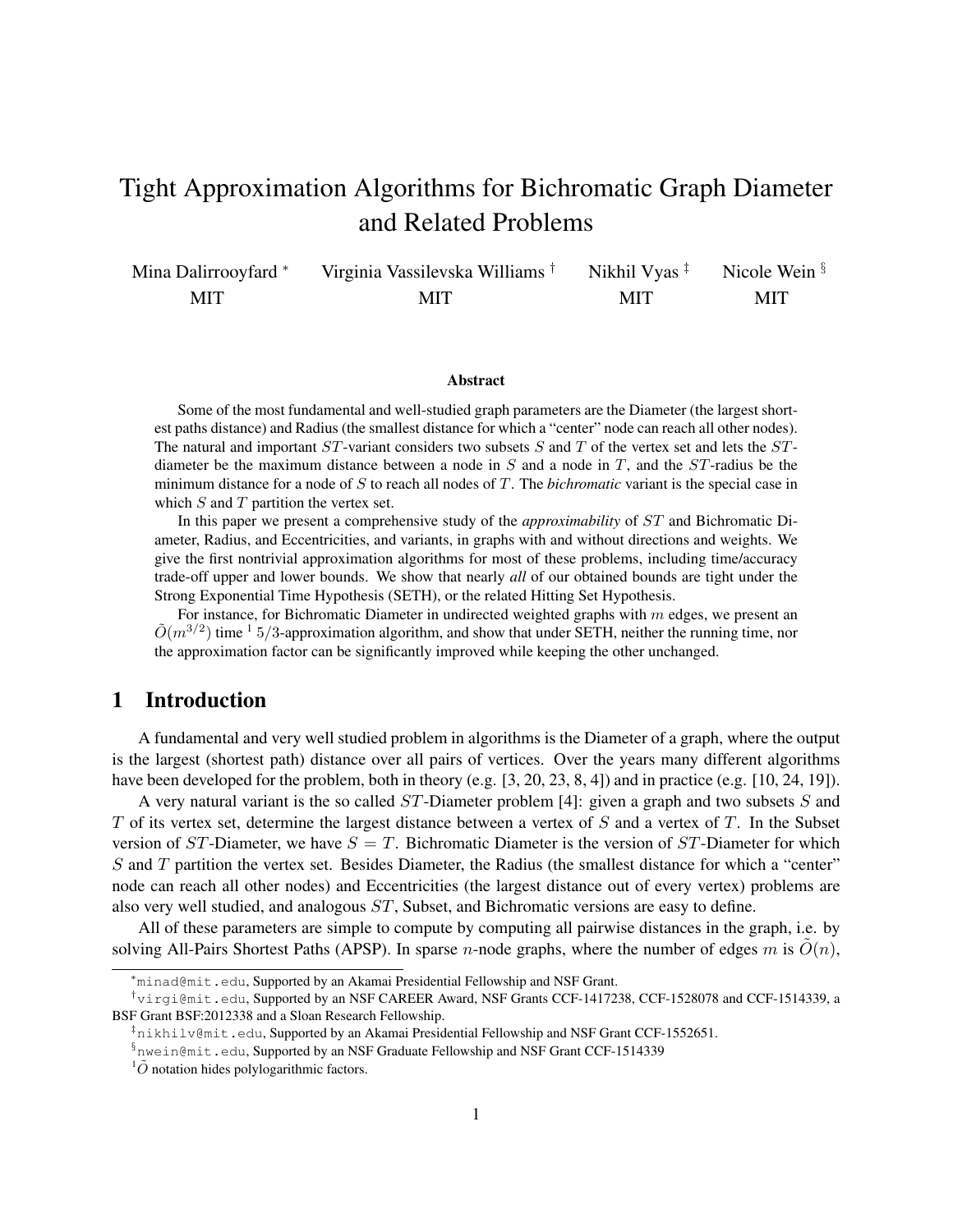APSP still needs  $\Omega(n^2)$  time, as this is the size of the output, whereas it is apriori unclear whether this much time is needed for computing the Diameter, Radius and Eccentricities or their ST and bichromatic variants, as the output is small.

A related extremely well-studied problem in computational geometry is Bichromatic Diameter on point sets (commonly known as Bichromatic Farthest Pair), where one seeks to determine the farthest pair of points in a given set of points in space (see e.g. [28, 12, 27, 2, 16]). Another related problem is the Subset version of spanners (e.g. [18, 11]), as well as the  $ST$  version of spanners (e.g. [9, 17]). Furthermore, the  $ST$ , Subset, and Bichromatic versions of many problems have been of great interest; for instance Steiner Tree, Subset TSP, and a number of problems in computational geometry such as Bichromatic Matching (e.g. [15]) and Bichromatic Line Segment Intersection (e.g. [7]).

There are several known approximation algorithms for the standard version of Diameter, most of which have been developed in the last 6 years. Trivially, running Dijkstra's algorithm from an arbitrary vertex gives a simple  $O(m)$  time 2-approximation algorithm for directed and weighted graphs. Non-trivial algorithms achieve an improved approximation factor with an increased runtime: Building on Aingworth et al. [3], Roditty and Vassilevska W. [23] showed for instance that an "almost" 1.5 approximation for Diameter can be computed in  $\tilde{O}(m\sqrt{n})$  time in m-edge n-vertex directed weighted graphs—the approximation factor is 1.5 if the Diameter is divisible by 3, and there is a slight additive error otherwise. Chechik et al. [8] gave a true 1.5 approximation at the expense of increasing the runtime to  $\tilde{O}(mn^{2/3})$ , and Cairo, Grossi and Rizzi [5] generalized the approach giving an  $\tilde{O}(mn^{1/(k+1)})$  time, "almost"  $2 - 1/2^k$  approximation algorithm for all  $k \geq 1$  which works only in undirected graphs.

In STOC'18, Backurs et al. [4] gave the first non-trivial approximation algorithms for ST-Diameter: an  $\tilde{O}(m^{3/2})$  time 2-approximation and an  $\tilde{O}(m)$  time 3-approximation. They also showed that these algorithms cannot be improved significantly, unless the Strong Exponential Time Hypothesis (SETH) fails. Backurs et al. did not provide algorithms for ST-Eccentricities or ST-Radius, and they did not study the natural Subset and Bichromatic versions. They also only focused on undirected graphs.

We study the following natural and fundamental questions:

*How well can* ST*-Eccentricities and* ST*-Radius be approximated? Are any interesting approximation algorithms possible for directed graphs for any of the* ST*-variants? Does the approximability of the problems change when one turns to the Subset versions in which* S = T*, or the Bichromatic versions in which* S *and* T *are required to partition the vertex set?*

#### 1.1 Our Results

We present a comprehensive study of the approximability of the ST, Subset and Bichromatic variants of the Diameter, Radius and Eccentricities problems in graphs, both with and without directions and weights. We obtain the first non-trivial approximation algorithms for most of these problems, including time/accuracy trade-off upper and lower bounds. We show that nearly *all* of our approximation algorithms are tight under SETH (or under the related Hitting Set Hypothesis for Radius). Additionally, we study a parameterized version of these problems.

Our results are summarized in Tables 1-4.

All our algorithms in *m*-edge, *n*-node graphs, run in  $\tilde{O}(m^{3/2})$  time or in  $\tilde{O}(m\sqrt{n})$  time when a small additive error is allowed. For sparse graphs the  $m^{3/2}$  runtime beats the fastest APSP algorithms [6, 22, 21] additive error is anowed. For sparse graphs the *m*  $\ell$  funtiline beats the rastest AFSF algorithms [0, 22, 21] as they run in  $\tilde{O}(mn)$  time. The  $m\sqrt{n}$  time of the algorithms that allow small additive error beat the algorithms for every graph sparsity.

<sup>&</sup>lt;sup>2</sup>with high probability means with probability at least  $1 - 1/n<sup>c</sup>$  for all constants c.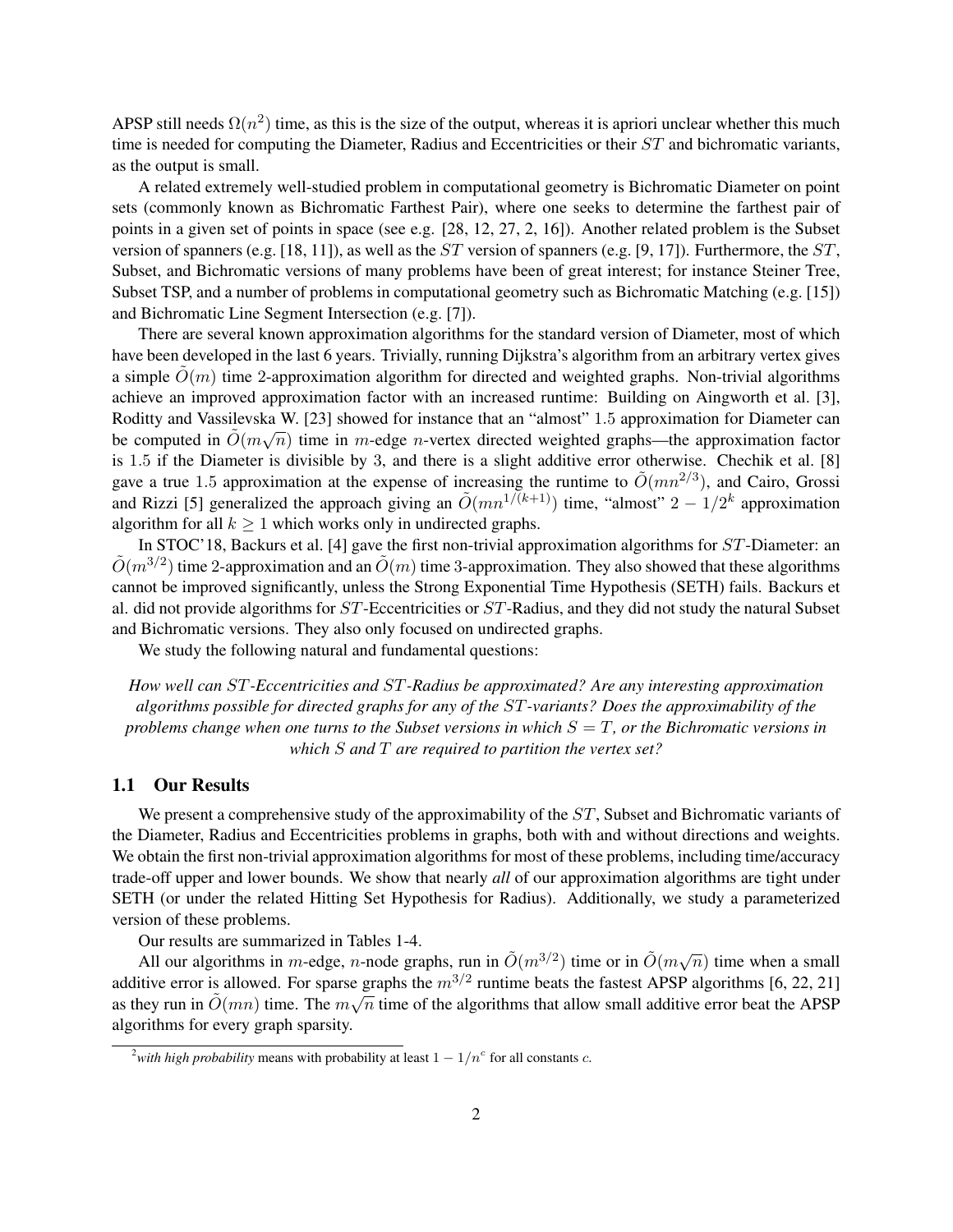|                |                        | Lower Bounds   |                           |                                                     |                               |
|----------------|------------------------|----------------|---------------------------|-----------------------------------------------------|-------------------------------|
| Problem        | Runtime                | Approx.        | Comments                  | Runtime                                             | Approx.                       |
|                | $O(m + n \log n)$      | almost 2       | unweighted, tight         | $m^{1+o(1)}$<br>$\overline{m^{\frac{k}{k-1}-o(1)}}$ | $2-\delta$                    |
| Diameter       | $\tilde{O}(m\sqrt{n})$ | almost $5/3$   | unweighted, nearly tight  |                                                     | $2 - \frac{1}{2k-1} - \delta$ |
|                | $\tilde{O}(m^{3/2})$   | 5/3            | weighted, tight           | , ,                                                 | ,,                            |
|                | O(m B )                | almost $3/2$   | unweighted, tight*        | $m^{2-o(1)}$                                        | $3/2-\delta$                  |
| Radius         | $O(m + n \log n)$      | almost 2       | unweighted                |                                                     |                               |
|                | $\tilde{O}(m\sqrt{n})$ | almost $5/3$   | unweighted, nearly tight* | $m^{2-o(1)}$                                        | $5/3-\delta$                  |
|                | $\tilde{O}(m^{3/2})$   | 5/3            | weighted, tight*          | , ,                                                 | ,,                            |
|                | O(m B )                | almost $3/2$   | unweighted, tight*        | $m^{2-o(1)}$                                        | $3/2-\delta$                  |
| Eccentricities | $O(m + n \log n)$      | 3              | weighted, tight           | $m^{1+o(1)}$                                        | $3-\delta$                    |
|                | $\tilde{O}(m\sqrt{n})$ | almost 2       | unweighted, nearly tight  | $m^{\frac{k}{k-1}-o(1)}$                            | $3-2/k-\delta$                |
|                | $\tilde{O}(m^{3/2})$   | $\overline{2}$ | weighted, tight           | , ,                                                 | , ,                           |
|                | O(m B )                | almost $5/3$   | unweighted, tight*        | $m^{2-o(1)}$                                        | $5/3-\delta$                  |

Table 1: Bichromatic undirected results. All of our parameterized algorithms and near-linear time algorithms, except for directed Subset Radius and Eccentricities, are deterministic. The rest are randomized and work with high probability<sup>2</sup>. Our lower bounds for Diameter and Eccentricities are under SETH and our lower bounds for Radius are under the Hitting Set (HS) Hypothesis, defined later. All of our lower bounds hold even for unweighted graphs. The trade-off lower bounds in terms of k hold for any integer  $k \ge 2$ .  $\delta$ is any constant  $> 0$ . B and B' are parameters defined in our parameterized algorithms. The lower bound constructions for the parameterized algorithms have  $|B| = \tilde{O}(1)$ 

\* Multiplicative approximation factor is tight, but not runtime.

|                |                      | <b>Upper Bounds</b> | Lower Bounds       |              |              |
|----------------|----------------------|---------------------|--------------------|--------------|--------------|
| Problem        | Runtime              | Approx.             | Comments           | Runtime      | Approx.      |
| Diameter       | $\tilde{O}(m^{3/2})$ | 2                   | weighted, tight*   | $m^{2-o(1)}$ | $2-\delta$   |
|                | O(m B' )             | almost $3/2$        | unweighted, tight* | $m^{2-o(1)}$ | $3/2-\delta$ |
| Radius         | N/A                  | N/A                 | weighted, tight    | $m^{2-o(1)}$ | any finite   |
| Eccentricities | N/A                  | N/A                 | weighted, tight    | $m^{2-o(1)}$ | any finite   |

Table 2: Bichromatic directed results. See caption of Table 1.

Bichromatic Diameter and Radius. Our first contribution is an algorithm with the same running time as the 2-approximation  $ST$ -Diameter algorithm of [4], achieving a better,  $5/3$  approximation for Bichromatic Diameter. In other words, when S and T partition the vertex set of the graph,  $ST$ -Diameter can be approximated much better! Moreover, we show that under SETH, neither the runtime nor the approximation factor of our algorithm can be improved. The result is summarized in Theorem 1.1 below, and proven in Theorems 3.2 and 7.1.

**Theorem 1.1.** There is a randomized  $\tilde{O}(m^{3/2})$  time algorithm, that given an undirected graph  $G = (V, E)$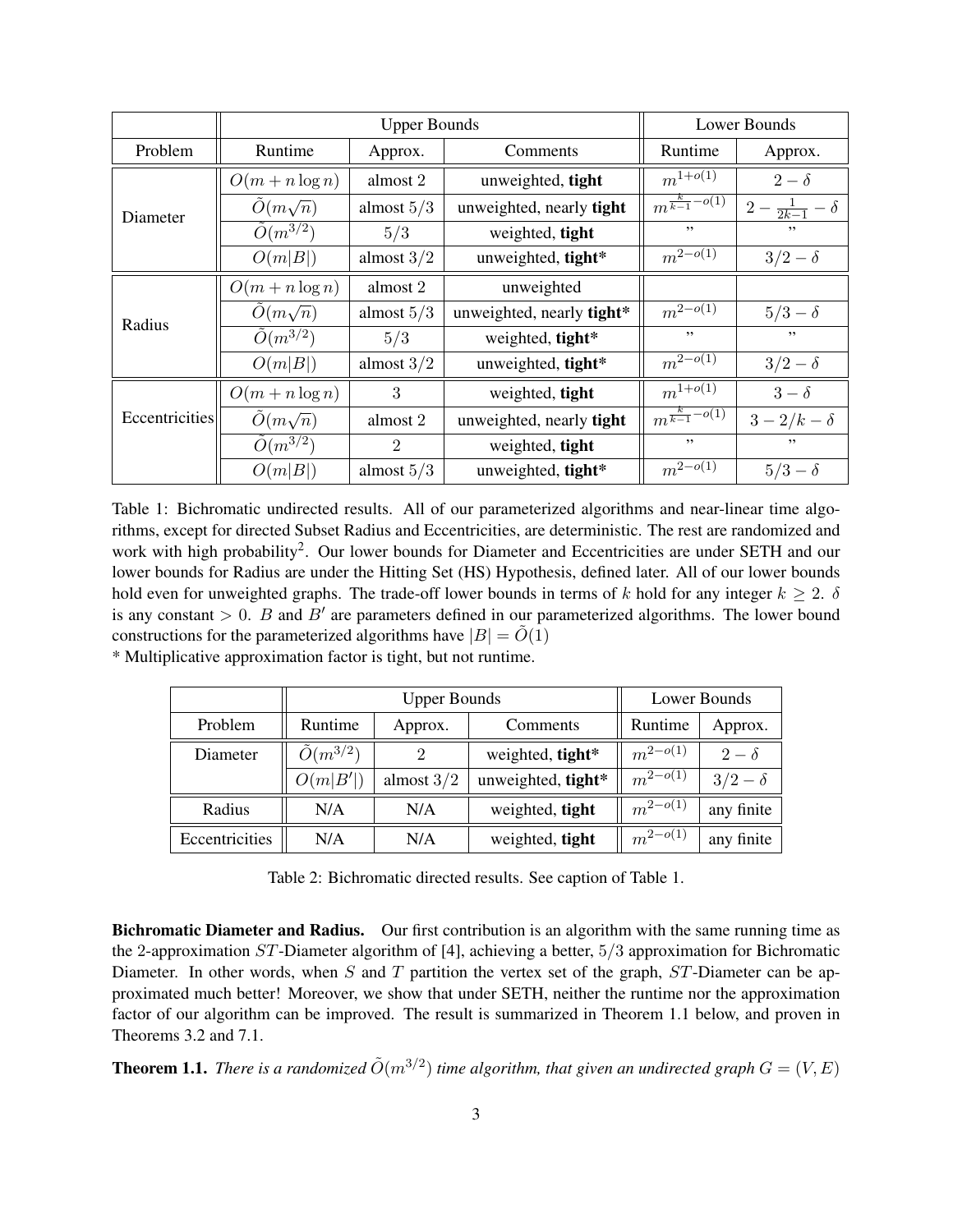|                | <b>Upper Bounds</b>    |          |                           | Lower Bounds                        |                          |  |
|----------------|------------------------|----------|---------------------------|-------------------------------------|--------------------------|--|
| <b>Problem</b> | Runtime                | Approx.  | Comments                  | Runtime                             | Approx.                  |  |
| Diameter[4]    | $O(m + n \log n)$      | 3        | weighted, tight           | $m^{1+o(1)}$                        | $3-\delta$               |  |
|                | $O(m\sqrt{n})$         | almost 2 | unweighted, nearly tight  | $\overline{m^{\frac{k}{k-1}-o(1)}}$ | $3-2/k-\delta$           |  |
|                | $\tilde{O}(m^{3/2})$   | 2        | weighted, tight           | , ,                                 | , ,                      |  |
| Radius         | $O(m + n \log n)$      | 3        | weighted                  |                                     |                          |  |
|                | $O(m\sqrt{n})$         | almost 2 | unweighted, nearly tight* | $m^{2-o(1)}$                        | $2-\delta$               |  |
|                | $\tilde{O}(m^{3/2})$   | 2        | weighted, tight*          | , ,                                 | , ,                      |  |
| Eccentricities | $O(m + n \log n)$      | 3        | weighted, tight           | $m^{1+o(1)}$                        | $3 - \delta$ [4]         |  |
|                | $\tilde{O}(m\sqrt{n})$ | almost 2 | unweighted, nearly tight  | $m^{\frac{k}{k-1}-o(1)}$            | $3 - 2/k - \epsilon$ [4] |  |
|                | $\tilde{O}(m^{3/2})$   | 2        | weighted, tight           | , ,                                 | , ,                      |  |

Table 3: ST undirected results. See caption of Table 1.

|                | <b>Upper Bounds</b>              |            |                                                             | Lower Bounds |            |
|----------------|----------------------------------|------------|-------------------------------------------------------------|--------------|------------|
| Problem        | Runtime                          | Approx.    | Comments                                                    | Runtime      | Approx.    |
| Diameter       | O(m)                             | 2          | weighted, directed, tight                                   | $m^{2-o(1)}$ | $2-\delta$ |
| Radius         | O(m)                             |            | weighted, undirected, tight                                 | $m^{2-o(1)}$ | $2-\delta$ |
|                | $\overline{\tilde{O}}(m/\delta)$ | $2+\delta$ | weighted, directed, <b>tight</b> up to an additive $\delta$ | , ,          | , ,        |
| Eccentricities | $O(m/\delta)$                    | $2+\delta$ | weighted, directed, <b>tight</b> up to an additive $\delta$ | $m^{2-o(1)}$ | $2-\delta$ |

Table 4: Subset results. See caption of Table 1.

with nonnegative integer edge weights and  $S \subseteq V, T = V \setminus S$ , can output an estimate  $D'$  such that  $3D_{ST}/5 \le D' \le D_{ST}$  with high probability, where  $D_{ST}$  is the ST-Diameter of G.

*Moreover, if there is an* O(m3/2−<sup>ε</sup> ) *time* 5/3*-approximation algorithm for some* ε > 0*, or if there is an*  $O(m^{2-\epsilon})$  *time* (5/3 −  $\varepsilon$ )-approximation algorithm for the problem, then SETH is false.

We also obtain an  $\tilde{O}(m\sqrt{n})$  time algorithm that achieves an "almost" 5/3-approximation: the guarantee for unweighted graphs is  $3D_{ST}/5 - 6/5 \le D' \le D_{ST}$ . We also obtain a near-linear time algorithm for weighted graphs that returns an estimate D' with  $D_{ST}/2 - W/2 \le D' \le D_{ST}$  where W is the minimum weight of a  $S \times T$  edge. Using our general theorem 7.1, we get that this result is also essentially tight, as a  $(2 - \varepsilon)$ -approximation for  $\varepsilon > 0$  running in near-linear time would refute SETH.

To obtain our improvements for Bichromatic Diameter over the known ST-Diameter algorithms, we crucially exploit the basic fact that as S, T partition V any path that starts from a vertex  $s \in S$  and ends in a vertex  $t \in T$  must cross a  $(u, v)$  edge such that  $u \in S$ ,  $v \in T$ . While this fact is clear, it not at all obvious how one might try to exploit it.

We explain our technique in more detail for the bichromatic diameter problem, and similar ideas are used for our algorithms for the other problems. Let  $s^* \in S$  and  $t^* \in T$  be end-points of an ST-Diameter path. Similarly to prior Diameter algorithms, our goal is to run Dijkstra's algorithm from some  $s \in S$  which is close to  $s^*$ , and hence far from  $t^*$ , or from some  $t \in T$  which is close to  $t^*$  and hence far from  $s^*$  (by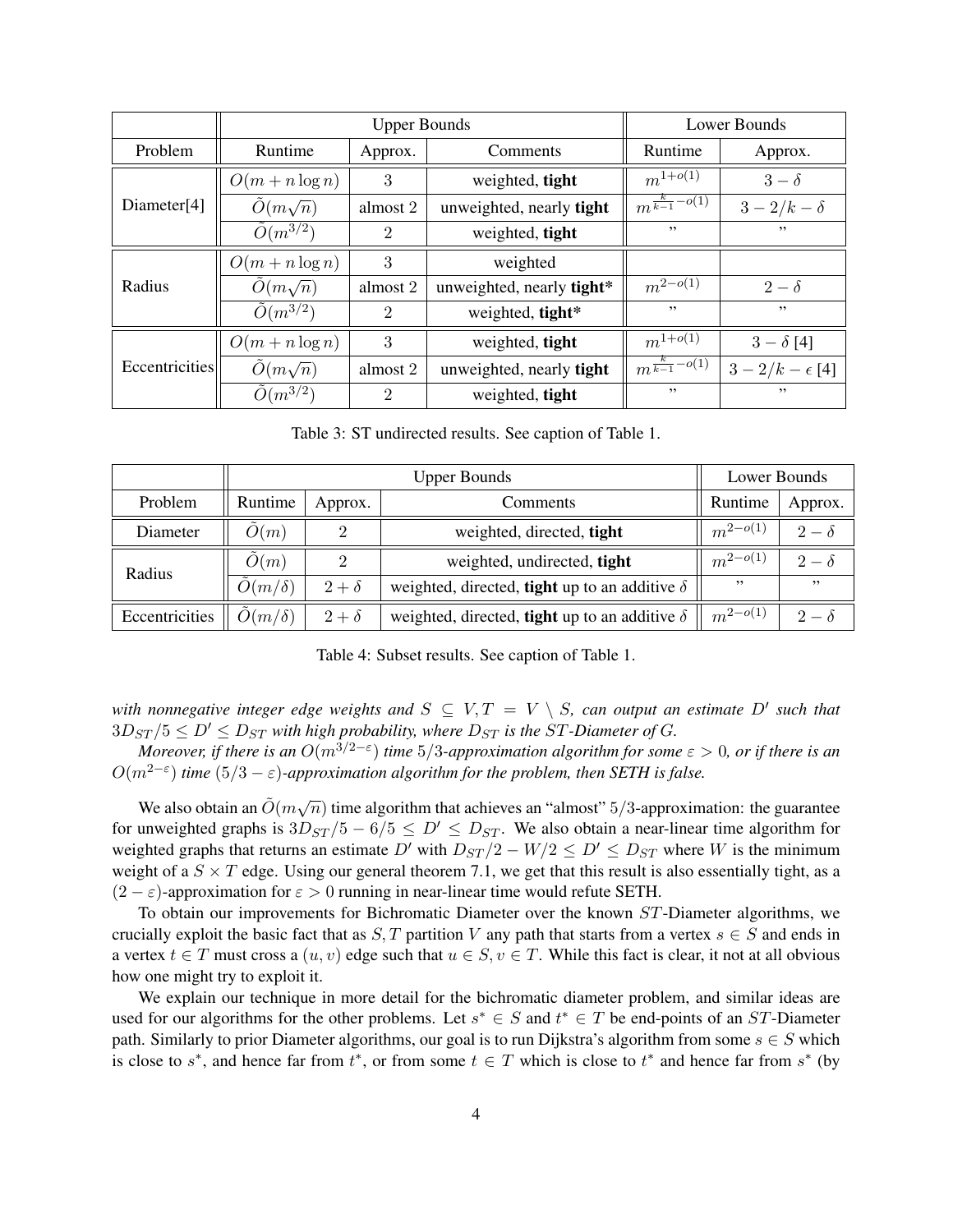the triangle inequality). Our  $5/3$ -approximation algorithms are a delicate combination of two themes: (1) randomly sample nodes in  $S$  and nodes in  $T$  – similarly to prior works, the sampling works well if there are many nodes of S that are close to  $s^*$ , or if there are many nodes of T that are close to  $t^*$ . If (1) is not good enough, in theme (2) we show that we can find a node  $w \in S$  close to  $t^*$  for which we can "catch" an  $S \times T$  edge  $(s, t)$  on the shortest  $w \to t^*$  path, such that t is close to  $t^*$ . Theme (2) is our new contribution. Because of theme (2), our algorithms are more complicated than the ST-Diameter algorithms, but run in asymptotically the same time, and achieve a better approximation guarantee. In order to better separate the ideas in our algorithms, we explain them in several steps, where Theme (1) can be seen in the first steps and Theme (2) appears towards the last steps.

Following a similar approach to our Bichromatic Diameter algorithms, we develop similar algorithms for Bichromatic Radius. First, we give a simple near-linear time almost 2-approximation algorithm, and then we adapt the 5/3-approximation for Bichromatic Diameter to also give a 5/3-approximation for Bichromatic Radius. Moreover, we show that any better approximation factor requires essentially quadratic time, under the Hitting Set (HS) Hypothesis of [1] (see also [13]).

**Theorem 1.2.** There is a randomized  $\tilde{O}(m^{3/2})$  time algorithm, that given an undirected graph  $G = (V, E)$ with nonnegative integer edge weights and  $S \subseteq V, T = V \setminus S$ , can output an estimate R' such that  $R_{ST} \leq R' \leq 5R_{ST}/3$  with high probability, where  $R_{ST}$  is the ST-Radius of G. Moreover, if there is a 5/3 − ε *approximation algorithm running in* O(m2−<sup>δ</sup> ) *time for any* ε, δ > 0*, then the HS Hypothesis is false.*

Similarly to the Bichromatic Diameter algorithm, if one is satisfied with a slight additive error, one can similarly to the Bichfondate improve the runtime to  $\tilde{O}(m\sqrt{n})$ .

 $ST$ -Eccentricities and  $ST$ -Radius. Prior work only considered  $ST$ -Diameter but did not consider the more general ST-Eccentricities problem in which one wants to approximate for every  $s \in S$ ,  $\varepsilon_{ST}(s) :=$  $\max_{t \in \mathcal{T}} d(s, t).$ 

Here we show that one can achieve exactly the same approximation factors for  $ST$ -Eccentricities as for ST-Diameter. Since any conditional lower bound for ST-Diameter also applies for the ST-Eccentricities problem, the algorithms we obtain are conditionally optimal, similarly to the ST-Diameter algorithms in [4]. Interestingly, we show that the same conditional lower bounds apply for Bichromatic Eccentricities (Proposition 6), and therefore our ST-Eccentricities algorithms are optimal even for the Bichromatic case.

**Theorem 1.3.** There is a randomized  $\tilde{O}(m^{3/2})$  time algorithm, that given an undirected graph  $G = (V, E)$ with nonnegative integer edge weights and  $S, T \subseteq V$ , can output for every  $s \in S$ , an estimate  $\varepsilon'(s)$  such that  $\varepsilon_{ST}(s)/2 \leq \varepsilon'(s) \leq \varepsilon_{ST}(s)$  with high probability. Moreover, if there is a  $2-\varepsilon$  approximation algorithm *running in*  $O(m^{2-\delta})$  *time for any* ε, δ > 0 *or a* 2-approximation algorithm running in  $O(m^{3/2-\epsilon})$  time for  $\varepsilon > 0$ , even for the Bichromatic case when  $T = V \setminus S$ , then SETH is false.

Again, as before, one can improve the runtime to  $\tilde{O}(m\sqrt{n})$  with a slight additive error, and there is a simple near-linear time 3-approximation algorithm which is tight under SETH, similar to the one in [4] for ST-Diameter. A simple argument shows that these algorithms imply algorithms with the same running time and approximation factor for ST-Radius.

Bichromatic and ST Problems in Directed Graphs. Using simple reductions we first show that there can be no  $O(m^{2-\epsilon})$  time (for  $\epsilon > 0$ ) algorithms that achieve any finite approximation for ST-Diameter or ST-Eccentricities (under SETH), or ST-Radius (under HS). Interestingly, the same holds for Bichromatic Eccentricities (under SETH, Proposition 7) and Bichromatic Radius (under HS, Proposition 8), but not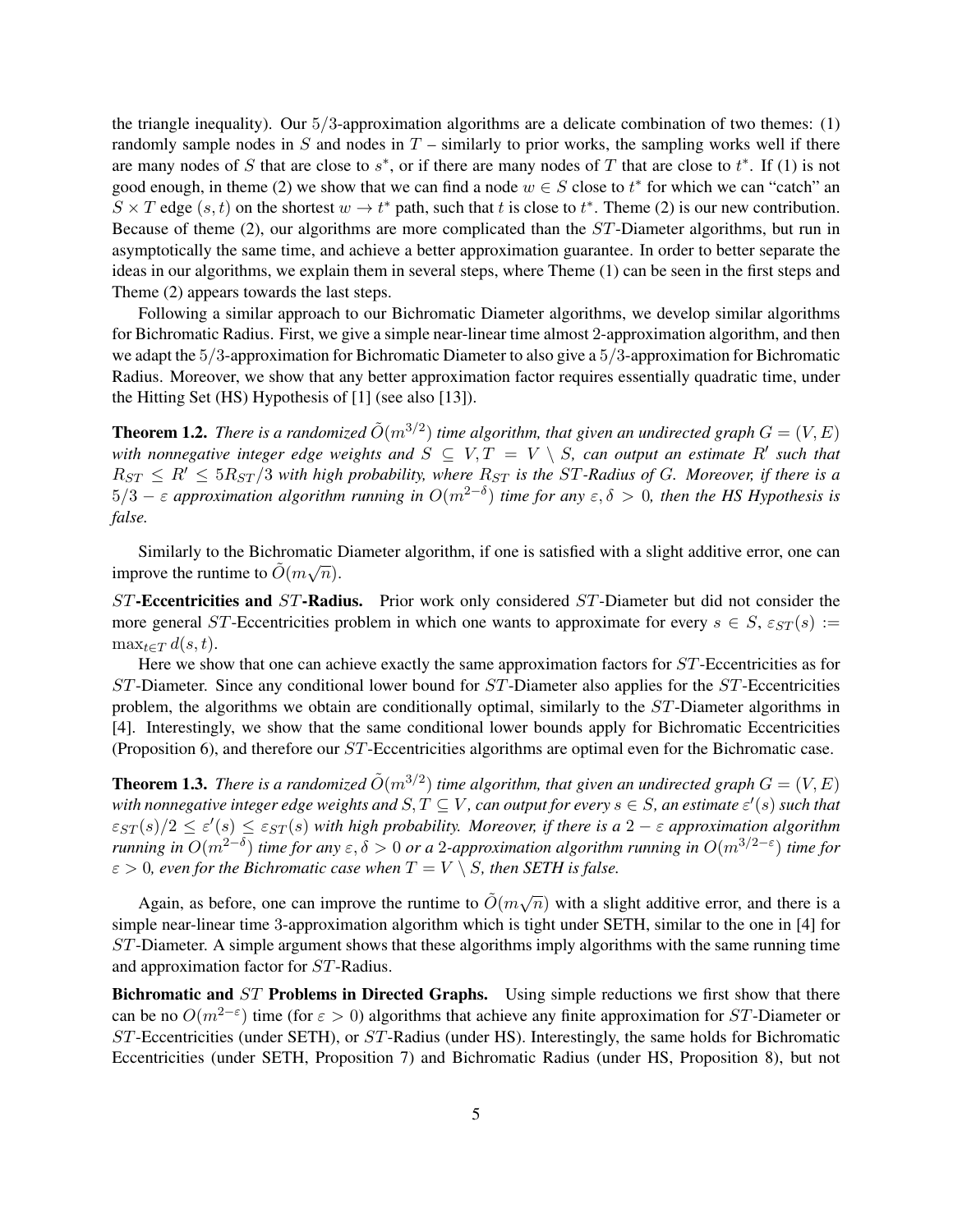Bichromatic Diameter! Surprisingly, unlike those two problems, Bichromatic Diameter does admit a finite, in fact 2-approximation algorithm running in subquadratic time, and this algorithm is conditionally optimal:

**Theorem 1.4.** There is a randomized  $\tilde{O}(m^{3/2})$  time algorithm, that given a directed graph  $G = (V, E)$ with nonnegative integer edge weights and  $S \subseteq V, T = V \setminus S$ , can output an estimate  $D'$  such that  $D_{ST}/2 \leq D' \leq D_{ST}$  with high probability, where  $D_{ST}$  is the ST-Diameter of G.

*Moreover, if there is an*  $O(m^{2-\varepsilon})$  *time*  $2-\delta$ *-approximation algorithm for the problem for some*  $\varepsilon,\delta>0$ *, then SETH is false.*

The previously known techniques for approximating Diameter in directed graphs fail here. The main issue is that the prior techniques were general enough that they also gave algorithms for Eccentricities and Radius as a byproduct. In the Bichromatic case, however, there is a genuine difference between Diameter and Radius, as we noted above, and new techniques are needed. Here again it turns out that combining theme (2) with a delicate argument is sufficient to get conditionally tight algorithms under SETH.

Subset Versions. Recall that Subset Diameter, Radius, and Eccentricities are the versions of the corresponding  $ST$  problems with the constraint that  $S = T$ . Interestingly, Subset Diameter, Radius, and Eccentricities all exhibit the same sharp threshold behavior. For all three problems, there are near-linear time algorithms that achieve a 2 (or almost 2) approximation, as well as conditional lower bounds that show that there is no 2 –  $\delta$  approximation in  $m^{2-o(1)}$  time.

Parameterized Algorithms. We consider the Bichromatic Diameter, Radius, and Eccentricities problems parameterized by the size of the *boundary* between the  $S$  and  $T$  sets. If  $S'$  is the set of vertices in  $S$  that have a neighbor in T, and T' is the set of vertices in T that have a neighbor in S, then the boundary B is whichever of  $S'$  or  $T'$  is smaller in size. Our lower bound constructions already have small boundary so they rule out algorithms even for graphs with small boundary. However, interestingly we obtain near-linear time algorithms for graphs with small boundary that achieve *better* multiplicative approximation factors than the optimal non-parameterized algorithms. This is not a contradiction because our parameterized algorithms have a constant additive error, while the apparently contradictory lower bounds do not tolerate additive error.

# 2 Preliminaries

Given a graph  $G = (V, E)$  (directed or undirected, weighted or unweighted), let  $d(u, v)$  denote the distance from  $u \in V$  to  $v \in V$ . For a subset  $X \subseteq V$  and  $v \in V$ , define  $d(v, X) := \min_{x \in X} d(v, x)$ . Similarly  $d(X, v) := \min_{x \in X} d(x, v)$ .

Unless otherwise stated, m denotes the number of edges and n the number of vertices of the underlying graph. Without loss of generality, we can assume that all undirected graphs are connected, and all directed graphs are weakly connected, so that  $m \geq n - 1$ .

The *Eccentricity*  $\varepsilon(v)$  of a vertex  $v \in V$  is  $\max_{u \in V} d(v, u)$ . The *Diameter*  $D(G)$  of G is  $\max_{v \in V} \varepsilon(v)$ , and the *Radius*  $R(G)$  of G is  $\min_{v \in V} \varepsilon(v)$ .

Given  $S, T \subseteq V$ , we define analogous parameters as follows. The ST-Eccentricity  $\varepsilon_{ST}(v)$  of  $v \in S$  is  $\max_{u \in T} d(v, u)$ . The ST-Diameter  $D_{ST}(G)$  is  $\max_{v \in S} \varepsilon_{ST}(v)$ , and the ST-Radius  $R_{ST}(G)$  is  $\min_{v \in S} \varepsilon_{ST}(v)$ .

The above parameters are called *Bichromatic* Eccentricities, Diameter, and Radius if S and T form a partition of V, i.e.  $T = V \setminus S$ .

The above parameters are called *Subset* Eccentricities, Diameter, and Radius if  $S = T$  and are notated with subscript  $S$  instead of  $ST$ .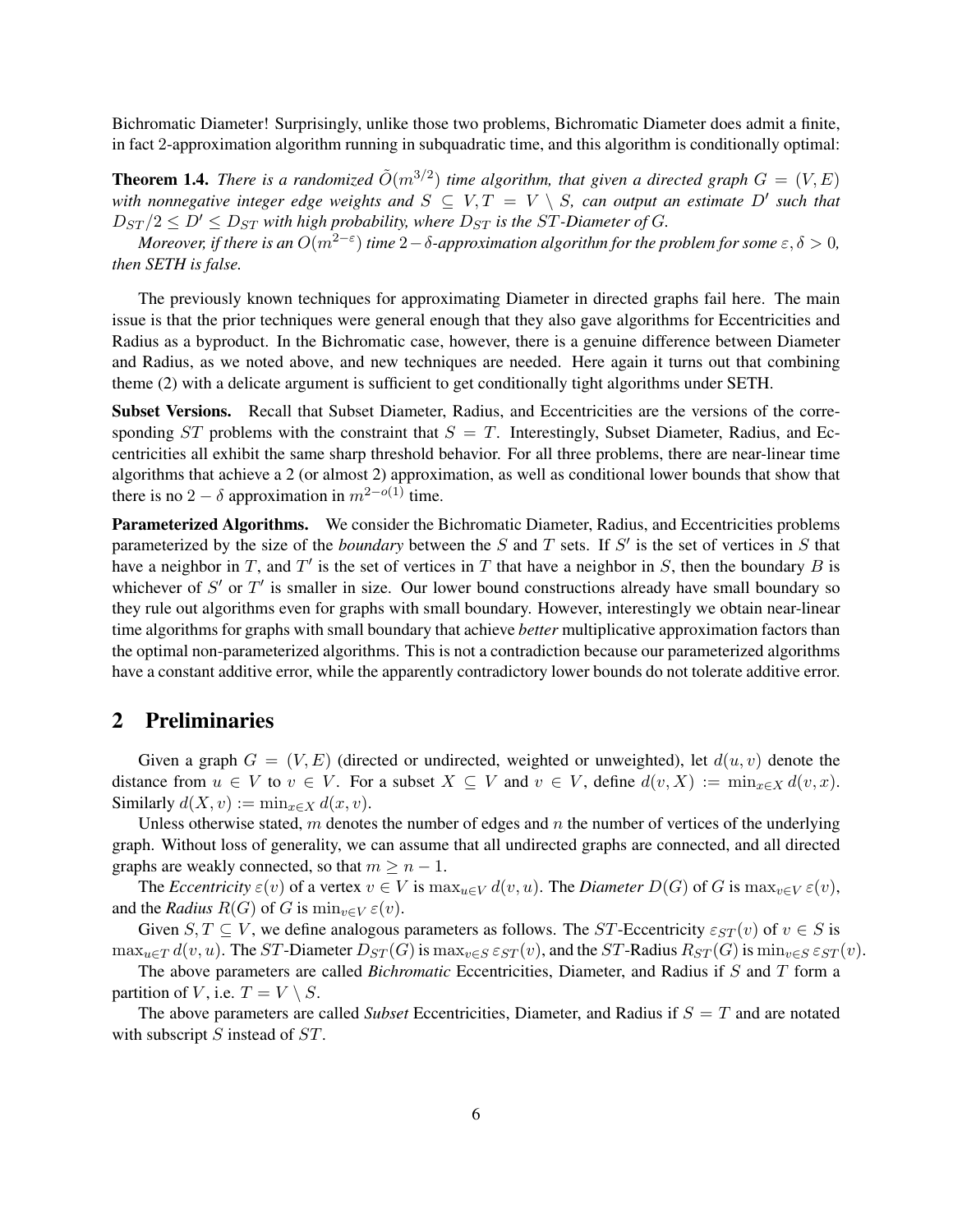# 2.1 Preliminaries for algorithms

**Lemma 2.1.** *Let*  $G = (V, E)$  *be a (possibly directed and weighted graph) and let*  $W \subseteq V$ *. Let*  $g \ge \Omega(\ln n)$ *be an integer. Let*  $S \subseteq W$  *be a random subset of*  $c(|W|/q)$  ln *n vertices for some constant*  $c > 1$ *. For every*  $v \in V$ , let  $W(v)$  be the set of vertices  $x \in W$  for which  $d(v, x) < d(v, S)$ . Then with probability at least 1 − 1/nc−<sup>1</sup> *, for every* v ∈ V *,* |W(v)| ≤ g*, and moreover, if one takes the closest* g *vertices of* W *to* v*, they will contain*  $W(v)$ *.* 

*Proof.* For each  $v \in V$ , imagine sorting the nodes  $x \in W$  according to  $d(v, x)$ . Define  $Q_v$  to be the first g nodes in this sorted order - those are the nodes of W closest to v (in the  $v \to x$  direction).

We pick S randomly by selecting each vertex of W with probability  $(c \ln n)/g$ . The probability that a particular  $q \in Q_v$  is not in S is  $1-(c\ln n)/g$ , and the probability that no  $q \in Q_v$  is in S is  $(1-(c\ln n)/g)^g \le$  $1/n^c$ . By a union bound, with probability at least  $1 - 1/n^{c-1}$ , for every  $v \in V$ , we have that  $Q_v \cap S \neq \emptyset$ .

Now, for each particular v, say that  $w(v)$  is a node in  $Q_v \cap S$ . Since all nodes  $x \in W$  with  $d(v, x) <$  $d(v, w(v))$  must be in  $Q_v$ , and since  $d(v, w(v)) \geq d(v, S)$ , we must have that  $W(v) \subseteq Q_v$ . Hence, with probability at least  $1 - 1/n^{c-1}$ , for every  $v \in V$ ,  $|W(v)| \le g$  and  $W(v) \subseteq Q_v$ .

**Lemma 2.2.** *Let*  $G = (V, E)$  *be a (possibly directed and weighted) graph. Let*  $M, W \subseteq V$  *and let*  $S \subseteq W$ *be a random subset of*  $c(n/g)$  ln *n vertices for some large enough constant c and some integer*  $g \geq 1$ *.* 

*Then, for any*  $D > 0$  *and for any*  $w \in M$  *with*  $d(w, S) > D$ *, if one takes the closest q vertices of* W *to* w*, they will contain all nodes of* W *at distance* < D *from* w*, with high probability.*

*Proof.* Let  $Q$  be the closest g vertices of  $W$  to  $w$ . By Lemma 2.1, with high probability  $Q$  contains all nodes of W at distance  $\langle d(w, S)$  from w, and hence Q contains all nodes of W at distance  $\langle D \rangle$  from w, with high probability.  $\square$ 

We sometimes sample edges instead of vertices, so analogous lemmas to Lemmas 2.1 and 2.2 hold when the sample is from a set of edges. Here is the analogue of Lemma 2.2. The other lemma is similar.

**Lemma 2.3.** *Let*  $G = (V, E)$  *be a (possibly directed and weighted graph) and let*  $M, W \subseteq V$ *. Let*  $E' \subseteq E$ *be a random subset of*  $c(|E|/g)$  ln n *edges for some large enough constant* c *and some integer*  $g \geq 1$ *. Let* Q *be the endpoints of edges in*  $E'$  *that are in* W.

*Then, for any*  $D > 0$ *, and for any* w with  $d(w, S) > D$ , if one takes the closest g edges of E' to w wrt *the distance from their* W *endpoints, they will contain all edges of* E' whose W *endpoints are at distance* < D *from* w*, with high probability.*

#### 2.2 Preliminaries for lower bounds

The Strong Exponential Time Hypothesis (SETH) asserts that on a Word-RAM with  $O(\log n)$  bit words, there is no  $(2 - \varepsilon)^n$  time (possibly randomized) algorithm for some constant  $\varepsilon > 0$  that can determine whether a given CNF-Formula with n variables and  $O(n)$  clauses is satisfiable. (This version of SETH is equivalent to the original formulation by Impagliazzo, Paturi and Zane [14].) By a result of Williams [26], the following Orthogonal Vectors (OV) Problem requires  $n^{2-o(1)}$ poly (d) time (on a word-RAM with  $O(\log n)$  bit words), unless SETH fails: given two sets  $U, V \subseteq \{0, 1\}^d$  with  $|U| = |V| = n$  and  $d = \omega(\log n)$ , determine whether there are  $u \in U, v \in V$  with  $u \cdot v = 0$ .

Given an arbitrary instance of OV with  $d = \tilde{O}(1)$  (while respecting  $d = \omega(\log n)$ , e.g.  $d = \Theta(\log^2 n)$ ), consider the following graph representation, which we call the *OV-graph*: the vertex set consists of a node for every  $u \in U$ , for every  $v \in V$  and for every coordinate  $c \in [d] = C$ , and there is an edge  $(x \in U \cup V, c \in C)$ if and only if  $x[c] = 1$ . OV is then equivalent to the question of whether there exist  $u \in U, v \in V$  such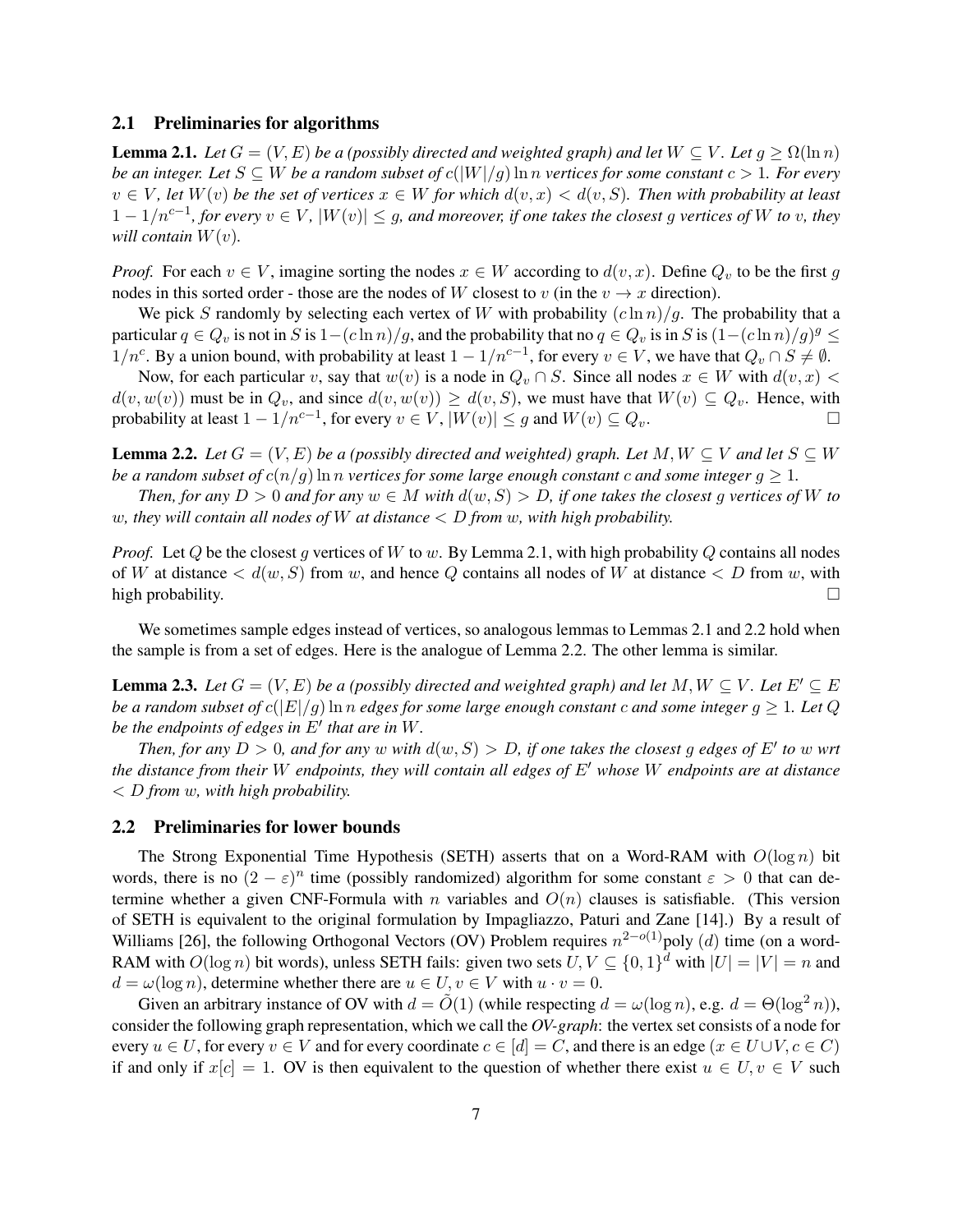that  $d(u, v) > 2$ . In fact, it is equivalent to distinguishing whether for every  $u \in U, v \in V, d(u, v) = 2$  (no OV-solution), or there is some  $u \in U$ ,  $v \in V$  such that  $d(u, v) \geq 4$  (OV-solution). In other words, if we set  $S = U, T = V$ , the ST-Diameter of the OV-graph is 2 if and only if there is no OV-solution and at least 4 otherwise. Because the OV graph has  $m = O(n)$ , under SETH, any  $(2 - \delta)$ -approximation algorithm for ST-Diameter requires  $m^{2-o(1)}$ .

A related problem to OV is the Hitting Set (HS) problem [1, 13, 25]: given two sets  $U, V \subseteq \{0, 1\}^d$  with  $|U| = |V| = n$  and  $d = \omega(\log n)$ , determine whether there is  $u \in U$  such that for all  $v \in V$ ,  $u \cdot v \neq 0$ . common hypothesis is that (on the word-RAM) HS requires  $n^{2-o(1)}$  time.

If we form the OV-graph on the HS instance input, then the HS problem becomes equivalent to determining whether there is some  $u \in U$  such that for all  $v \in V$ ,  $d(u, v) \leq 2$ . In other words, if we set  $S = U, T = V$ , the ST-Radius of the OV-graph is 2 if and only if there is a HS-solution and at least 4 otherwise. Thus, under the HS hypothesis, any  $(2 - \delta)$ -approximation algorithm for ST-Radius requires  $m^{2-o(1)}$ .

Additionally for our constructions we assume that if there is a HS solution u' then for all  $c \in C$ ,  $d(u', c) \leq 3$ . This is because for every coordinate index i there must be  $v \in V$  with  $v[i] = 1$  as otherwise we can just delete the  $i^{th}$  bit from all vectors.

Let  $k \ge 2$  be an integer. Then, a generalization of the OV problem is k-OV: given k sets  $U_1, \ldots, U_k \subseteq$  $\{0,1\}^d$ , are there  $u_1 \in U_1, \ldots, u_k \in U_k$  so that  $\sum_{c=1}^d \prod_{i=1}^k u_i[c] = 0$ ? It is known that, under SETH, when  $d = \omega(\log n)$ , there is no  $n^{k-o(1)}$  time algorithm for k-OV (in the word RAM model) [26].

Similar to the OV-graph, Backurs et al. [4] define a graph for  $k$ -OV which we will refer to as the  $k$ -OV-graph. We do not explicitly define the  $k$ -OV-graph here; instead we list its properties in the following theorem.

**Theorem 2.1** ([4]). Let  $k \geq 2$ . Given a k-OV instance consisting of sets  $W_0, W_1, \ldots, W_{k-1} \subseteq \{0, 1\}^d$ , each of size n, we can in  $O(kn^{k-1}d^{k-1})$  time construct an unweighted, undirected graph with  $O(n^{k-1} +$  $kn^{k-2}$  $d^{k-1}$ ) *vertices and*  $O(kn^{k-1}d^{k-1})$  edges that satisfies the following properties.

- *1.* The graph consists of  $k + 1$  layers of vertices  $L_0, L_1, L_2, \ldots, L_k$ . The number of nodes in the sets is  $|L_0| = |L_k| = n^{k-1}$  and  $|L_1|, |L_2|, \ldots, |L_{k-1}| \leq n^{k-2} d^{k-1}$ .
- 2. L<sub>0</sub> consists of all tuples  $(a_0, a_1, \ldots, a_{k-2})$  where for each i,  $a_i \in W_i$ . Similarly,  $L_k$  consists of all  $tuples (b_1, b_2, \ldots, b_{k-1})$  *where for each*  $i, b_i \in W_i$ .
- *3.* If the k-OV instance has no solution, then  $d(u, v) = k$  for all  $u \in L_0$  and  $v \in L_k$ .
- $4.$  If the k-OV instance has a solution  $a_0, a_1, \ldots, a_{k-1}$  where for each  $i, a_i \in W_i$  then if  $\alpha = (a_0, \ldots a_{k-2}) \in W_i$  $L_0$  *and*  $\beta = (a_1, \ldots, a_{k-1}) \in L_k$ *, then*  $d(\alpha, \beta) \geq 3k - 2$ *.*
- *5.* For all i from 1 to  $k-1$ , for all  $v \in L_i$  there exists a vertex in  $L_{i-1}$  adjacent to v and a vertex in  $L_{i+1}$ *adjacent to* v*.*

# 2.3 Organization

In Section 3 we present our algorithms for Bichromatic Diameter, Eccentricities, and Radius. In Section 4 we present our algorithms for ST-Eccentricities and Radius. In Section 5 we present our algorithms for Subset Diameter, Eccentricities, and Radius. In Section 6 we present our parameterized algorithms for Bichromatic Diameter, Radius, and Eccentricities. In Section 7 we present all of our conditional lower bounds.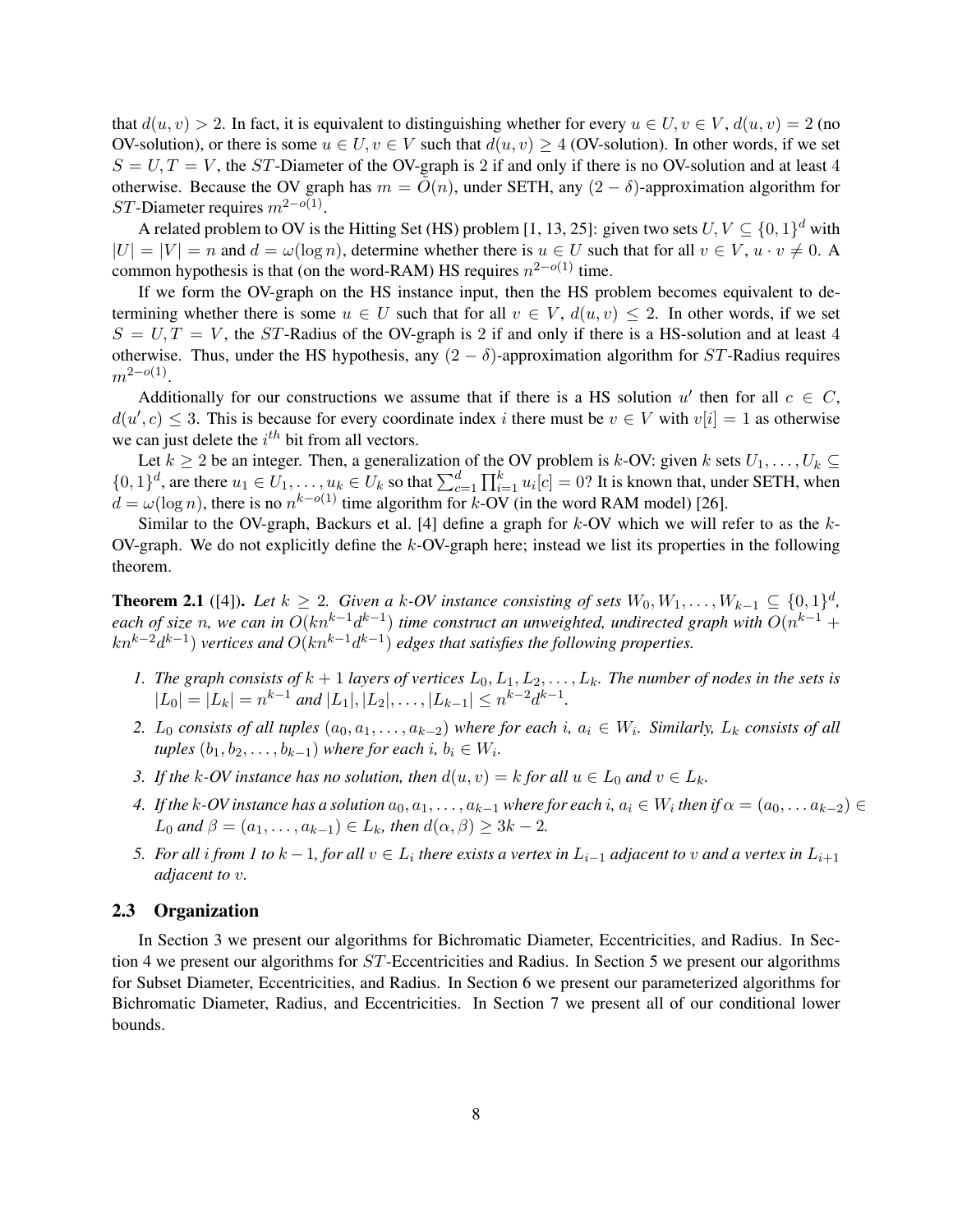# 3 Algorithms for Undirected Bichromatic Diameter, Eccentricities and Radius

#### 3.1 Undirected Bichromatic Diameter

We begin with a simple near-linear time algorithm.

**Proposition 1.** *There is an*  $O(m+n \log n)$  *time algorithm, that given an undirected graph*  $G = (V, E)$  *and*  $S \subseteq V, T = V \setminus S$ , can output an estimate D' such that  $D_{ST}(G)/2 - W/2 \le D' \le D_{ST}$ , where W is the *minimum weight of an edge in*  $S \times T$ .

*Proof.* Let  $(s, t)$  be a minimum weight edge of G with  $s \in S$  and  $t \in T$ . Run Dijkstra's algorithm from s and from t. Let  $D' = \max\{\max_{t' \in T} d(s, t'), \max_{s' \in S} d(s', t)\}\$ . Let  $s^* \in S, t^* \in T$  be endpoints of an ST-Diameter path, i.e.  $d(s^*, t^*) = D_{ST}$ . Then, suppose that  $\max_{t' \in T} d(s, t') < D_{ST}/2 - W/2$ . In particular,  $d(s, t^*) < D_{ST}/2 - W/2$ , and hence  $d(s, s^*) > D_{ST}/2 + W/2$  by the triangle inequality. Also by the triangle inequality,

$$
D_{ST}/2 + W/2 < d(s,t) + d(t,s^*) \le w(s,t) + \max_{s' \in S} d(s',t).
$$

Hence,  $D' > D_{ST}/2 - W/2$ , where W is the minimum weight of an edge in  $S \times T$ .

Now we turn to our 5/3-approximation algorithms. Our first theorem is for unweighted graphs. Later on, we modify the algorithm in this theorem to obtain an algorithm for weighted graphs as well, and at the same time remove the small additive error that appears in the theorem below.

**Theorem 3.1.** *There is an*  $\tilde{O}(m\sqrt{n})$  *time algorithm, that given an unweighted undirected graph*  $G = (V, E)$ and  $S \subseteq V, T = V \setminus S$ , can output an estimate  $D'$  such that  $3D_{ST}(G)/5 \le D' \le D_{ST}(G)$  if  $D_{ST}(G)$  is *divisible by* 5*, and otherwise*  $3D_{ST}(G)/5 - 6/5 \le D' \le D_{ST}(G)$ *.* 

*Proof.* Let  $D = D_{ST}(G)$  and let us assume that D is divisible by 5. If D is not divisible by 5, the estimate we return will have a small additive error. For clarity of presentation, we omit the analysis of the case where  $D$  is not divisible by 5. However, we include such analyses in our proofs for Bichromatic Radius (Theorem 3.4) and ST-Eccentricities (Theorem 4.1) and the analysis for Diameter is analogous.

Suppose the (bichromatic) ST-Diameter endpoints are  $s^* \in S$  and  $t^* \in T$  and that the ST-Diameter is D. The algorithm does not know  $D$ , but we will use it in the analysis.

The argorithm does not know D, but we will use it in the analysis.<br>(Algorithm Step 1): The algorithm first samples  $Z \subseteq S$  of size  $c\sqrt{n} \ln n$  uniformly at random. For every  $z \in Z$ , run BFS, and let  $D_1 = \max_{z \in Z, t \in T} d(z, t)$ .

(Analysis Step 1): If for some  $s' \in Z$  we have that  $d(s^*, s') \leq 2D/5$ , then  $D_1 \geq d(s', t^*) \geq D$  $d(s^*, s') \geq 3D/5.$ 

(Algorithm Step 2): Now, sample a set X from T of size  $C\sqrt{n}\ln n$  uniformly at random for large enough constant C. For every  $t \in X$ , run BFS and find the closest node  $s(t)$  of S to t. Run BFS from every s(t). Let  $D_2 = \max_{t \in X, t' \in T} d(s(t), t')$ .

(Analysis Step 2): If  $s^*$  is at distance  $\leq D/5$  from some node t of X, then  $d(s^*, s(t)) \leq 2D/5$  (since  $s(t)$  is closer to t than  $s^*$ ), and so  $D_2 \ge d(s(t), t^*) \ge 3D/5$ .

If neither  $D_1$ , nor  $D_2$  are good approximations, it must be that  $d(s^*, X) > D/5$  and  $d(s^*, Z) > 2D/5$ . Consider the nodes M of S that are at distance  $> 2D/5$  from Z, then the node  $w \in M$  that is furthest from X among all nodes of M. If neither  $D_1$ , nor  $D_2$  was a good approximation,  $s^* \in M$  and since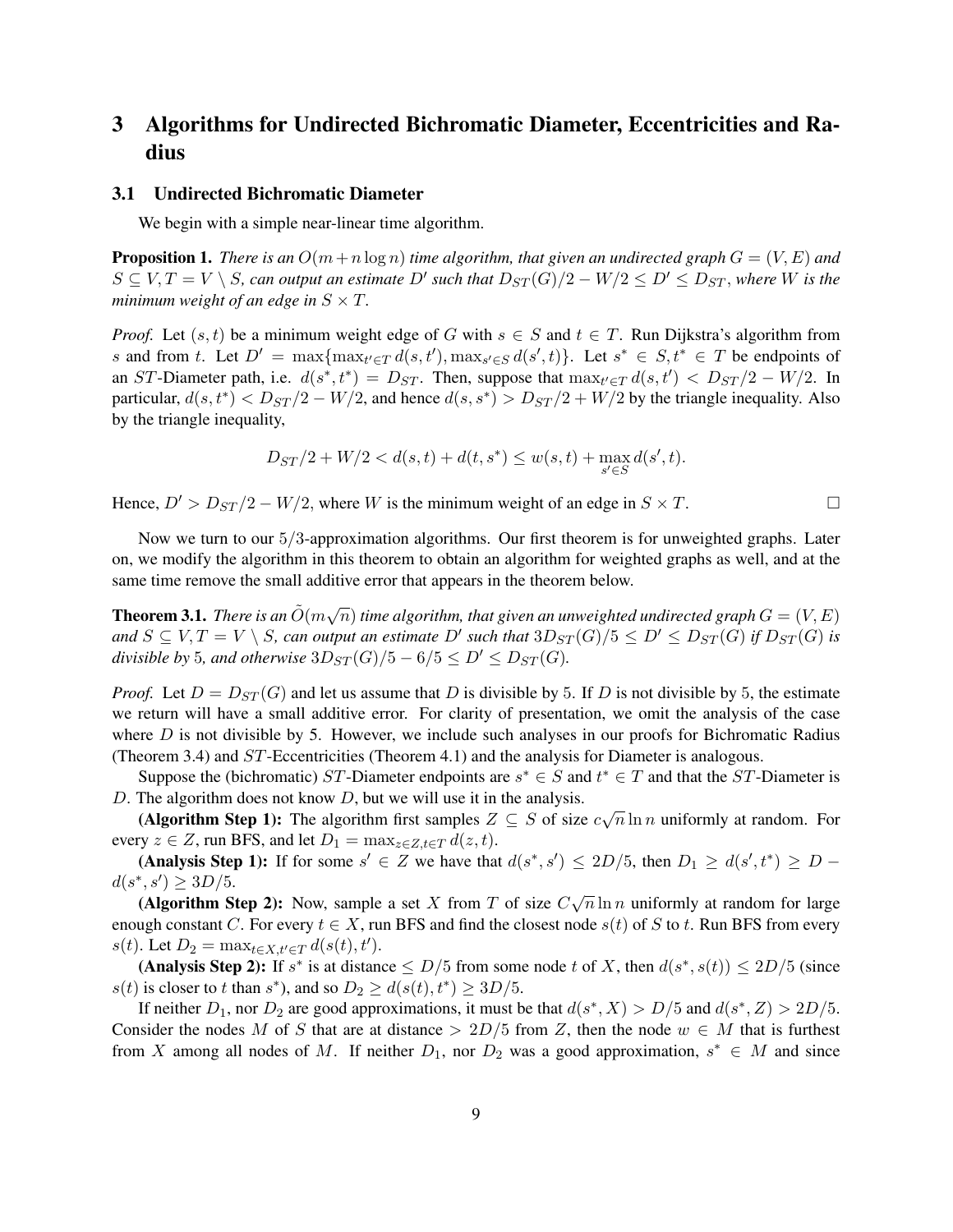$d(s^*, X) > D/5$ , we must have that  $d(w, X) > D/5$  (and also  $d(w, Z) > 2D/5$ ). In the next step we will look for such a w.

(Algorithm Step 3): For each  $s \in S$  define  $D_s$  to be the biggest integer which satisfies  $d(s, X) > D_s/5$ and  $d(s, Z) > 2D_s/5$ . Let  $w = \arg \max D_s$  and  $D' = \max D_s$ .

(Analysis Step 3): By Lemma 2.2 we have that whp, the number of nodes of T at distance  $\leq D'/5$  from w and the number of nodes of S at distance  $\leq 2D'/5$  from w are both  $\leq \sqrt{n}$ . Also if neither  $D_1$ , nor  $D_2$ are good approximations, it must be that  $d(s^*, X) > D/5$  and  $d(s^*, Z) > 2D/5$  and hence  $D' \ge D$ .

(Algorithm Step 4): Run BFS from w. Take all nodes of S at distance  $\leq 2D'/5$  from w, call these (**Algorithm Step 4).** Null BFS from w. Take an hours of B at ulstance  $\leq 2D/3$  from w, can these  $S_w$ , and run BFS from them. Whp,  $|S_w| \leq \sqrt{n}$ , so that this BFS run takes  $O(m\sqrt{n})$  time. Let  $D_3 :=$  $\max_{s \in S_m, t \in T} d(s, t).$ 

For every  $s \in S_w$ , let  $t(s)$  be the closest node of T to s (breaking ties arbitrarily). Run BFS from each t(s). Let  $D_4 := \max_{s \in S_w, s' \in S} d(s', t(s)).$ 

(Analysis Step 4): If  $D_3 \geq 3D/5$  or  $D_4 \geq 3D/5$ , we are done, so let us assume that  $D_3, D_4 < 3D/5$ . Since  $D_3 < 3D/5$ , and since  $D_3 \ge d(w, t^*)$ , it must be that  $d(w, t^*) < 3D/5$ . Let  $P_{wt^*}$  be the shortest w to  $t^*$  path. Consider the node b on  $P_{wt^*}$  for which  $d(w, b) = 2D/5$ . If  $b \in S$ , then since  $D' \ge D$ ,  $b \in S_w$  and hence we ran BFS from  $t(b)$ . But since  $d(b, t^*) = d(w, t^*) - 2D/5 < D/5$ , and  $d(b, t(b)) \leq d(b, t^*)$  we have that  $d(t(b), t^*) \le 2D/5$  and hence  $D_4 \ge d(s^*, t(b)) \ge D - d(t(b), t^*) \ge 3D/5$ . Thus, if  $D_4 < 3D/5$ , it must be that  $b \in T$ .

(Algorithm Step 5): Take all nodes of T at distance  $\leq D'/5$  from w, call these  $T_w$  and run BFS (**Algorithm step 5).** Take an hodes of T at distance  $\leq D/5$  from w, can diese  $T_w$  and fun Brs from them. Since  $d(w, X) > D'/5$ , whp  $|T_w| \leq \sqrt{n}$ , so this step runs in  $O(m\sqrt{n})$  time. Let  $D_5 =$  $\max_{t \in T_w, s \in S} d(t, s)$ .

(Analysis Step 5): If  $D_5 \geq 3D/5$ , we would be done, so assume that  $D_5 < 3D/5$ . Let a be the node on the shortest w to  $t^*$  path  $P_{wt^*}$  with  $d(w, a) = D/5$ . Suppose that  $a \in T$ . Since  $D' \geq D$ ,  $a \in T_w$  and we ran BFS from it. However, also  $d(a, t^*) = d(w, t^*) - d(w, a) < 3D/5 - D/5 = 2D/5$ , and hence  $D_5 \ge d(a, s^*) \ge d(t^*, s^*) - d(t^*, a) \ge D - 2D/5 = 3D/5$ . Since  $D_5 < 3D/5$ , it must be that  $a \in S$ .

Now, since  $a \in S$  and  $b \in T$ , somewhere on the a to b shortest path  $P_{ab}$ , there must be an edge  $(s', t')$  with  $s' \in S, t' \in T$ . Since s' is before b,  $d(w, s') \leq 2D/5 \leq 2D'/5$ , and hence  $s' \in S_w$ . Thus we ran BFS from  $t(s')$ . Since s' has an edge to  $t' \in T$ ,  $d(s', t(s')) \leq d(s', t') = 1$ . Also, since  $d(w, s') \ge d(w, a) = D/5$  and  $d(w, t^*) \le 3D/5 - 1$ ,  $d(s', t^*) \le 2D/5 - 1$ . Thus,

$$
D_4 \ge d(t(s'), s^*) \ge d(s^*, t^*) - d(t(s'), t^*) \ge D - d(t(s'), s') - d(s', t^*) \ge D - 1 - 2D/5 + 1 = 3D/5.
$$

Hence if we set  $D'' = \max\{D_1, D_2, D_3, D_4, D_5\}$ , we get that  $3D/5 \le D'' \le D$ .

We now modify the algorithm for unweighted graphs, both making the algorithm work for weighted graphs and removing the additive error, at the expense of increasing the runtime to  $\tilde{O}(m^{3/2})$ .

**Theorem 3.2.** There is an  $\tilde{O}(m^{3/2})$  time algorithm, that given an undirected graph  $G = (V, E)$  with *nonnegative integer edge weights and*  $S \subseteq V, T = V \backslash S$ *, can output an estimate*  $D'$  *such that*  $3D_{ST}(G)/5 \leq$  $D' \leq D_{ST}$ *.* 

*Proof.* Suppose as before the (bichromatic) ST-Diameter endpoints are  $s^* \in S$  and  $t^* \in T$  and that the ST-Diameter is D.

(Algorithm Modified Step 1): The algorithm here samples  $E' \subseteq E$  of size  $c\sqrt{m} \ln n$  uniformly at random, for large enough c. Let Z be the endpoints of edges in E' that are in S. For every  $z \in Z$ , run Dijkstra's algorithm, and let  $D_1 = \max_{z \in Z, t \in T} d(z, t)$ .

(Analysis Step 1): If for some  $s' \in Z$  we have that  $d(s^*, s') \leq 2D/5$ , then  $D_1 \geq d(s', t^*) \geq D$  $d(s^*, s') \geq 3D/5$ . Let us then assume that  $d(s^*, Z) > 2D/5$ .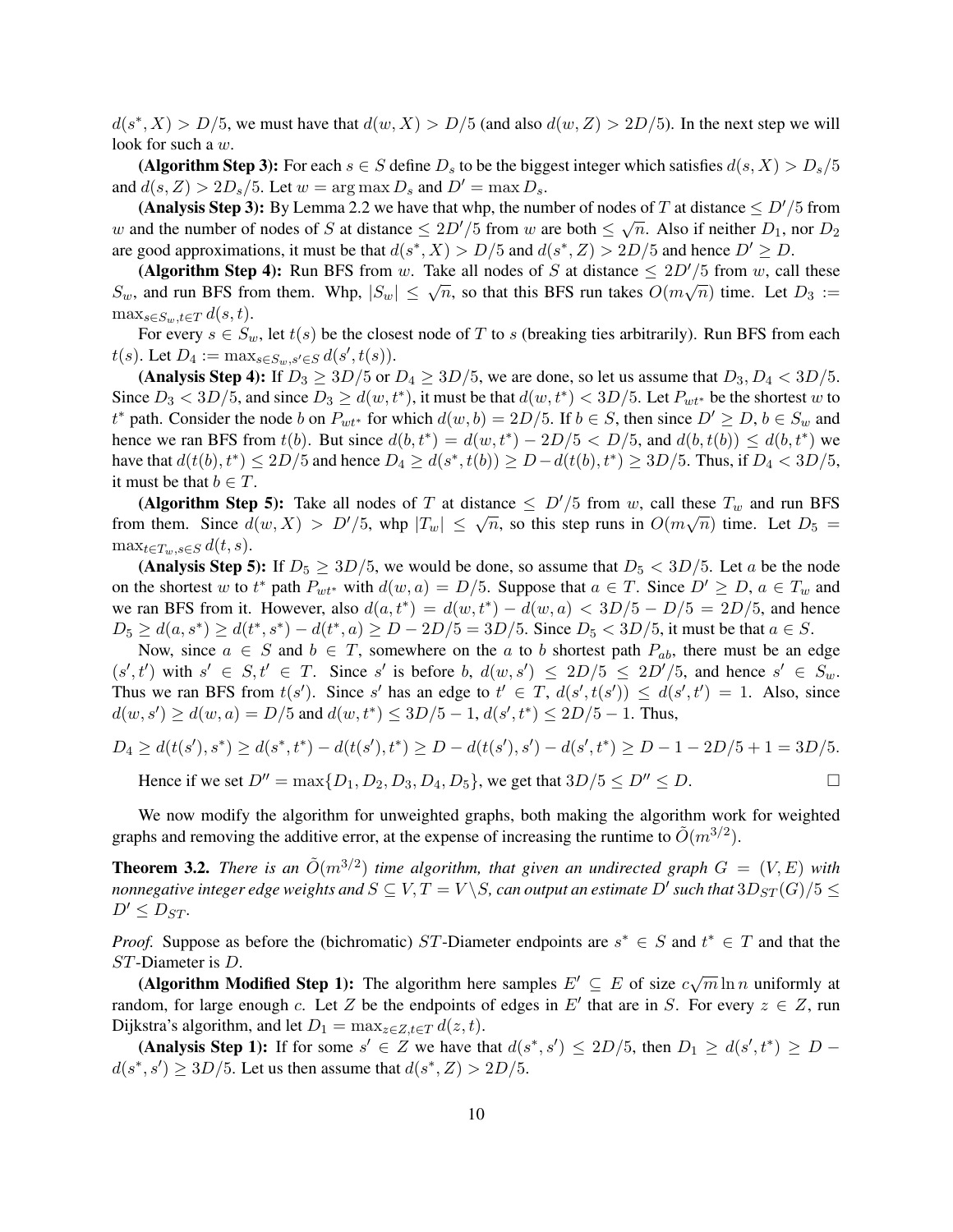(Algorithm Modified Step 2): Let X be the endpoints of edges in E' that are in T. For every  $t \in X$ , run Dijkstra's algorithm and find the closest node  $s(t)$  of S to t. Run Dijkstra's algorithm from every  $s(t)$ . Let  $D_2 = \max_{t \in X, t' \in T} d(s(t), t').$ 

(Analysis Step 2): If  $s^*$  is at distance  $\leq D/5$  from some node t of X, then  $d(s^*, s(t)) \leq 2D/5$  (since  $s(t)$  is closer to t than  $s^*$ ), and so  $D_2 \ge d(s(t), t^*) \ge 3D/5$ . Let us then assume that  $d(s^*, X) > D/5$ .

As before, if we consider the nodes M of S that are at distance  $> 2D/5$  from Z, then the node  $w \in M$ that is furthest from X among all nodes of M, would have both  $d(w, Z) > 2D/5$  and  $d(w, X) > D/5$ , as  $s^*$  is in M and satisfies  $d(s^*, X) > D/5$ . We will find a node w with these properties in the next step.

(Algorithm Unmodified Step 3): Perform exactly the same Step 3 as before, finding the largest integer D' such that there is some node  $w \in S$  with  $d(w, Z) > 2D'/5$  and  $d(w, X) > D'/5$ .

(Analysis Step 3): Let  $w \in S$  be the node we found such that  $d(w, X) > D'/5$ ,  $d(w, Z) > 2D'/5$ . By Lemma 2.3 we have that whp, the number of edges  $(s, g)$  where  $s \in S, g \in V$  and  $d(w, s) \leq 2D'/5$  and the Lemma 2.5 we have that whp, the humber of edges  $(s, y)$  where  $s \in S, y \in V$  and  $u(w, s) \le 2D/5$  and the number of edges  $(t, g')$  where  $t \in T, g' \in V$  and  $d(w, t) \le D'/5$  is at most  $\sqrt{m}$ . Also, if  $D_1, D_2 < 3D/5$ , then  $D' \geq D$ , so that we also have that the number of edges  $(s, b)$  where  $s \in S$  and  $d(w, s) \leq 2D/5$  and then  $D \geq D$ , so that we also have that the humber of edges  $(s, 0)$  where  $s \in D$ <br>the number of edges  $(t, b')$  where  $t \in T$  and  $d(w, t) \leq D/5$  is at most  $\sqrt{m}$ , whp.

(Algorithm Modified Step 4): Run Dijkstra's algorithm from  $w$ . Take all edges incident to nodes of  $S$ at dist  $\leq 2D'/5$  from w. Call these edges  $E_S$  and their endpoints  $S_w$ . Run Dijkstra's algorithm from both of their end points. Whp,  $|E_S| \le \sqrt{m}$  and so  $|S_w| \le 2\sqrt{m}$ , so that this Dijkstra run takes  $\tilde{O}(m^{3/2})$  time. Let  $D_3 := \max_{t \in S_w \cap T, s \in S} d(s, t).$ 

For every  $s \in S_w \cap S$ , determine a closest node  $t(s) \in T$  to s, and run Dijkstra's algorithm from  $t(s)$  as well. This search also takes  $O(m^{3/2})$  time. Let  $D_4 := \max_{s \in S_w \cap S, s' \in S} d(s', t(s))$ .

(Analysis Step 4): If  $d(w, t^*) \ge 3D/5$ , or  $D_3 \ge 3D/5$  or  $D_4 \ge 3D/5$ , we are done, so let us assume that  $d(w, t^*), D_3, D_4 < 3D/5$ .

Now consider the node b on the shortest w to  $t^*$  path  $P_{wt^*}$  for which  $d(w, b) \leq 2D/5$ , but such that the node b' after it on  $P_{wt^*}$  has  $d(w, b') > 2D/5$ .

Suppose that  $b \in S$ . Then since  $D' \ge D$ , we have  $d(w, b) \le 2D'/5$  and hence  $(b, b') \in E_S$ . Let us consider  $d(b', t^*) = d(w, t^*) - d(b', w)$ . Since  $d(w, t^*) < 3D/5$  and  $d(b', w) > 2D/5$ ,  $d(b', t^*) < D/5$ . If  $b' \in T$ , then since we ran Dijkstra's algorithm from b', we got  $D_3 \ge D - D/5 = 4D/5$ . If  $b' \in S$ , then we ran Dijkstra's algorithm from  $t(b')$  and  $d(t(b'), t^*) \leq d(t(b'), b') + d(b', t^*) \leq 2d(b', t^*) < 2D/5$ , and hence  $D_4 \ge d(t(b), s^*) \ge D - 2D/5 = 3D/5$ . Thus if neither  $d(w, t^*)$ ,  $D_3$ , nor  $D_4$  are good approximations, then  $b \in T$ .

(Algorithm Modified Step 5): Take all edges incident to nodes of T at dist  $\leq D'/5$  from w. Call these edges  $E_T$  and their endpoints that are in T,  $T_w$ . Run Dijkstra's algorithm from all nodes in  $T_w$ .

Since  $d(w, X) > D'/5$ , whp  $|T_w| \le 2\sqrt{m}$ , so this step runs in  $O(m^{3/2})$  time. Let  $D_5 = \max_{t \in T_w, s \in S} d(t, s)$ .

(Analysis Step 5): If  $D_5 \geq 3D/5$ , we would be done, so assume that  $D_5 < 3D/5$ . Let a be the node on  $P_{wt^*}$  with  $d(w, a) \le D/5$  but so that the node a' after a on  $P_{wt^*}$  has  $d(w, a') > D/5$ . Suppose that  $a' \in T$ . Since  $D' \geq D$ ,  $(a, a') \in E_T$ ,  $a' \in T_w$  and we ran Dijkstra's algorithm from a'. However, also  $d(a', t^*) = d(w, t^*) - d(w, a') < 3D/5 - D/5 = 2D/5$ , and hence  $D_5 \ge d(a, s^*) \ge d(t^*, s^*) - d(t^*, a') \ge$  $D - 2D/5 = 3D/5$ . Since  $D_5 < 3D/5$ , it must be that  $a' \in S$ .

Now, since  $a' \in S$  and  $b \in T$ , somewhere on the  $a'$  to b shortest path  $P_{ab}$ , there must be an edge  $(s', t')$ with  $s' \in S, t' \in T$ . However, since s' is before b, we have that  $d(w, s') \leq d(w, b) \leq 2D/5 \leq 2D'/5$ . Thus,  $(s', t') \in E_S$  and we ran Dijkstra's algorithm from t'. However,  $d(t', t^*) = d(w, t^*) - d(w, t') \le$  $d(w, t^*) - d(w, a') < 3D/5 - D/5 = 2D/5$ , and hence  $D_3 \ge d(t', s^*) \ge d(s^*, t^*) - d(t', t^*) > 3D/5$ .

Hence if we set  $D'' = \max\{d(w, t^*), D_1, D_2, D_3, D_4, D_5\}$ , we get that  $3D/5 \le D'' \le D$ .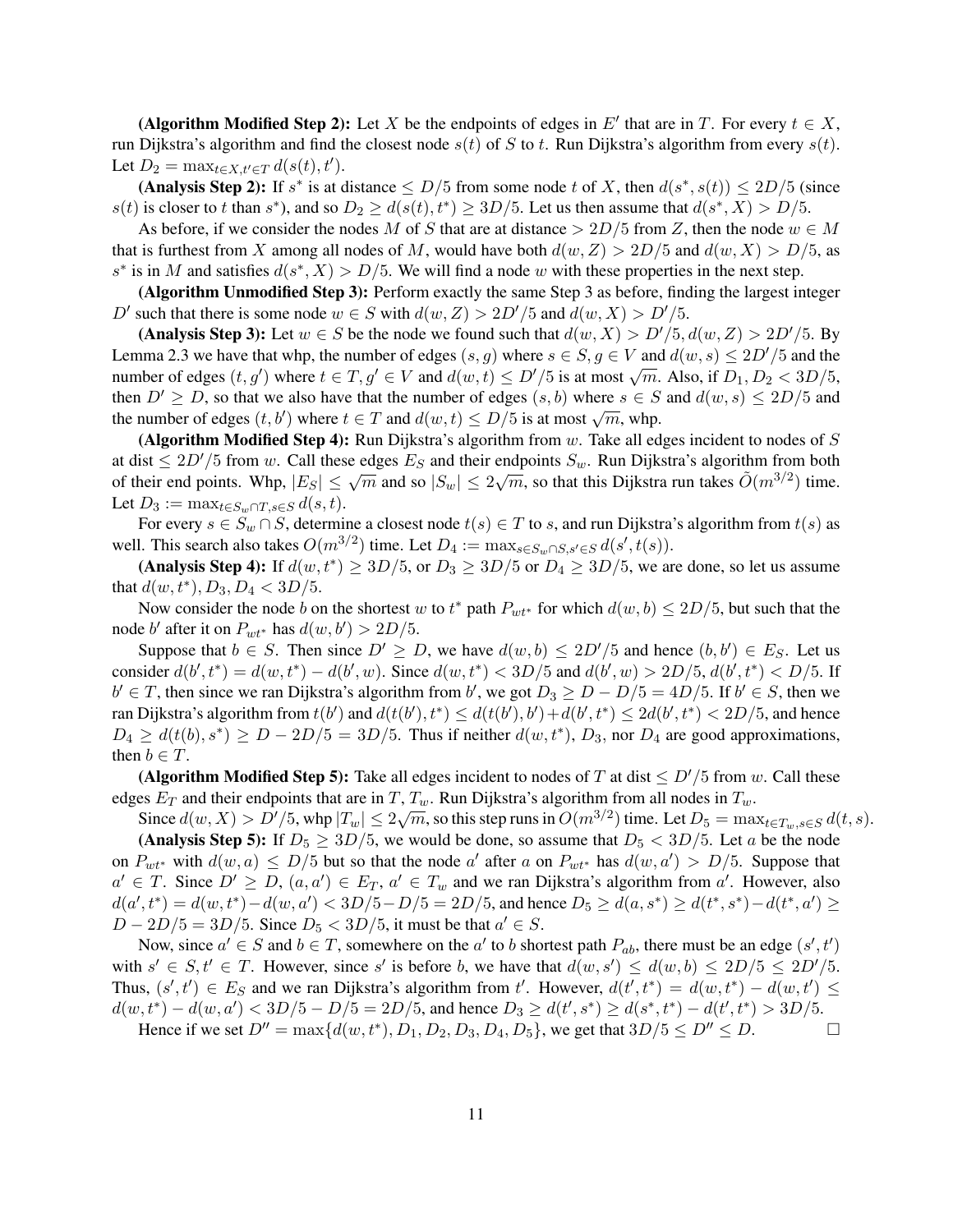#### 3.2 Undirected Bichromatic Radius

We begin with a simple near-linear time algorithm that achieves almost a 2-approximation.

**Theorem 3.3.** Let  $G = (V, E)$  be an undirected graph with nonnegative edge weights w. Let  $S \subseteq V, T =$  $V \setminus S$ . There is an  $O(m + n \log n)$  time algorithm that outputs an estimate R' such that  $R_{ST} \le R' \le$  $2R_{ST}$  +  $\min_{s \in S, t \in T, (s,t) \in E} w(s,t)$ . If G is unweighted, the algorithm runs in  $O(m+n)$  time and  $R_{ST} \leq$  $R' \leq 2R_{ST} + 1$ .

*Proof.* The algorithm is as follows. Let  $(s, t) \in E$  be the smallest weight edge among those with  $s \in S$ ,  $t \in$ T. Run Dijkstra's algorithm from s and output  $R' = \max_{t' \in T} d(s, t')$ .

Clearly  $R_{ST} \le R'$ . Let  $s^* \in S$  be the true ST-center. Then for all  $t' \in T$ ,  $d(s, t') \le d(s, s^*) + R_{ST}$ . On the other hand,  $d(s, s^*) \le w(s, t) + d(t, s^*) \le w(s, t) + R_{ST}$ , and hence  $R' \le w(s, t) + 2R_{ST}$ .

For unweighted graphs,  $w(s, t) = 1$  and we can run BFS instead of Dijkstra's algorithm.

We now present a  $\tilde{O}(m\sqrt{n})$  algorithm for Bichromatic Radius, similar in spirit to our Bichromatic Diameter algorithm.

**Theorem 3.4.** *There is an*  $\tilde{O}(m\sqrt{n})$  *time algorithm, that given an undirected unweighted graph*  $G = (V, E)$ and  $S \subseteq V, T = V \setminus S$ , can output estimates  $R_{ST}'$  such that  $R_{ST} \le R_{ST}' \le 5R_{ST}/3 + 5/3$ . If  $R_{ST}$  is  $divisible by 3, R_{ST} \leq R'_{ST} \leq 5R_{ST}/3 + 1.$ 

*Proof.* Let  $s^* \in S$  be the ST-center of G and let  $R = R_{ST}$  be the ST-Radius.

(Algorithm Step 1): The algorithm samples  $S_1 \subseteq S$  of size  $c\sqrt{n} \ln n$  uniformly at random. For every  $s \in S_1$ , run BFS and find  $t(s) \in T$  which is closest to s. Let  $T_2 = \{t(s) \mid s \in S_1\}$ .

Then sample  $T_1 \subseteq T$  of size  $c\sqrt{n} \ln n$  uniformly at random. For every  $t \in T_1$ , run BFS and find  $s(t) \in S$  which is closest to t. Let  $S_2 = \{s(t) | t \in T_1\}.$ 

Let  $s_0 \in S$  be the node minimizing  $\max_{t \in T_1 \cup T_2} d(s_0, t)$ . Let  $R_1 = \max_{t \in T} d(s_0, t)$ . Let  $w \in T$  be the node maximizing  $d(w, T_1 \cup T_2)$ .

(Analysis Step 1): We know that  $\max_{t \in T_1 \cup T_2} d(s^*, t) \leq R$ , and hence  $\max_{t \in T_1 \cup T_2} d(s_0, t) \leq R$ .

Suppose that for every  $t \in T$ ,  $d(t, T_1 \cup T_2) \leq 2R/3$ . Then,  $d(s_0, t) \leq R + 2R/3 = 5R/3$  and hence  $R_1 \leq 5R/3$  and  $s_0$  would be a good approximate center. Thus, we can assume that there exists some t with  $d(t, T_1 \cup T_2) > 2R/3$ , and in particular,  $d(w, T_1 \cup T_2) > 2R/3$ .

Moreover, suppose that there is some  $s \in S_1$  such that  $d(w, s) \le R/3$ . Then,  $d(w, t(s)) \le d(w, s)$  +  $d(s,t(s)) \leq 2d(w,s) \leq 2R/3$ , contradicting the fact that  $d(w,T_1 \cup T_2) > 2R/3$ . Thus, we must have that  $d(w, S_1) > R/3.$ 

Now, since  $T_1$  is random of size  $c\sqrt{n} \ln n$ , by Lemma 2.2, the number of nodes of T at distance  $\leq 2R/3$ from w is at most  $\sqrt{n}$ , whp. Similarly, since  $S_1$  is random of size  $c\sqrt{n} \ln n$ , by Lemma 2.2, the number of from w is at most  $\sqrt{n}$ , whp. Similarly, since  $S_1$  is random of size  $c\sqrt{n} \ln n$ , by Lemma 2.2, the number nom w is at most  $\sqrt{n}$ , whp. Similarly, since  $S_1$  is random<br>nodes of S at distance  $\leq R/3$  from w is at most  $\sqrt{n}$ , whp.

(Algorithm Step 2): Run BFS from w. Take the closest  $\sqrt{n}$  nodes  $T_w$  of T at distance from w. Run (Algorithm Step 2): Run BFS from w. Take the closest  $\sqrt{n}$  nodes  $T_w$  of T at distance from w. Run BFS from all  $t \in T_w$ , and find  $s(t) \in S$  closest to t. Run BFS from each  $s(t)$ .

Let  $R_2 := \min_{t' \in T_w} \max_{t \in T} d(s(t'), t)$ .

Let  $n_2 := \min_{t \in T_w} \max_{t \in T} a(s(t), t)$ .<br>(Analysis Step 2): Since  $|T_w| \leq \sqrt{n}$ , the runtime of this step is  $O(m\sqrt{n})$ .

Since  $w \in T$ , we know that  $d(w, s^*) \leq R$ . Now consider the node b on the shortest w to  $s^*$  path  $P_{ws^*}$ for which  $d(w, b) \leq 2R/3$ , but such that the node b' after it on  $P_{wt^*}$  has  $d(w, b') > 2R/3$ . Since the graph is unweighted, we get that  $d(w, b) = |2R/3| \ge 2R/3 - 2/3$ .

Let us consider  $d(b, s^*) = d(w, s^*) - d(w, b)$ . Since  $d(w, s^*) \leq R$  and  $d(w, b) \geq 2R/3 - 2/3$ ,  $d(b, s^*) \leq R/3 + 2/3.$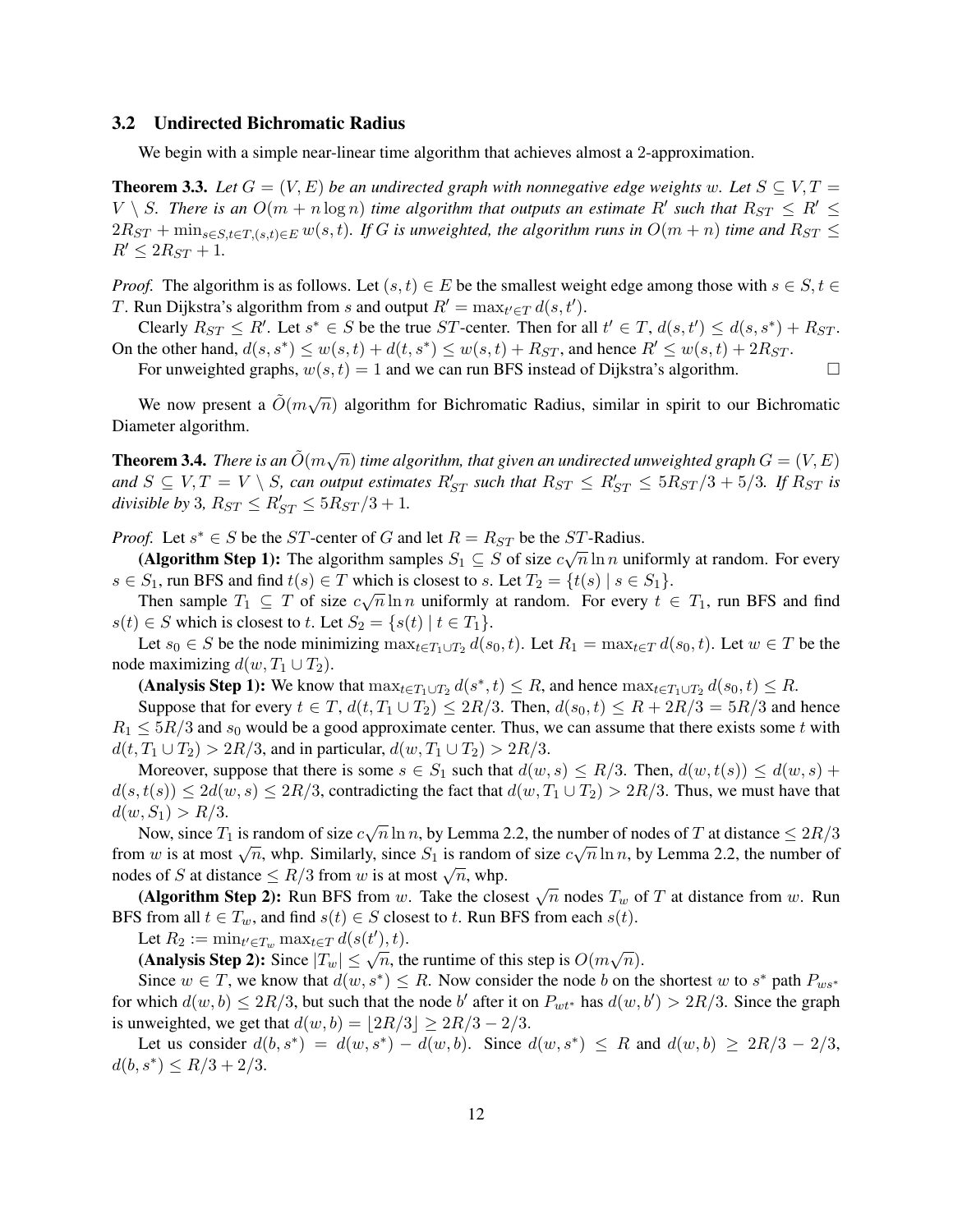Suppose that  $b \in T$ . By our previous argument, as  $d(w, b) \leq 2R/3$ , b must be in  $T_w$ . Then we ran BFS from  $s(b)$  and  $d(s(b), s^*) \leq d(s(b), b) + d(b, s^*) \leq 2d(b, s^*) \leq 2R/3 + 4/3$ , and hence  $R_2 \leq$  $2R/3 + R + 4/3 = 5R/3 + 4/3$ . Thus if  $R_2$  is not a good approximation, then  $b \in S$ .

 $3 + it + 4/3 = 3it/3 + 4/3$ . Thus if  $te_2$  is not a good approximation, then  $0 \in S$ .<br>(Algorithm Step 3): Take the  $\sqrt{n}$  closest nodes of S to w. Call these  $S_w$ . Run BFS from every  $s \in S_w$ . Set  $R_3 := \min_{s \in S_w} \max_{t \in T} d(s, t).$ 

 $m_3 := \min_{s \in S_w} \max_{t \in T} a(s, t).$ <br>(Analysis Step 3): Since  $|S_w| \leq \sqrt{n}$ , the runtime of this step is  $O(m\sqrt{n})$ .

Let a be the node on  $P_{ws^*}$  with  $d(w, a) \le R/3$  but so that the node a' after a on  $P_{ws^*}$  has  $d(w, a') >$ R/3. We have that  $d(w, a) = |R/3| \ge R/3 - 2/3$ .

Suppose that  $a(w, a) = [A \setminus b] \le R/3$  and a is among the closest  $\sqrt{n}$  nodes to w by our previous argument, we ran BFS from a.

However, also  $d(a, s^*) = d(w, s^*) - d(w, a) \le R - R/3 + 2/3 = 2R/3 + 2/3$ , and hence  $R_3 \le$  $2R/3 + R + 2/3 = 5R/3 + 2/3$ . If  $R_3$  is not a good approximation, it must be that  $a \in T$ .

Now, since  $a \in T$  and  $b \in S$ , somewhere on the a to b shortest path  $P_{ab}$ , there must be an edge  $(t', s')$ with  $s' \in S, t' \in T$ . However, since t' is before b, we have that  $d(w, t') \leq d(w, b) \leq 2R/3$ . Thus,  $t' \in T_w$  and we ran BFS from  $s(t')$ . However,  $d(t', s(t')) \leq d(t', s') = 1$ , and hence  $d(s(t'), s^*) \leq$  $d(s(t'), t') + d(t', s^*) \leq 1 + d(w, s^*) - d(w, t') \leq 1 + R - d(w, a) = 2R/3 + 5/3$ . Hence for every  $t \in T$ ,  $d(s(t'), t) \leq 5R/3 + 5/3$ . If R is divisible by 3, the only source of additive error is the +1 from using the edge  $(t', s(t'))$  instead of  $(t', s')$ .

Hence if we set  $R' = \min\{R_1, R_2, R_3\}$ , we have  $R \le R' \le 5R/3 + 5/3$ . If R is divisible by 3,  $R \le R' \le 5R/3 + 1.$ 

We now use edge sampling to remove the additive error and make the algorithm work for weighted graphs as well, at the expense of increasing the runtime to  $\tilde{O}(m^{3/2})$ .

**Theorem 3.5.** *There is an*  $\tilde{O}(m^{3/2})$  *time algorithm, that given an undirected graph*  $G = (V, E)$  *with nonnegative integer edge weights and*  $S \subseteq V, T = V \setminus S$ *, can output estimates*  $R'_{ST}$  *such that*  $R_{ST} \leq$  $R'_{ST} \leq 5R_{ST}/3.$ 

*Proof.* Let  $s^* \in S$  be the ST-center of G and let  $R = R_{ST}$  be the ST-Radius.

(Algorithm Step 1): We sample  $c\sqrt{m} \ln n$  edges  $E' \subseteq E$  uniformly at random. Let  $S_1$  be the endpoints that are in S and let  $T_1$  be the endpoints in T. For every  $s \in S_1$ , run Dijkstra and find  $t(s) \in T$  which is closest to s. Let  $T_2 = \{t(s) \mid s \in S_1\}.$ 

For every  $t \in T_1$ , run Dijkstra and find  $s(t) \in S$  which is closest to t. Let  $S_2 = \{s(t) | t \in T_1\}$ .

Let  $s_0 \in S$  be the node minimizing  $\max_{t \in T_1 \cup T_2} d(s_0, t)$ . Run Dijkstra from  $s_0$ . Let  $R_1 = \max_{t \in T} d(s_0, t)$ . Let  $w \in T$  be the node maximizing  $d(w, T_1 \cup T_2)$ .

(Analysis Step 1): The algorithm runs in  $\tilde{O}(m^{3/2})$  time.

We know that  $\max_{t \in T_1 \cup T_2} d(s^*, t) \leq R$ , and hence  $\max_{t \in T_1 \cup T_2} d(s_0, t) \leq R$ .

Suppose that for every  $t \in T$ ,  $d(t, T_1 \cup T_2) \leq 2R/3$ . Then,  $d(s_0, t) \leq R + 2R/3 = 5R/3$  and hence  $R_1 \leq 5R/3$  and s<sub>0</sub> would be a good approximate center. Thus, we can assume that there exists some t with  $d(t, T_1 \cup T_2) > 2R/3$ , and in particular,  $d(w, T_1 \cup T_2) > 2R/3$ .

Moreover, suppose that there is some  $s \in S_1$  such that  $d(w, s) \le R/3$ . Then,  $d(w, t(s)) \le d(w, s)$  +  $d(s,t(s)) \leq 2d(w,s) \leq 2R/3$ , contradicting the fact that  $d(w,T_1 \cup T_2) > 2R/3$ . Thus, we must have that  $d(w, S_1) > R/3.$ 

Now, since E' is random of size  $c\sqrt{m} \ln n$ , by Lemma 2.3, the number of edges  $(t, g)$  where  $t \in T, g \in$ V and  $d(w, t) \le 2R/3$  is at most  $\sqrt{m}$ , whp. Similarly, the number of edges  $(s, g)$  where  $s \in S, g \in V$  and  $d(s, w) \le R/3$  is at most  $\sqrt{m}$ , whp.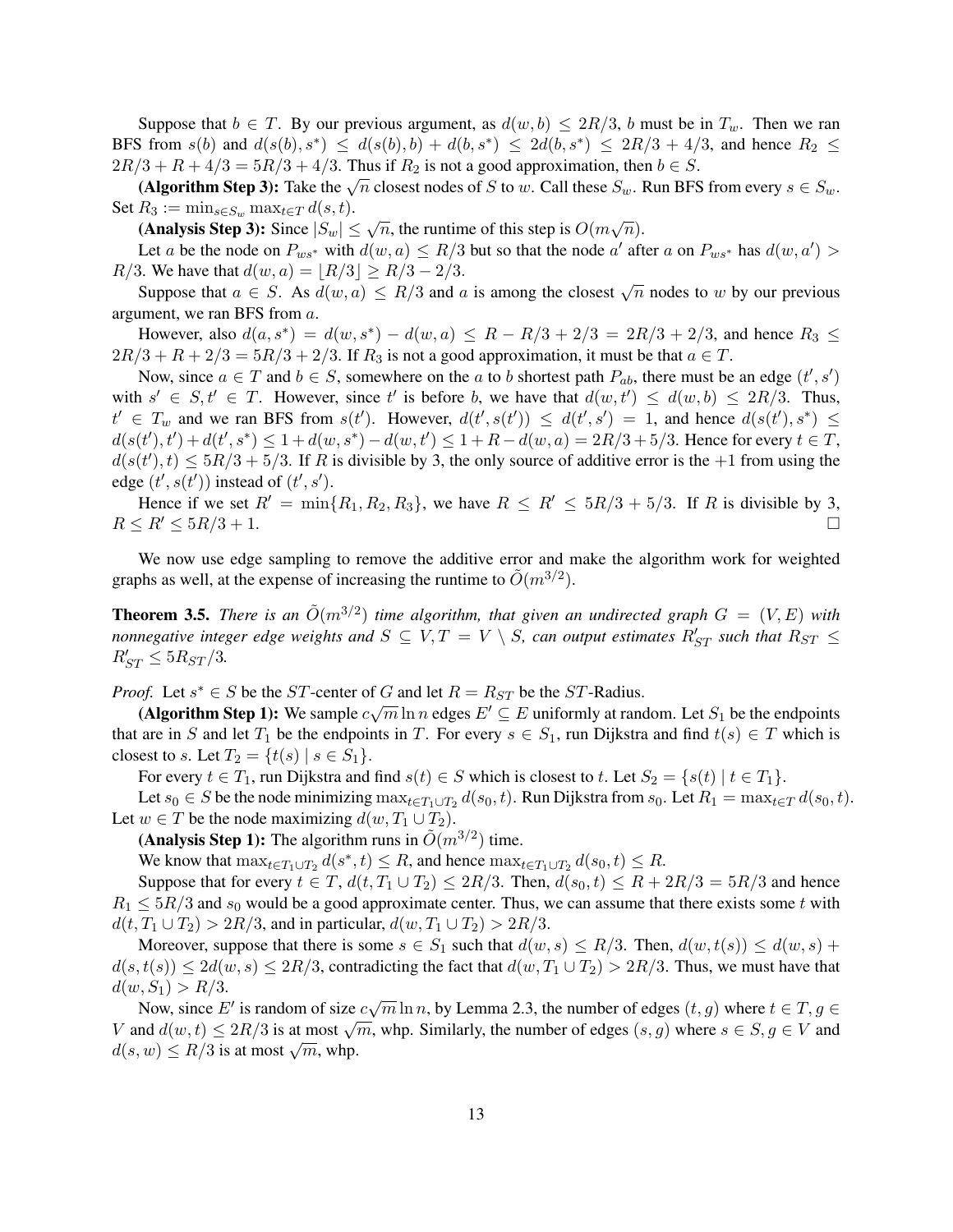(Algorithm Step 2): Run Dijkstra from w. Consider the edges  $(t, b)$  with  $t \in T$  sorted in nondecreasing (**Algorithm Step 2).** Nan Dijkstra from w. Consider the edges  $(v, v)$  with  $v \in T$  sorted in hondecreasing order according to  $d(w, t)$ . Let  $E^T$  be the first  $\sqrt{m}$  edges in this sorted order. Run Dijkstra from both endpoints of each edge in  $E^T$ . Call  $T_w$  those endpoints that are in T and  $S_w^1$  those in S. Let  $R_2 :=$  $\min_{s \in S_w^1} \max_{t \in T} d(s, t).$ 

For every  $t \in T_w$ , determine a closest node  $s(t) \in T$  to t, and run Dijkstra's algorithm from  $s(t)$  as well. Let  $R_3 := \min_{t \in T_w} \max_{t' \in T} d(s(t), t').$ 

 $\lim_{\epsilon \to 0} \lim_{z \to 0} \lim_{z \to z} \lim_{\epsilon \to 0} \epsilon_z = E^T |z| \leq \sqrt{m}$ , the runtime of this step is  $\tilde{O}(m^{3/2})$ .

If  $R_2 \leq 5R/3$  or  $R_3 \leq 5R/3$ , we are done. So let us assume that  $R_2, R_3 > 5R/3$ . Also, since  $w \in T$ , we know that  $d(w, s^*) \leq R$ .

Now consider the node b on the shortest w to  $s^*$  path  $P_{ws^*}$  for which  $d(w, b) \leq 2R/3$ , but such that the node b' after it on  $P_{ws^*}$  has  $d(w, b') > 2R/3$ .

Suppose that  $b \in T$ . Then since  $d(w, b) \leq 2R/3$  and since by the previous argument the edges from Suppose that  $v \in T$ . Then since  $u(w, v) \le 2\pi/3$  and since by the previous argument the edges from<br>T nodes at distance  $2R/3$  from w is at most  $\sqrt{m}$ ,  $(b, b')$  must be among the edges in  $E^T$ . We thus run Dijkstra's from both  $b$  and  $b'$ .

Let us consider  $d(b', s^*) = d(w, s^*) - d(w, b')$ . Since  $d(w, s^*) \le R$  and  $d(w, b') > 2R/3$ ,  $d(b', s^*) <$  $R/3$ . If  $b' \in S$ , then since we ran Dijkstra's algorithm from b', we got  $R_2 \leq 4R/3$ . If  $b' \in T$ , then we ran Dijkstra's algorithm from  $s(b')$  and  $d(s(b'), s^*) \leq d(s(b'), b') + d(b', s^*) \leq 2d(b', s^*) < 2R/3$ , and hence  $R_3 \leq 2R/3 + R = 5R/3$ . Thus if neither  $R_2$ , nor  $R_3$  are good approximations, then  $b \in S$ .

(Algorithm Step 3): Consider the edges  $(s, b)$  with  $s \in S$  sorted in nondecreasing order according to (**Algorithm step 5).** Consider the edges (*s*, *b*) with  $s \in B$  sorted in hondecreasing order according to  $d(w, s)$ . Let  $E^S$  be the first  $\sqrt{m}$  edges in this sorted order. Run Dijkstra from both endpoints of each edge in  $E^S$ . Call  $S^2_w$  those endpoints that are in S. Let  $R_4 := \min_{s \in S^2_w} \max_{t \in T} d(s, t)$ .

(Analysis Step 3): As  $|E^S| = \sqrt{m}$ ,  $|S_w| \le 2\sqrt{m}$ , so this step runs in  $\tilde{O}(m^{3/2})$  time.

If  $R_4 \leq 5R/3$ , we would be done, so assume that  $R_4 > 5R/3$ . Let a be the node on  $P_{ws^*}$  with  $d(w, a) \le R/3$  but so that the node a' after a on  $P_{ws^*}$  has  $d(w, a') > R/3$ . Suppose that  $a' \in S$ . Then since  $d(w, a) \le R/3$ ,  $(a, a') \in E^S$ ,  $a' \in S_w^2$  and we ran Dijkstra's algorithm from a'. However, also  $d(a', s^*) = d(w, s^*) - d(w, a') < R - R/3 = 2R/3$ , and hence  $R_4 \leq 2R/3 + R = 5R/3$ . Since  $R_4 > 5R/3$ , it must be that  $a' \in T$ .

Now, since  $a' \in T$  and  $b \in S$ , somewhere on the  $a'$  to b shortest path  $P_{ab}$ , there must be an edge  $(t', s')$  with  $s' \in S, t' \in T$ . However, since t' is before b, we have that  $d(w, t') \leq d(w, b) \leq 2R/3$ . Thus,  $(t', s') \in E^T$  and we ran Dijkstra's algorithm from s'. However,  $d(s', s^*) = d(w, s^*) - d(w, s') \leq$  $d(w, s^*) - d(w, a') < R - R/3 = 2R/3$ , and hence  $R_2 \le R + 2R/3 = 5R/3$ .

Hence if we set  $R' = \min\{R_1, R_2, R_3, R_4\}$ , we have  $R \le R' \le 5R/3$ 

# 3.3 Undirected Bichromatic Eccentricities.

In the next section we will give approximation algorithms for  $ST$ -Eccentricities in undirected graphs which imply algorithms for bichromatic Eccentricities in undirected graphs with same guarantees. We reproduce them here for convenience.

**Proposition 2.** *There is an*  $O(m + n \log n)$  *time algorithm, that given an undirected graph*  $G = (V, E)$ with nonnegative integer edge weights and  $S \subseteq V, T = V \setminus S,$  can output an estimate  $\varepsilon'_{ST}(v)$  for each node  $v \in S$  such that  $\varepsilon_{ST}(v)/3 \leq \varepsilon'_{ST}(v) \leq \varepsilon_{ST}(v)$ .

**Theorem 3.6.** There is an  $\tilde{O}(m\sqrt{n})$  time algorithm, that given an unweighted graph  $G = (V, E)$  and  $S \subseteq$  $V, T = V \setminus S$ , can output an estimate  $\varepsilon'_{ST}(v)$  for each  $v \in S$  such that  $\varepsilon_{ST}(v)/2 - 5/2 \leq \varepsilon'_{ST}(v) \leq \varepsilon_{ST}(v)$ . *If*  $\varepsilon_{ST}(v)$  *is divisible by* 2*,*  $\varepsilon_{ST}(v)/2 - 2 \le \varepsilon'_{ST}(v) \le \varepsilon_{ST}(v)$ *.*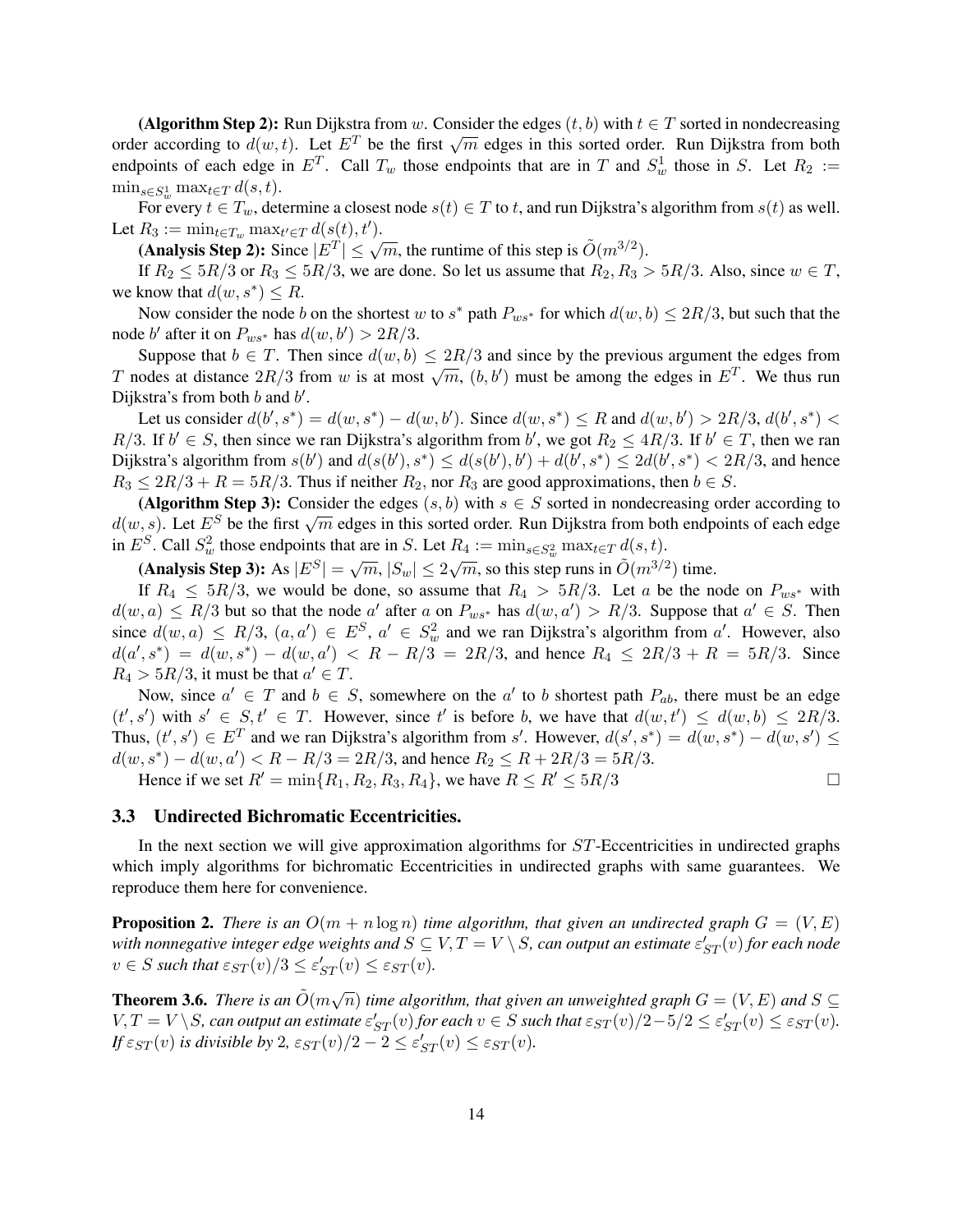**Theorem 3.7.** There is an  $\tilde{O}(m^{3/2})$  time algorithm, that given an undirected graph  $G = (V, E)$  with *nonnegative integer edge weights and*  $S \subseteq V, T = V \setminus S$ *, can output estimates*  $\varepsilon'_{ST}(v)$  *for each*  $v \in S$ *, such that*  $\varepsilon_{ST}(v)/2 \leq \varepsilon'_{ST}(v) \leq \varepsilon_{ST}(v)$ *.* 

# 3.4 Directed Bichromatic Diameter

**Theorem 3.8.** There is an  $\tilde{O}(m^{3/2})$  time algorithm, that given a directed graph  $G = (V, E)$  with nonneg*ative integer weights and*  $S \subseteq V, T = V \setminus S$ , can output an estimate  $D'$  such that  $D_{ST}(G)/2 \le D' \le$  $D_{ST}(G)$ .

*Proof.* Suppose the (bichromatic) ST-Diameter endpoints are  $s^* \in S$  and  $t^* \in T$  and that the ST-Diameter is D. The algorithm does not know D, but we will use it in the analysis.

(Algorithm Step 1): The algorithm first samples  $E' \subseteq E$  of size  $c\sqrt{m} \ln m$  for large enough c uniformly at random from the edges which go from  $S$  to  $T$ . Let  $R$  be the set of  $S$  nodes incident to these edges. Define  $D_1 = \max_{u \in R, t \in T} d(u, t).$ 

(Analysis Step 1): If there exists an  $s \in R$  with  $d(s^*, s) \leq D/2$  then we are done as by triangle inequality  $D_1 \ge d(s, t^*) \ge d(s^*, t^*) - d(s^*, s) \ge D/2$ .

(Algorithm Step 2): Let w be the vertex in S which maximizes  $d(w, R)$ . Defining the distance to an (Algorithm step 2). Let w be the vertex in B which maximizes  $u(w, n)$ . Defining the distance to an edge  $(u, v)$  to be distance to u we find the  $\sqrt{m}$  closest edges to w which cross from S to T. Let P be the set of T nodes incident to these edges. Let  $D_2 = \max_{s \in S, v \in P} d(s, v)$  and  $D_3 = \max_{t \in T} d(w, t)$ . Our estimate is  $D' = \max(D_1, D_2, D_3)$ .

(Analysis Step 2): Note that all 3 estimates are underestimates so we will just bound  $D'$  from below. Suppose  $D_3 \ge D/2$  then we are already done. So we can assume that  $d(w, t^*) < D/2$ . Let  $(s, t)$  be the first edge going from S to T in the shortest path from w to  $t^*$ . If  $D_1 < D/2$  then by Lemma 2.3, this this edge going from 5 to 1 in the shortest path from w to t. If  $D_1 < D/2$  then by Lemma 2.5, this edge is among the  $\sqrt{m}$  closest edges to w. Hence  $D_2 \ge d(s^*, t) \ge d(s^*, t^*) - d(t, t^*) \ge D - d(t, t^*) \ge$  $D - d(w, t^*) > D/2$  $)\geq D/2$ 

# 4 Algorithms for ST-Eccentricities and Radius

All of the algorithms in this section are for undirected graphs; we later prove that the directed versions of these problems do not admit truly subquadratic algorithms with any finite approximation factor.

We do not give algorithms for *ST*-Diameter, as tight algorithms were already given in [4].

# 4.1 ST-Eccentricities

We begin with a near-linear time 3-approximation algorithm.

**Proposition 3.** *There is an*  $O(m + n \log n)$  *time algorithm, that given an undirected graph*  $G = (V, E)$ with nonnegative integer edge weights and  $S,T\subseteq V$ , can output an estimate  $\varepsilon'_{ST}(v)$  for each node  $v\in S$ such that  $\varepsilon_{ST}(v)/3 \leq \varepsilon'_{ST}(v) \leq \varepsilon_{ST}(v)$ .

*Proof.* The algorithm is as follows. Pick an arbitrary node  $t \in T$  and run Dijkstra's algorithm from it. Let t' be a node in T maximizing  $d(t', t)$ , and run Dijkstra's algorithm from t'. For each  $v \in S$ , output  $\varepsilon'_{ST}(v) = \max\{d(v,t), d(v,t')\}.$ 

Clearly  $\varepsilon'_{ST}(v) \leq \varepsilon_{ST}(v)$ . Now suppose that  $v' \in T$  is the farthest node from v in T. So we have  $\varepsilon_{ST}(v) = d(v, v') \le d(v, t) + d(t, v') \le d(v, t) + d(t, t') \le d(v, t) + d(t, v) + d(v, t') \le 3\varepsilon'_{ST}(v)$ , where the first and third inequalities are from triangle inequality and the second inequality is from the definition of  $t'$ .<br>1990 - Paul Barbara, politikar eta aldera eta biztanleria eta aldera eta aldera eta aldera eta aldera eta ald<br>1990 - Paul Barbara, profesora eta aldera eta aldera eta aldera eta aldera eta aldera eta aldera eta aldera e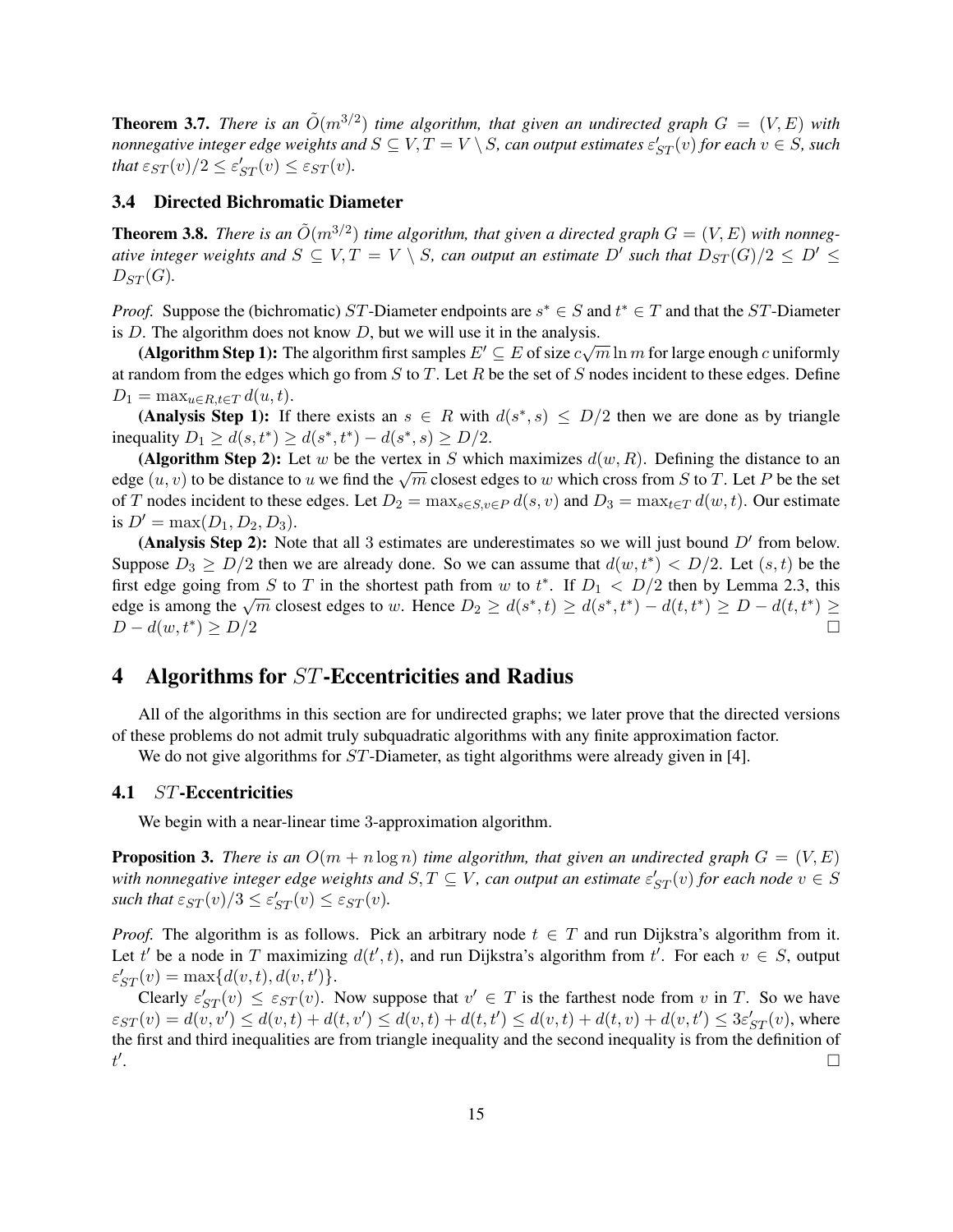Now we turn to our 2-approximation algorithms. Our first theorem is for unweighted graphs. Later on, we modify the algorithm in this theorem to obtain an algorithm for weighted graphs as well, and at the same time remove the small additive error that appears in the theorem below.

**Theorem 4.1.** There is an  $\tilde{O}(m\sqrt{n})$  time algorithm, that given an undirected unweighted graph  $G=(V,E)$ and  $S, T \subseteq V$ , can output an estimate  $\varepsilon'_{ST}(v)$  for each  $v \in S$  such that  $\varepsilon_{ST}(v)/2 - 5/2 \leq \varepsilon'_{ST}(v) \leq \varepsilon_{ST}(v)$ . *If*  $\varepsilon_{ST}(v)$  *is divisible by* 2*,*  $\varepsilon_{ST}(v)/2 - 2 \leq \varepsilon'_{ST}(v) \leq \varepsilon_{ST}(v)$ *.* 

*Proof.* For each  $v \in S$ , let  $v'$  be the farthest node from v, i.e.  $d(v, v') = \varepsilon_{ST}(v)$ .

(Algorithm Step 1): The algorithm samples  $X \subset V$  of size  $c\sqrt{n} \ln n$  uniformly at random. For every  $x \in X$ , run BFS and find  $t(x) \in T$  which is closest to  $x$  (if  $x \in T$ ,  $t(x) = x$ ). Let  $T_X = \{t(x) | x \in X\}$ .

Run BFS from each node  $t \in T_X$ . For each  $v \in S$  let  $\varepsilon_{ST}^{(1)}(v) = \max_{t \in T_X} d(v, t)$ .

Let  $w \in T$  be the node maximizing  $d(w, T_X)$ .

**(Analysis Step 1):** This step of the algorithm runs in  $\tilde{O}(m\sqrt{n})$ .

Suppose there is some node  $t \in T_X$  such that  $d(v', t) \leq \varepsilon_{ST}(v)/2$ . Then  $d(v, t) \geq d(v, v') - d(v', t) \geq$  $\varepsilon_{ST}(v)/2$ , and so  $\varepsilon_{ST}^{(1)}(v)$  is a good approximation for v. Thus we can assume that  $d(v', T_X) > \varepsilon_{ST}(v)/2$ , and so  $d(w, T_X) > \varepsilon_{ST}(v)/2$ . Now since X is random of size  $c\sqrt{n} \ln n$ , by Lemma 2.2, the number of and so  $u(w, I_X) > \varepsilon ST(v)/2$ . Now since  $\overline{X}$  is fainted in order since  $\overline{X}$  at distance  $\leq \varepsilon ST(v)/2$  from w is at most  $\sqrt{n}$  whp.

Moreover, suppose that there is some node  $x \in X$  such that  $d(w, x) \leq \varepsilon_{ST}(v)/4$ . Then  $d(w, t(x)) \leq$  $d(w, x) + d(x, t(x)) \leq 2d(w, x) \leq \varepsilon_{ST}(v)/2$ , contradicting the fact that  $d(w, T_X) > \varepsilon_{ST}(v)/2$ . Thus, we must have that  $d(w, X) > \varepsilon_{ST}(v)/4$ .

Now, since X is random of size  $c\sqrt{n} \ln n$ , by Lemma 2.2, the number of nodes at distance  $\leq \varepsilon_{ST}(v)/4$ . From w is at most  $\sqrt{n}$  whp.

(Algorithm Step 2): Run BFS from w. For each  $v \in S$ , let  $\varepsilon_{ST}^{(2)}(v) = d(v, w)$ .

Take the closest  $\sqrt{n}$  nodes of  $V \setminus T$  to w. Call these Y. Run BFS from all  $y \in Y$ , and let  $e(y) =$  $\max_{t \in T} d(y, t)$ . Let  $\varepsilon_{ST}^{(3)}(v) = \max_{y \in Y} e(y) - d(v, y)$ .

(Analysis Step 2): If  $d(v, w) \geq \varepsilon_{ST}(v)/2$ , then  $\varepsilon_{ST}^{(2)}(v)$  is a good estimate. So assume that  $d(v, w) \leq$  $\lceil \varepsilon_{ST} / 2 \rceil - 1 \leq \varepsilon_{ST} / 2 - 1 / 2.$ 

Now consider the node a on the shortest w to v path  $P_{wv}$  for which  $d(w, a) \leq \varepsilon_{ST}(v)/4$ , but such that the node a' after it on  $P_{wv}$  has  $d(w, a') > \varepsilon_{ST}(v)/4$ . Since the graph is unweighted, we get that  $d(w, a) = \frac{\varepsilon_{ST}(v)}{4} \geq \varepsilon_{ST}(v) / 4 - 3/4.$ 

If  $a \in V \setminus T$ , then by the previous argument since  $d(a, w) \leq \varepsilon_{ST}(v)/4$ ,  $a \in Y$  and we run BFS from a. Since  $e(a) \ge d(a, v') \ge d(v, v') - d(a, v)$  and  $d(a, v) = d(w, v) - d(a, w)$ , we have  $e(a) \ge d(w, v') - d(a, w)$  $3\varepsilon_{ST}(v)/4 - 1/4$ . So  $e(a) - d(v, a) \geq \varepsilon_{ST}(v)/2 - 1/2$ . Moreover, if a' is the farthest node from a in T, then  $\varepsilon_{ST}(v) \ge d(v, a') \ge d(a, a') - d(v, a) = e(a) - d(v, a)$ , and hence  $\varepsilon_{ST}^{(3)}(v)$  is a good estimate. So assume that  $a \in T$ .

(Algorithm Step 3): Take the closest  $\sqrt{n}$  nodes of T to w. Call these  $T_w$ . Run BFS from all  $t \in T_w$ . and find  $y(t) \in V \setminus T$ . Run BFS from each  $y(t)$ , and let  $e(y(t)) = \max_{t' \in T} d(y(t), t')$ . Let  $\varepsilon_{ST}^{(4)}(v) =$  $\max_{t \in T_w} e(y(t)) - d(v, y(t)).$ 

(Analysis Step 3): Consider the node b on  $P_{wv}$  for which  $d(w, b) \leq 3\varepsilon_{ST}(v)/8$ , but such that the node b' after it on  $P_{wv}$  has  $d(w, b') > 3\varepsilon_{ST}(v)/8$ . Since the graph is unweighted, we get that  $d(w, b) =$  $|3\varepsilon_{ST}(v)/8| \geq 3\varepsilon_{ST}(v)/8-7/8.$ 

If  $b \in T$ , then since  $d(w, b) \leq \varepsilon_{ST}(v)/2$ , by previous argument  $b \in T_w$  and we run BFS from b. Since  $d(v, b) = d(w, v) - d(w, b) \leq \varepsilon_{ST}(v)/8 + 3/8$ , we have that  $d(v, y(b)) \leq d(v, b) + d(b, y(b)) \leq 2d(v, b) \leq$  $\varepsilon_{ST}(v)/4+3/4$ . Similar to the previous step, we get that  $e(y(b)) - d(v, y(b)) \ge d(y(b), v') - d(v, y(b)) \ge$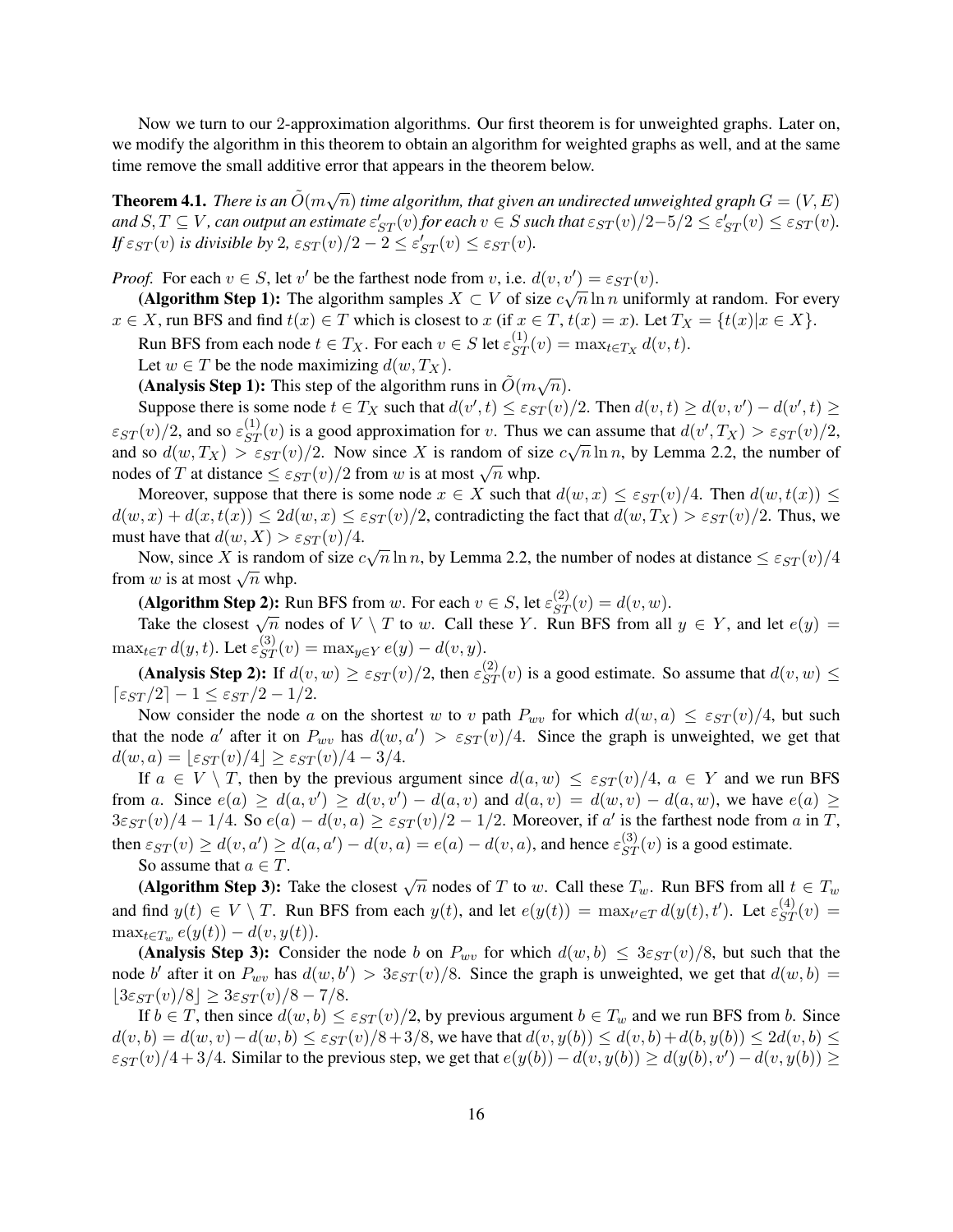$d(v, v') - 2d(v, y(b)) \geq \varepsilon_{ST}(v)/2 - 3/2$ . By considering the farthest node from  $y(b)$  in T, we can show that  $e(y(b)) - d(v, y(b)) \le \varepsilon_{ST}(v)$  and hence  $\varepsilon_{ST}^{(4)}(v)$  is a good approximate. So if  $\varepsilon_{ST}^{(4)}(v)$  is not a good approximate, it must be that  $b \in V \setminus T$ .

Now, since  $a \in T$  and  $b \in V \setminus T$ , somewhere on the a to b shortest path  $P_{ab}$ , there must be an edge  $(t', y')$  with  $t' \in T$  and  $y' \in V \setminus T$ . However, since t' is on  $P_{wv}$ , we have  $d(w, t') \leq d(v, w) < \varepsilon_{ST}(v)/2$ . Thus,  $t' \in T_w$  and we run BFS from  $y(t')$ . However,  $d(t', y(t')) \leq d(t', y') = 1$ , and hence  $d(y(t'), v) \leq$  $d(y(t'), t') + d(t', v) \leq 1 + d(w, v) - d(w, t') \leq 1 + \varepsilon_{ST}(v)/2 - 1/2 - d(w, a) \leq \varepsilon_{ST}(v)/4 + 5/4$ . So we get that

$$
e(y(t')) - d(y(t'), v) \ge d(y(t'), v') - d(y(t'), v) \ge d(v, v') - 2d(y(t'), v) \ge \varepsilon_{ST}(v)/2 - 5/2
$$

Moreover, if y' is the farthest node  $y(t')$  in T, then  $\varepsilon_{ST}(v) \ge d(v, y') \ge d(y', y(t')) - d(v, y(t')) =$  $e(y(t')) - d(v, y(t'))$ . Hence if for each  $v \in S$  we set  $\varepsilon'_{ST}(v) = \max\{\varepsilon_{ST}^{(1)}(v), \varepsilon_{ST}^{(2)}(v), \varepsilon_{ST}^{(3)}(v), \varepsilon_{ST}^{(4)}(v)\},\$ we have  $\varepsilon_{ST}(v)/2 - 5/2 \leq \varepsilon'$  $S_T(v) \leq \varepsilon_{ST}(v).$ 

We now use edge sampling to remove the additive error from the above algorithm and make the algorithm work for weighted graphs as well, at the expense of increasing the runtime to  $\tilde{O}(m^{3/2})$ .

**Theorem 4.2.** There is an  $\tilde{O}(m^{3/2})$  time algorithm, that given an undirected graph  $G = (V, E)$  with *nonnegative integer edge weights and*  $S, T \subseteq V$ *, can output estimates*  $\varepsilon'_{ST}(v)$  *for each*  $v \in S$ *, such that*  $\varepsilon_{ST}(v)/2 \leq \varepsilon'_{ST}(v) \leq \varepsilon_{ST}(v).$ 

*Proof.* For each  $v \in S$ , let  $v'$  be the farthest node from v, i.e.  $d(v, v') = \varepsilon_{ST}(v)$ .

(Algorithm Step 1): We sample  $c\sqrt{m} \ln n$  edges  $E' \subseteq E$  uniformly at random. Run Dijkstra from both endpoints of edges in E' (we call these vertices  $V(E')$ ), and for each endpoint x, find  $t(x) \in T$  which is closest to x. Let  $T_{E'} = \{t(x)|x \in V(E')\}.$ 

Run Dijkstra from each node in  $T_{E'}$ , and for each  $v \in S$ , let  $\varepsilon_{ST}^{(1)}(v) = d(v, T_{E'})$ .

Let  $w \in T$  be the node maximizing  $d(w, T_{E}).$ 

Let  $w \in I$  be the node maximizing  $a(w, I_{E})$ .<br>
(Analysis Step 1): Since  $V(E') = \tilde{O}(\sqrt{m}) = |T_{E'}|$ , this step takes  $\tilde{O}(m^{3/2})$  time.

Suppose there is some node  $t \in T_{E'}$  such that  $d(v', t) \leq \varepsilon_{ST}(v)/2$ . Then  $d(v, t) \geq d(v, v') - d(v', t) \geq$  $\varepsilon_{ST}(v)/2$ , and so  $\varepsilon_{ST}^{(1)}(v)$  is a good approximation for  $\varepsilon_{ST}(v)$ . Thus we can assume that  $d(v', T_{E'}) >$  $\varepsilon_{ST}(v)/2$ , and so  $d(w,T_{E'}) > \varepsilon_{ST}(v)/2$ . Now since E' is random of size  $c\sqrt{m}\ln n$ , by Lemma 2.3, the number of edges  $(t, g)$  where  $t \in T, g \in V$  and  $d(w, t) \leq \varepsilon_{ST}(v)/2$  is at most  $\sqrt{m}$ , whp.

Moreover, suppose that there is some edge  $(x, b) \in E'$  such that  $d(w, x) \leq \varepsilon_{ST}(v)/4$ . Then  $d(w, t(x)) \leq$  $d(w, x) + d(x, t(x)) \leq 2d(w, x) \leq \varepsilon_{ST}(v)/2$ , contradicting the fact that  $d(w, T_{E'}) > \varepsilon_{ST}(v)/2$ . Thus, we must have that  $d(w, V(E')) > \varepsilon_{ST}(v)/4$ .

Now, since E' is random of size  $c\sqrt{n} \ln n$ , by Lemma 2.3, the number of edges  $(x, g) \in E'$  where  $g \in V$ such that  $d(w, x) \leq \varepsilon_{ST}(v)/4$  is at most  $\sqrt{m}$ , whp.

(Algorithm Step 2): Run Dijkstra from w. For each  $v \in S$ , let  $\varepsilon_{ST}^{(2)}(v) = d(v, w)$ .

Consider the edges  $(y, b)$  sorted in nondecreasing order according to  $d(w, y)$ . Let E'' be the first  $\sqrt{m}$ edges in this sorted order. Let Y be the endpoints of edges in  $E''$  that are in  $V \setminus T$ . Run Dijkstra from each node in Y and let  $e(y) = \max_{t \in T} d(y, t)$ . Let  $\varepsilon_{ST}^{(3)}(v) = \max_{y \in Y} e(y) - d(v, y)$ .

E in T and let  $e(y) = \max_{t \in T} a(y, t)$ . Let  $\varepsilon_{ST}(v) = \max_{y \in Y} e(y) = a(v)$ <br>(Analysis Step 2): Since  $|Y| = \tilde{O}(\sqrt{m})$ , this step takes  $\tilde{O}(m^{3/2})$  time.

If  $d(v, w) \geq \varepsilon_{ST}(v)/2$ , then  $\varepsilon_{ST}^{(2)}(v)$  is a good approximation. So assume that  $d(v, w) < \varepsilon_{ST}(v)/2$ .

Now consider the node a on the shortest w to v path  $P_{wv}$  for which  $d(w, a) \leq \varepsilon_{ST}(v)/4$ , but such that the node *a'* after it on  $P_{wv}$  has  $d(w, a') > \varepsilon_{ST}(v)/4$ .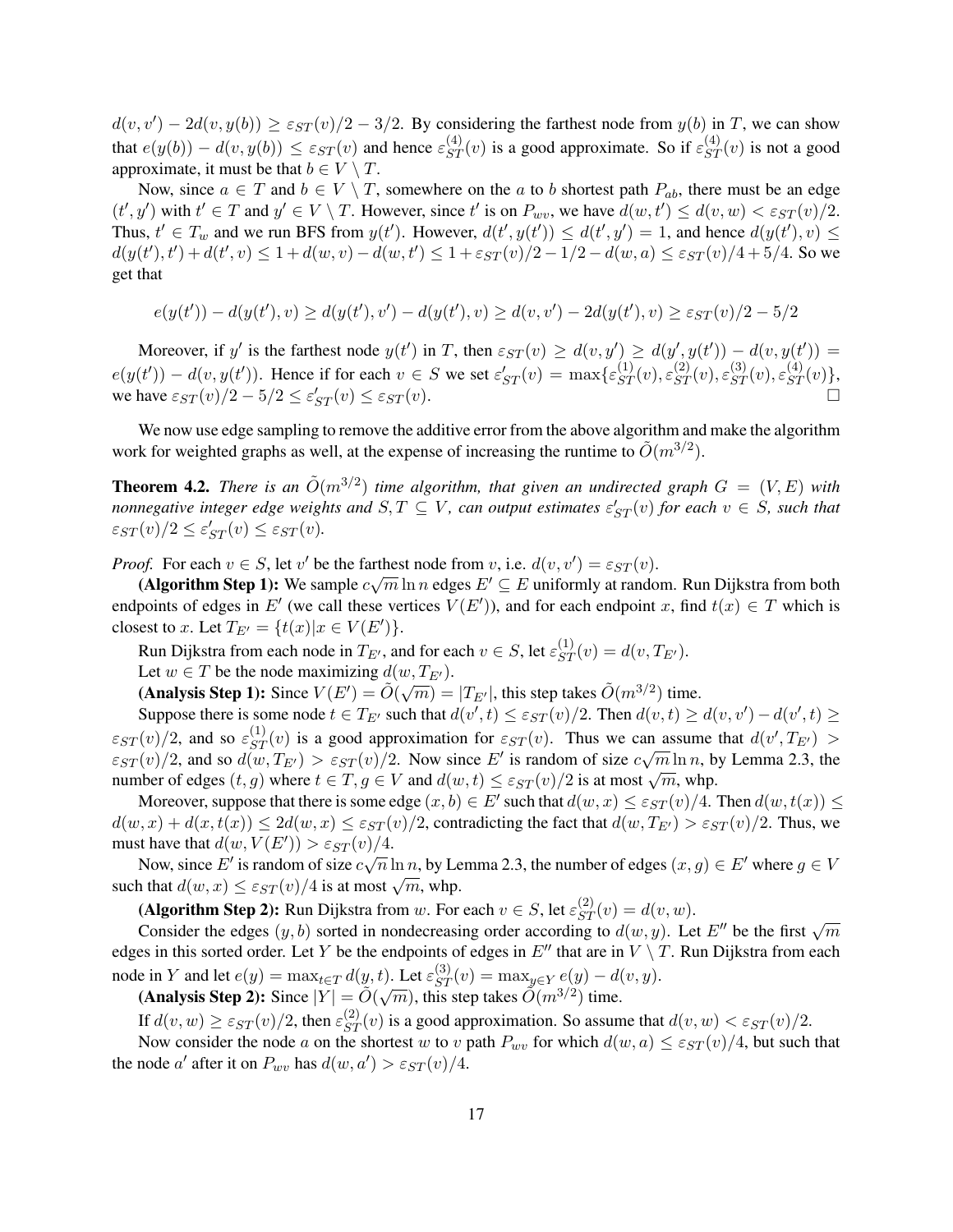Since  $d(w, a) \leq \varepsilon_{ST}(v)/4$ , by the previous argument the number of edges from the nodes at distance Since  $a(w, a) \leq \varepsilon ST(v)/4$ , by the previous argument the number of edges from the hodes at distance  $\varepsilon_{ST}(v)/4$  from w is at most  $\sqrt{m}$ , and so  $(a, a')$  must be among the edges in  $E''$ . Suppose that  $a' \in V \setminus T$ . We thus run Dijkstra from  $a'$ .

Let us consider  $d(a', v) = d(w, v) - d(w, a')$ . Since  $d(w, a') > \varepsilon_{ST}(v)/4$  and  $d(w, v) < \varepsilon_{ST}(v)/2$ ,  $d(a', v) < \varepsilon_{ST}(v)/4$ . Thus  $e(a') \geq d(a', v') \geq d(v, v') - d(a', v) > 3\varepsilon_{ST}(v)/4$ . So  $e(a') - d(a', v) >$  $\varepsilon_{ST}(v)/2$ . Now if a'' is the farthest node from a' in T, then  $\varepsilon_{ST}(v) \ge d(v, a'') \ge d(a', a'') - d(v, a') =$  $e(a') - d(v, a')$ , and hence  $\varepsilon_{ST}^{(3)}(v)$  is a good approximation.

So we assume that  $a' \in \tilde{T}$ .

(Algorithm Step 3): Consider the edges  $(t, b)$  with  $t \in T$  sorted in nondecreasing order according to (**Algorithm step 5).** Consider the edges  $(v, v)$  with  $v \in T$  sorted in honderleasing order according to  $d(w, t)$ . Let  $E^T$  be the first  $\sqrt{m}$  edges in this sorted order. Run Dijkstra from both endpoints of each edge in  $E^T$  (call these nodes  $V(E^T)$ ), and find  $y(x) \in V \setminus T$  closest to x, for each  $x \in V(E^T)$ . Run Dijkstra from each  $y(x)$ , and let  $e(y(x)) = \max_{t \in T} d(y(x), t)$ . Let  $\varepsilon_{ST}^{(4)}(v) = \max_{x \in V(E^T)} e(y(x)) - d(v, y(x))$ .

# (Analysis Step 3):

Consider the node b on  $P_{wv}$  for which  $d(w, b) \leq 3\varepsilon_{ST}(v)/8$ , but such that the node b' after it on  $P_{wv}$ has  $d(w, b') > 3\varepsilon_{ST}(v)/8$ .

Suppose that  $b' \in T$ , then since  $d(w, b) \leq \varepsilon_{ST}(v)/2$ , by the previous argument  $(b, b') \in E^T$  and we run Dijkstra from  $y(b')$ . Let us consider  $d(y(b'), v) \leq d(v, b') + d(b', y(b')) \leq 2d(v, b')$ . Since  $d(v, b') =$  $d(v, w) - d(w, b') < \varepsilon_{ST}(v)/8$ ,  $d(y(b'), v) < \varepsilon_{ST}(v)/4$ . Similar as in the previous step, we get that  $\varepsilon_{ST}(v) \ge e(y(b')) - d(y(b'), v)$  and also  $e(y(b')) - d(y(b'), v) \ge d(y(b'), v') - d(y(b'), v) \ge d(v, v') - d(v, v)$  $2d(y(b'),v) > \varepsilon_{ST}(v)/2$ , thus  $\varepsilon_{ST}^{(4)}(v)$  is a good approximation. So if  $\varepsilon_{ST}^{(4)}(v)$  is not a good approximation, it must be that  $b' \in V \setminus T$ .

Now, since  $a' \in T$  and  $b' \in V \setminus T$ , somewhere on the  $a'$  to  $b'$  shortest path  $P_{a'b'}$ , there must be an edge  $(t, x)$  with  $t \in T$  and  $x \in V \setminus T$ . However, since t is on  $P_{wv}$ , we have  $d(w, t) \leq d(v, w) < \varepsilon_{ST}(v)/2$ . Thus,  $(t, x) \in E^T$  and we run Dijkstra from x.

Let us consider  $y(x)$ . Since  $x \in V \setminus T$ ,  $y(x) = x$ . Moreover since x is after a' on  $P_{a'b'}$ ,  $d(w, x) \ge$  $d(w, a') > \varepsilon_{ST}(v)/4$ , and thus  $d(x, v) = d(v, w) - d(w, x) < \varepsilon_{ST}(v)/4$ . So  $e(y(x)) - d(y(x), v) =$  $e(x) - d(x, v) \ge d(x, v') - d(x, v) \ge d(v, v') - 2d(x, v) > \varepsilon_{ST}(v)/2.$ 

Hence if for each  $v \in S$  we set  $\varepsilon'_{ST}(v) = \max\{\varepsilon_{ST}^{(1)}(v), \varepsilon_{ST}^{(2)}(v), \varepsilon_{ST}^{(3)}(v), \varepsilon_{ST}^{(4)}(v)\}\)$ , we have  $\varepsilon_{ST}(v)/2 \leq \varepsilon_{ST}(S)$  $\varepsilon'_{ST}(v) \leq \varepsilon_{ST}(v).$ 

# 4.2 ST-Radius

A simple argument shows that given any approximation algorithm for ST-Eccentricities, one obtains an approximation algorithm for  $ST$ -Radius with the same approximation factor. First, run the  $ST$ -Eccentricities algorithm and let v be the vertex with the smallest estimated Eccentricity  $\epsilon'(v)$ . Then run Dijkstra's algorithm from v and report  $\epsilon_{ST}(v)$  as the ST-Radius estimate R'. Let R be the true ST-Radius of the graph and let c be the true ST-center. If  $\alpha$  is the approximation ratio for the ST-Eccentricities algorithm then  $\epsilon_{ST}(v) \leq \alpha \epsilon'(v) \leq \alpha \epsilon_{ST}(v)$  and  $\epsilon_{ST}(c) \leq \alpha \epsilon'(c) \leq \alpha \epsilon_{ST}(c)$ . By choice of  $v, \epsilon'(v) \leq \epsilon'(c)$ . Thus,  $\alpha R = \alpha \epsilon_{ST}(c) \geq \alpha \epsilon'(c) \geq \alpha \epsilon'(v) \geq \epsilon_{ST}(v) = R'$ . Clearly  $R' \geq R$ , so  $R \leq R' \leq \alpha R$ .

Thus, we get the following theorems from our algorithms for ST-Eccentricities.

**Theorem 4.3.** *There is an*  $O(m + n \log n)$  *time algorithm, that given an undirected graph*  $G = (V, E)$  *with nonnegative integer edge weights and*  $S,T\subseteq V$ *, can output an estimate*  $R'$  *such that*  $R_{ST}/3\leq R'\leq R_{ST}$ *.* 

**Theorem 4.4.** There is an  $\tilde{O}(m\sqrt{n})$  time algorithm, that given an undirected unweighted graph  $G = (V, E)$ and  $S, T \subseteq V$ , can output an estimate  $R'$  such that  $R_{ST}/2 - 5/2 \leq R' \leq R_{ST}$ .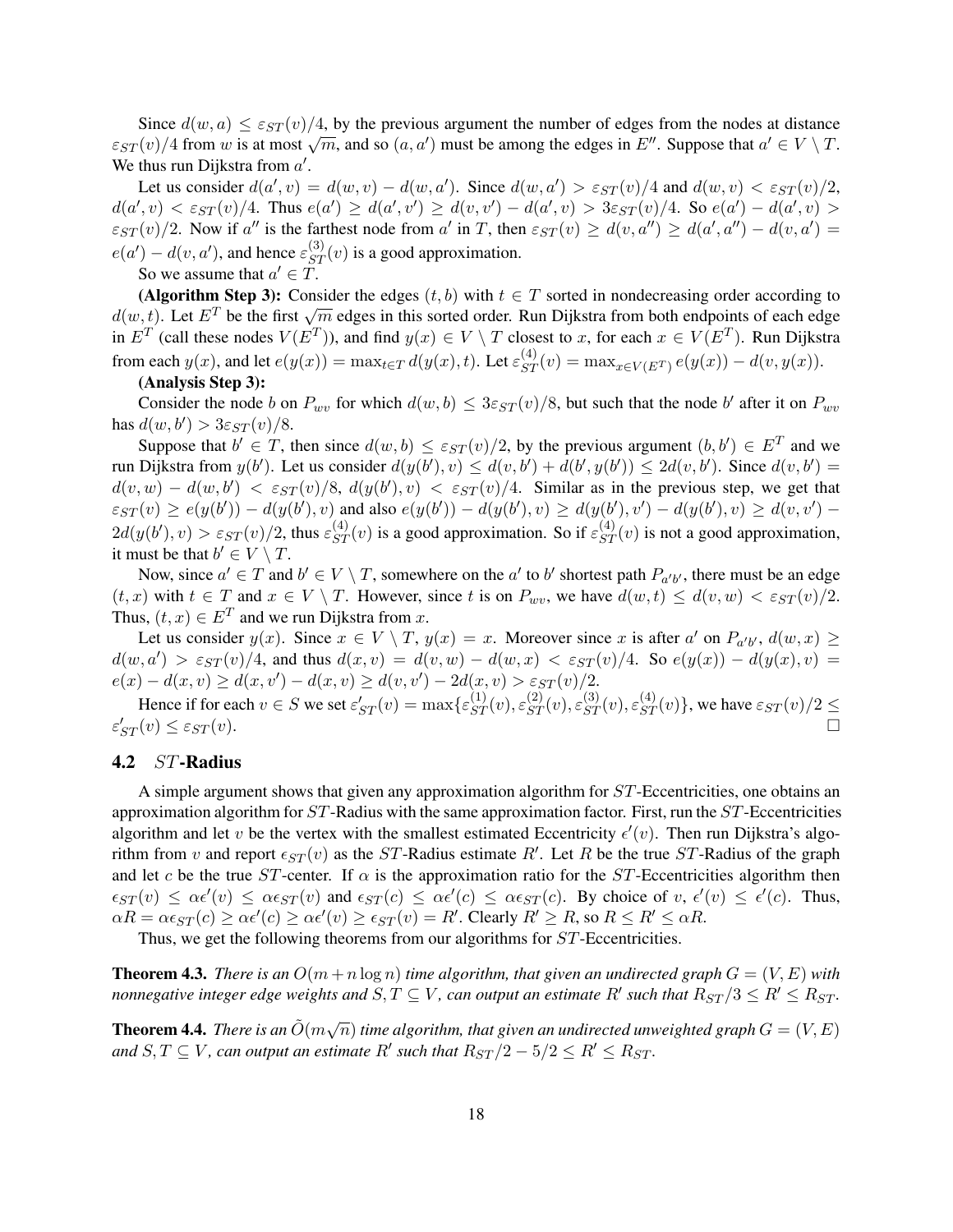**Theorem 4.5.** *There is an*  $\tilde{O}(m^{3/2})$  *time algorithm, that given an undirected graph*  $G = (V, E)$  *with nonnegative integer edge weights and*  $S, T \subseteq V$ *, can output estimates*  $R'$  *such that*  $R_{ST}/2 \leq R' \leq R_{ST}$ *.* 

# 5 Algorithms for Subset Diameter, Eccentricities, and Radius

We obtain 2-approximations for Subset Diameter in directed graphs and Subset Radius in undirected graphs simply by running Dijkstra's algorithm from an arbitrary vertex  $s \in S$ . We obtain an almost 2approximation in almost linear time for directed Subset Eccentricities (and thus directed Subset Radius) by a slight modification of an algorithm for (non-Subset) Eccentricities in directed graphs from [4].

**Proposition 4** (Directed Subset Diameter). *There is an*  $\tilde{O}(m)$  *time algorithm, that given a directed graph*  $G=(V,E)$  with nonnegative integer weights and  $S\subseteq V$ , outputs an estimate  $D'$  such that  $D_S/2\leq D'\leq D'$  $D_S$ .

*Proof.* Run Dijkstra's algorithm both "forward" and "backward" from s to obtain  $D_1 = \max_{s' \in S} d(s, s')$ and  $D_2 = \max_{s' \in S} d(s', s)$ . Return  $D' = \max\{D_1, D_2\}$ .

Let  $s^*$ ,  $t^* \in S$  be the true endpoints of the Subset Diameter. Then, by the triangle inequality  $D_S \leq$  $d(s^*, s) + d(s, t^*)$ . Then since  $d(s^*, s) \leq D_2$  and  $d(s, t^*) \leq D_1$ ,  $D_S \leq D_1 + D_2$ . Thus,  $D_S/2 \leq$  $\max\{D_1, D_2\} \leq D_S.$ 

**Proposition 5** (Undirected Subset Radius). *There is an*  $\tilde{O}(m)$  *time algorithm, that given an undirected* graph  $G = (V, E)$  with nonnegative integer weights and  $S \subseteq V$ , outputs an estimate  $R'$  such that  $R_S/2 \leq 1$  $D' \leq R_S$ .

*Proof.* Run Dijkstra's algorithm from s and return  $R' = \max_{s' \in S} d(s, s')$ .

Let  $c^* \in S$  be the true center. Then since  $d(c^*, s') \leq R_S$  for all  $s' \in S$ , the triangle inequality implies that for all  $s', d(s, s') \leq 2R_S$ . Thus,  $R_S \leq R' \leq 2R_S$ .

Theorem 5.1 (Directed Subset Eccentricities). *Suppose that we are given a directed graph* G = (V, E) *with nonnegative integer weights. For any*  $1 > \tau > 0$  *we can in*  $\tilde{O}(m/\tau)$  *time output for all*  $v \in S$  *an estimate*  $\varepsilon'(v)$  such that  $\frac{1-\tau}{2}\varepsilon_S(v) \leq \varepsilon'(v) \leq \varepsilon_S(v)$ .

*Proof.* The algorithm proceeds in iterations and maintains a set U of nodes for which we still do not have a good Eccentricity estimate. In each iteration either we get a good estimate for many new vertices and hence remove them from  $U$ , or we remove all vertices from  $U$  that have large Eccentricities, and for the remaining nodes in  $U$  we have a better upper bound on their Eccentricities. After a small number of iterations we have a good estimate for all vertices of the graph. Initially  $U = S$  and we will end with  $|U| \le O(1)$ . When  $|U| \leq O(1)$  we can evaluate  $\varepsilon_S(v)$  for all  $v \in U$  in the total time of  $O(m)$ .

Also we maintain a value D that upper bounds the largest Eccentricity of a vertex in U. That is,  $\varepsilon_S(v)$   $\leq$ D for all  $v \in U$ . Initially we set  $D = n^C$  for some large enough constant  $C > 0$  (we assume that the set S is strongly connected). The algorithm proceeds in phases. Each phase takes  $\tilde{O}(m)$  time and either |U| decreases by a factor of at least 2 or D decreases by a factor of at least  $1/(1-\tau)$ . After  $O(\log(n)/\tau)$  phases either  $|U| \leq O(1)$  or  $D < 1$ .

For a subset  $U \subseteq V$  of vertices and a vertex  $x \in V$  we define a set  $U_x \subseteq S$  to contain those  $|U_x| = |U|/2$ vertices from U that are closest to x (according to distance  $d(\cdot, x)$ ). The ties are broken by taking the vertex with the smaller id. Given a subset  $U \subseteq V$  of vertices and a threshold D, a phase proceeds as follows.

• We sample a set  $A \subseteq U$  of  $O(\log n)$  random vertices from the set U. By Lemma 2.1, with high probability for all  $x \in V$  we have  $A \cap U_x \neq \emptyset$ .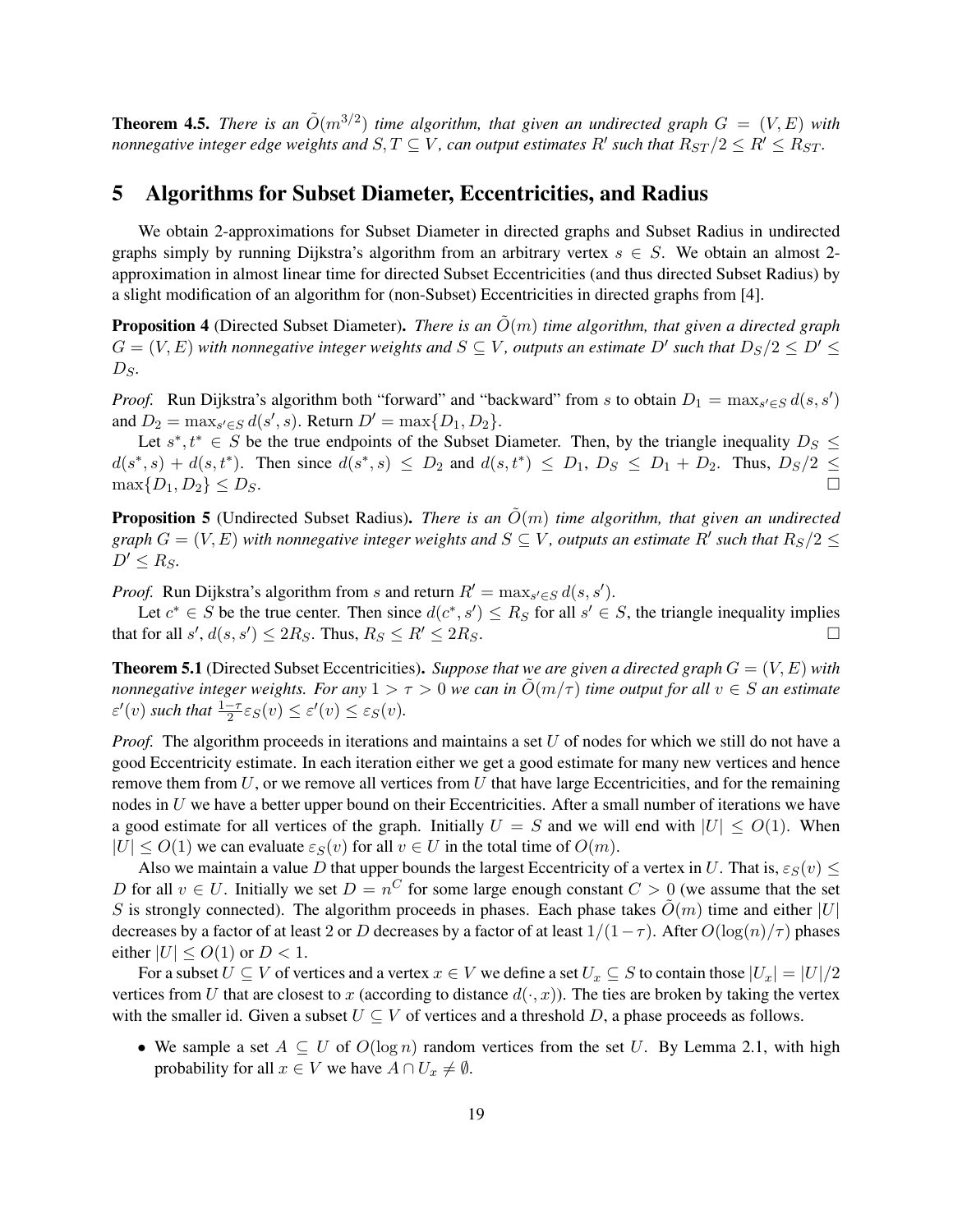- Let w be the vertex in S that maximizes  $d(A, w)$ . We can find it by constructing a vertex y adjacent to every vertex in  $A$  and running Dijkstra's algorithm from  $y$ .
- We consider two cases.

**Case**  $d(U \setminus U_w, w) \ge \frac{1-\tau}{2}D$ . For all  $x \in U \setminus U_w$  we have  $\frac{1-\tau}{2}D \le \varepsilon_S(x) \le D$  and we assign the estimate  $\varepsilon'(x) = \frac{1-\tau}{2}D$ . This gives us that  $\frac{1-\tau}{2}\varepsilon_S(x) \le \frac{1-\tau}{2}D = \varepsilon'(x) \le \varepsilon_S(x)$  for all  $x \in U \setminus U_w$ . We update U to be  $U_w$ . This decreases the size of U by a factor of 2 as required.

**Case**  $d(U \setminus U_w, w) < \frac{1-\tau}{2}D$ . Set  $U' = U$ . For every vertex  $v \in U$  evaluate  $r_v := \max_{x \in A} d(v, x)$ . We can evaluate these quantities by running Dijkstra's algorithm from every vertex in  $A$  and following the incoming edges. If  $r_v \geq \frac{1-\tau}{2}D$ , then assign the estimate  $\varepsilon'(v) = \frac{1-\tau}{2}D$  and remove v from U'. Similarly as in the previous case we have  $\frac{1-\tau}{2} \varepsilon_S(v) \leq \varepsilon'(v) \leq \varepsilon_S(v)$  for all  $v \in U \setminus U'$ . Below we will show that for every  $v \in U'$  we have  $\varepsilon_S(v) \leq (1 - \tau)D$ . Thus we can update  $U = U'$  and decrease the threshold D to  $(1 - \tau)D$  as required.

**Correctness** We have to show that, if there exists  $v \in U'$  such that  $\varepsilon_S(v) > (1 - \tau)D$ , then we will end up in the first case (this is the contrapositive of the claim in the second case). Since  $v \in U'$  we must have that  $d(v, x) \leq \frac{1-\tau}{2}D$  for all  $x \in A$ . Since  $\varepsilon_S(v) > (1-\tau)D$ , we must have that there exists  $v' \in S$  such that  $d(v, v') > (1 - \tau)D$ . By the triangle inequality we get that  $d(x, v') > \frac{1-\tau}{2}D$  for every  $x \in A$ . By choice of w, we have  $d(A, w) > \frac{1-\tau}{2}D$ . Since  $A \cap U_w \neq \emptyset$ , we have  $d(U \setminus U_w, w) \geq \frac{1-\tau}{2}D$  and we will end up in the first case.

The guarantee on the approximation factor follows from the description.  $\Box$ 

Directed Subset Radius Using the argument from Section 4.2, we obtain an algorithm for Directed Subset Radius from our algorithm for Directed Subset Eccentricities.

Theorem 5.2 (Directed Subset Radius). *Suppose that we are given a directed graph* G = (V, E) *with nonnegative integer weights. For any*  $1 > \tau > 0$  we can in  $\tilde{O}(m/\tau)$  *time output an estimate*  $R'$  *such that*  $R_S \leq R' \leq \frac{2}{1-\tau}R_S.$ 

# 6 Parameterized Algorithms for Bichromatic Diameter, Radius, and Eccentricities

In this section we give algorithms for Bichromatic Diameter, Radius, and Eccentricities with runtimes parameterized by the size of the *boundary*  $B$ . Let  $S'$  be the set of vertices in  $S$  that have a neighbor in  $T$  and let  $T'$  be the set of vertices in  $T$  that have a neighbor in  $S$ . Let  $B$  be whichever of  $S'$  or  $T'$  is smaller in size.

### 6.1 Undirected Parameterized Bichromatic Diameter

**Theorem 6.1.** *There is an*  $O(m|B|)$  *time algorithm, that given an unweighted undirected graph*  $G = (V, E)$ and  $S \subseteq V, T = V \setminus S$ , outputs an estimate D' such that  $2D_{ST}(G)/3 - 1 \le D' \le D_{ST}(G)$ .

*Proof.* (Algorithm): For all  $v \in T$ , we let  $\varepsilon_{ST}(v) = \max_{s \in S} d(s, v)$  ( $\varepsilon_{ST}(v)$  is already defined for  $v \in S$ ). Suppose without loss of generality that  $B \subseteq S$  (a symmetric argument works for  $B \subseteq T$ ). For every vertex  $v \in B$ , run BFS from v, let  $v_T$  be an arbitrary neighbor of v such that  $v_T \in T$ , and run BFS from  $v_T$ . Let D<sub>1</sub> be the largest  $S - T$  distance found. That is,  $D_1 = \max_{v \in B} \max\{\varepsilon_{ST}(v), \varepsilon_{ST}(v_T)\}\)$ . Let  $s \in S$  be the farthest vertex from B. That is, s is the vertex in S that maximizes  $d(s, B)$ . Then, we run BFS from s and let  $D_2 = \varepsilon_{ST}(s)$ . Return  $D' = \max\{D_1, D_2\}$ .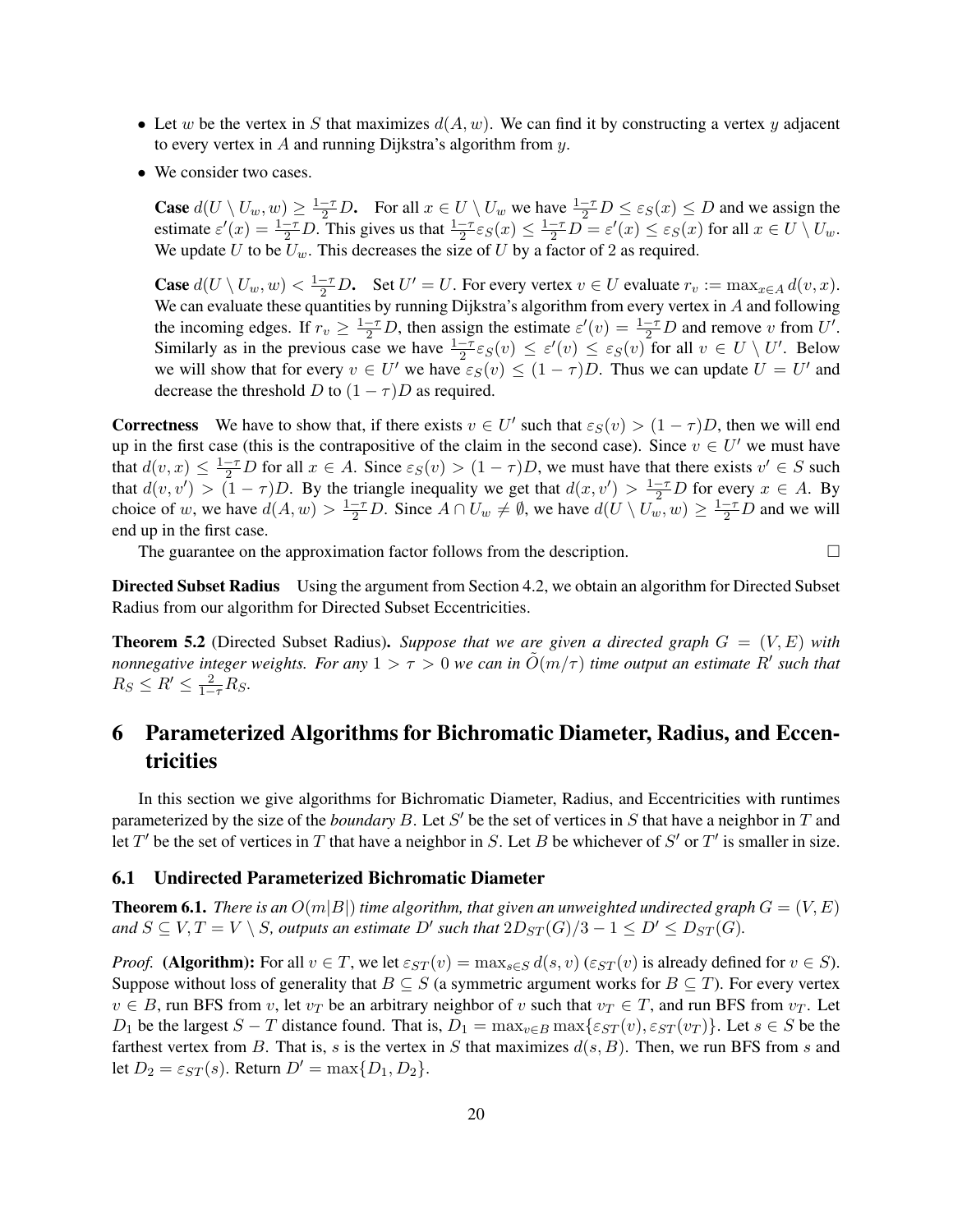(Analysis): Let  $s^* \in S, t^* \in T$  be the true endpoints of the Bichromatic Diameter and let D denote  $D_{ST}(G)$ . If s<sup>\*</sup> is of distance at most  $D/3 + 1$  from some vertex  $v \in B$  then by the triangle inequality  $d(v, t^*) \ge 2D/3 - 1$  so  $D_1 \ge 2D/3 - 1$  and we are done. If  $t^*$  is of distance at most  $D/3$  from some vertex  $v \in B$  then by the triangle inequality  $d(v_T, s^*) \ge 2D/3 - 1$  so  $D_1 \ge 2D/3 - 1$  and we are done.

Now, if we are not already done,  $s^*$  is of distance at least  $D/3 + 1$  from every vertex in B, so s is also of distance at least  $D/3 + 1$  from every vertex in B. Additionally,  $t^*$  is of distance at least  $D/3$  from every vertex in B. We observe that the shortest path between s and  $t^*$  must contain a vertex in B. Thus,  $d(s, t^*) = \min_{v \in B} d(s, v) + d(v, t^*) \le (D/3 + 1) + (D/3) = 2D/3 + 1$ . Thus,  $D_2 \ge 2D/3 + 1$  and we are done.  $\Box$ 

# 6.2 Undirected Parameterized Bichromatic Radius

**Theorem 6.2.** *There is an*  $O(m|B|)$  *time algorithm that, given an unweighted undirected graph*  $G = (V, E)$ and  $S \subseteq V, T = V \setminus S$ , returns an estimate R' such that  $R_{ST}G \le R' \le 3R_{ST}(G)/2 + 3$ .

*Proof.* (Algorithm): If  $B \subseteq S$ , we run BFS from all  $v \in B$  and let  $R_1$  be the minimum Eccentricity found; that is,  $R_1 = \min_{v \in B} \varepsilon_{ST}(v)$ . If  $B \subseteq T$ , for every  $v \in B$ , we let  $v_S$  be an arbitrary neighbor of v such that  $v_S \in S$ , and run BFS from  $v_S$ . In this case we let  $R_1 = \min_{v \in B} \varepsilon_{ST}(v_S)$ . Let U be the set of vertices that we have run BFS from so far.

Then, let  $s \in S$  be the vertex that is closest to *all* vertices in U; that is, let s be the vertex that minimizes  $\max_{v \in U} d(s, v)$ . Run BFS from s and let  $R_2 = \varepsilon_{ST}(s)$ . Return  $\min\{R_1, R_2\}$ .

(Analysis): Let  $c^* \in S$  be the true center and let R denote  $R_{ST}(G)$ ; that is,  $\varepsilon_{ST}(c^*) = R$ . If there exists a vertex  $v \in U$  such that  $d(c^*, v) \le R/2$ , then since  $U \subseteq S$  and by the triangle inequality,  $\varepsilon_{ST}(v) \le 3R/2$ and we are done.

If we are not done by the previous step,  $c^*$  must be of distance at least  $R/2$  from *every* vertex in U, and thus of distance at least  $R/2 - 1$  from every vertex in B. We observe that the shortest path between s and any vertex in T must contain a vertex in B. Thus, every vertex in T must be of distance at most  $R/2 + 1$ from *some* vertex in B, and thus of distance at most  $R/2 + 2$  from some vertex in U.

Since for all  $v \in T$ ,  $d(c^*, v) \le R$ , the triangle inequality implies that for all  $v \in U$ ,  $d(c^*, v) \le R + 1$ . Therefore, by choice of s, for all  $v \in U$ ,  $d(s, v) \le R + 1$ . We claim that  $\varepsilon_{ST}(s) \le 3R/2$ . Consider an arbitrary vertex  $t \in T$ . Let u be a vertex in U such that  $d(u, t) \le R/2 + 2$ ; such a u exists by the previous paragraph. Then,  $d(s, u) + d(u, t) \le (R + 1) + (R/2 + 2) = 3R/2 + 3$ . Thus,  $\varepsilon_{ST}(s) \le 3R/2 + 3$ .  $\square$ 

## 6.3 Undirected Parameterized Bichromatic Eccentricities

**Theorem 6.3.** *There is an*  $O(m|B|)$  *time algorithm that, given an unweighted undirected graph*  $G = (V, E)$ and  $S \subseteq V, T = V \setminus S$ , returns for every  $v \in S$  an estimate  $\varepsilon'(v)$  such that  $3\varepsilon_{ST}(v)/5 - 1 \leq \varepsilon'(v) \leq \varepsilon_{ST}(v)$ .

*Proof.* (Algorithm): Suppose  $B \subseteq S$ . For every vertex  $u \in B$ , we run BFS from u, let u' be the vertex in T that maximizes  $d(u, u')$ , and run BFS from u'. Then for every vertex  $u \in B$  we let  $u_T$  be an arbitrary neighbor of u such that  $u_T \in T$  and run BFS from  $u_T$ . Then, let  $t \in T$  be the farthest vertex from B; that is, t is the vertex in T that maximizes  $d(B, t)$ . Let T'' be the set of vertices in T that we have run BFS from. For every vertex  $v \in S$ , we return the estimate  $\varepsilon'(v) = \max_{t'' \in T''} d(v, t'')$ .

We use a similar algorithm for when  $B \subseteq T$ : For every vertex  $u \in B$ , we run BFS from u, let u' be the vertex in T that maximizes  $d(u, u')$ , and run BFS from u'. Then, let  $t \in T$  be the farthest vertex from B; that is, t is the vertex in T that maximizes  $\min_{u \in B} d(u, t)$ . Let T'' be the set of vertices in T that we we have run BFS from. For every vertex  $v \in S$ , we return the estimate  $\varepsilon'(v) = \max_{t'' \in T''} d(v, t'')$ .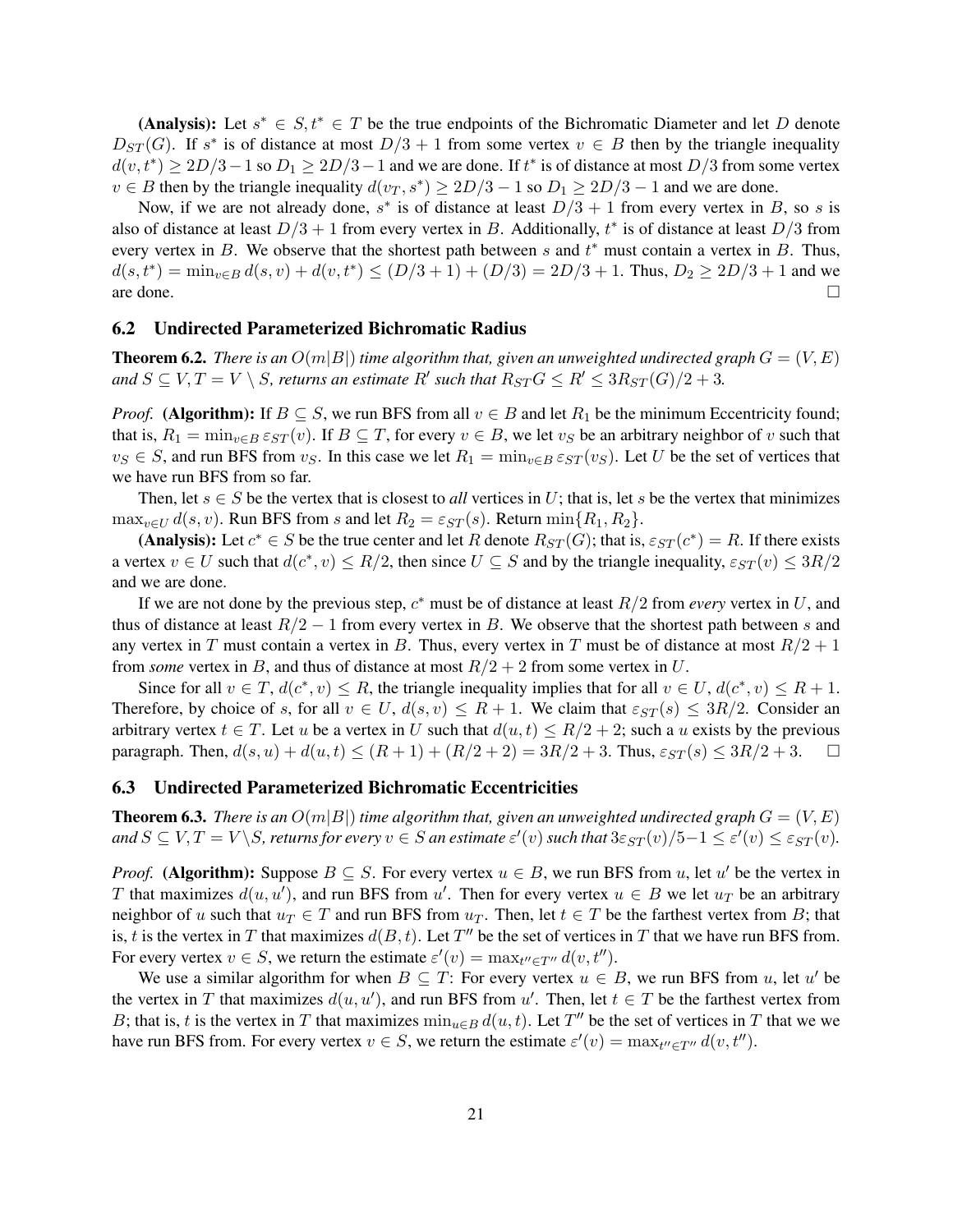(Analysis): Suppose  $B \subseteq S$ . If there exists a vertex in  $u \in B$  such that  $d(v, u) \geq 3\varepsilon_{ST}(v)/5$ , then  $d(v, u_T) \geq 3\varepsilon_{ST}(v)/5 - 1$  so we are done. On the other hand, suppose  $B \subseteq T$ . If there exists a vertex in  $u \in B$  such that  $d(v, u_T) \geq 3\varepsilon_{ST}(v)/5 - 1$ , then we are done. Otherwise, v is of distance at most  $3\varepsilon_{ST}(v)/5$  from *every* vertex in B. Thus, regardless of whether  $B \subseteq S$  or T, if we are not already done, v is of distance at most  $3\varepsilon_{ST}(v)/5$  from *every* vertex in B.

Then, since every path from  $v$  to any vertex in  $T$  must contain a vertex in  $B$ , there must exist a vertex in T that is of distance at least  $2\varepsilon_{ST}(v)/5$  from *every* vertex in B. In particular, t must be of distance at least  $2\varepsilon_{ST}(v)/5$  from every vertex in B.

Let v' be the true farthest vertex from v; that is,  $d(v, v') = \varepsilon_{ST}(v)$ . If there exists a vertex in  $u \in B$  such that  $d(v, u) \leq \varepsilon_{ST}(v)/5$ , then by the triangle inequality  $d(u, v') \geq 4\varepsilon_{ST}(v)/5$ , so  $d(u, u') \geq 4\varepsilon_{ST}(v)/5$ . Applying the triangle inequality again,  $d(v, u') \geq 3\varepsilon_{ST}(v)/5$ , so we are done. Otherwise, every vertex  $u \in B$  is of distance at least  $\varepsilon_{ST}(v)/5$  from v.

We claim that if we are not already done,  $d(v, t) \geq 3\varepsilon_{ST}(v)/5$ . We observe that every path from v to t must contain a vertex in B. Let  $u \in B$  be a vertex on the shortest path from v to t. Then,  $d(v,t)$  =  $d(v, u) + d(u, t) \geq \varepsilon_{ST}(v)/5 + 2\varepsilon_{ST}(v)/5 = 3\varepsilon_{ST}(v)/5.$ 

# 6.4 Directed Parameterized Bichromatic Diameter

For Bichromatic Diameter in undirected graphs, we assumed that only one of  $S'$  or  $T'$  was small (i.e. we set B to be the smaller of the two); however for directed graphs we impose that both  $S'$  and  $T'$  are small, by defining a new parameter  $B' = S' \cup T'$ .

**Theorem 6.4.** *There is an*  $O(m|B'|)$  *time algorithm that, given an unweighted directed graph*  $G = (V, E)$ and  $S \subseteq V, T = V \setminus S$ , returns an estimate  $D'$  such that  $2D_{ST}(G)/3 \le D' \le D_{ST}(G)$ .

*Proof.* (Algorithm): For all  $v \in T$ , we let  $\varepsilon_{ST}(v)$  denote  $\max_{s \in S} d(s, v)$  ( $\varepsilon_{ST}(v)$ ) is already defined for  $v \in S$ ). Run forward BFS from every vertex in S' and run backward BFS from every vertex in T'. Let  $D_1$ be the largest  $S \to T$  distance found. That is,  $D_1 = \max_{v \in B'} \varepsilon_{ST}(v)$ . Let  $s \in S$  be the farthest vertex from B'. That is, s is the vertex in S that maximizes  $d(s, B')$ . Then, we run BFS from s and let  $D_2 = \varepsilon_{ST}(s)$ . Return max $\{D_1, D_2\}$ .

(Analysis): Let  $s^* \in S$  and  $t^* \in T$  be the true Bichromatic Diameter endpoints and let D denote  $D_{ST}(G)$ . If there exists a vertex  $s' \in S'$  such that  $d(s^*, s') \leq D/3$ , then by the triangle inequality,  $d(s', t^*) \ge 2D/3$  so  $D_1 \ge 2D/3$  and we are done. Similarly, if there exists a vertex  $t' \in T'$  such that  $d(t', t^*) \leq D/3$ , then by the triangle inequality,  $d(s^*, t') \geq 2D/3$  so  $D_1 \geq 2D/3$  and we are done.

Suppose we are not done. Then, for every vertex  $s' \in S'$ ,  $d(s^*, s') > D/3$  and for every vertex  $t' \in T'$ ,  $d(t', t^*) > D/3$ . By choice of s, for all  $s' \in S'$ ,  $d(s, s') > D/3$ . We observe that every path from s to  $t^*$ must contain an edge from a vertex in S' to a vertex in T'. Let  $(s'' \in S', t'' \in T')$  be an edge on the shortest path from s to  $t^*$ . Then,  $d(s, t^*) = d(s, s'') + d(s'', t'') + d(t'', t^*) > D/3 + 1 + D/3 = 2D/3 + 1$ , so  $D_2 \geq 2D/3 + 1.$ 

# 7 Conditional Lower Bounds

# 7.1 Bichromatic Diameter, Eccentricities, and Radius

Undirected Bichromatic Diameter The following theorem implies that our algorithms for undirected Bichromatic Diameter from Theorem 3.2 and Proposition 1 are tight under SETH.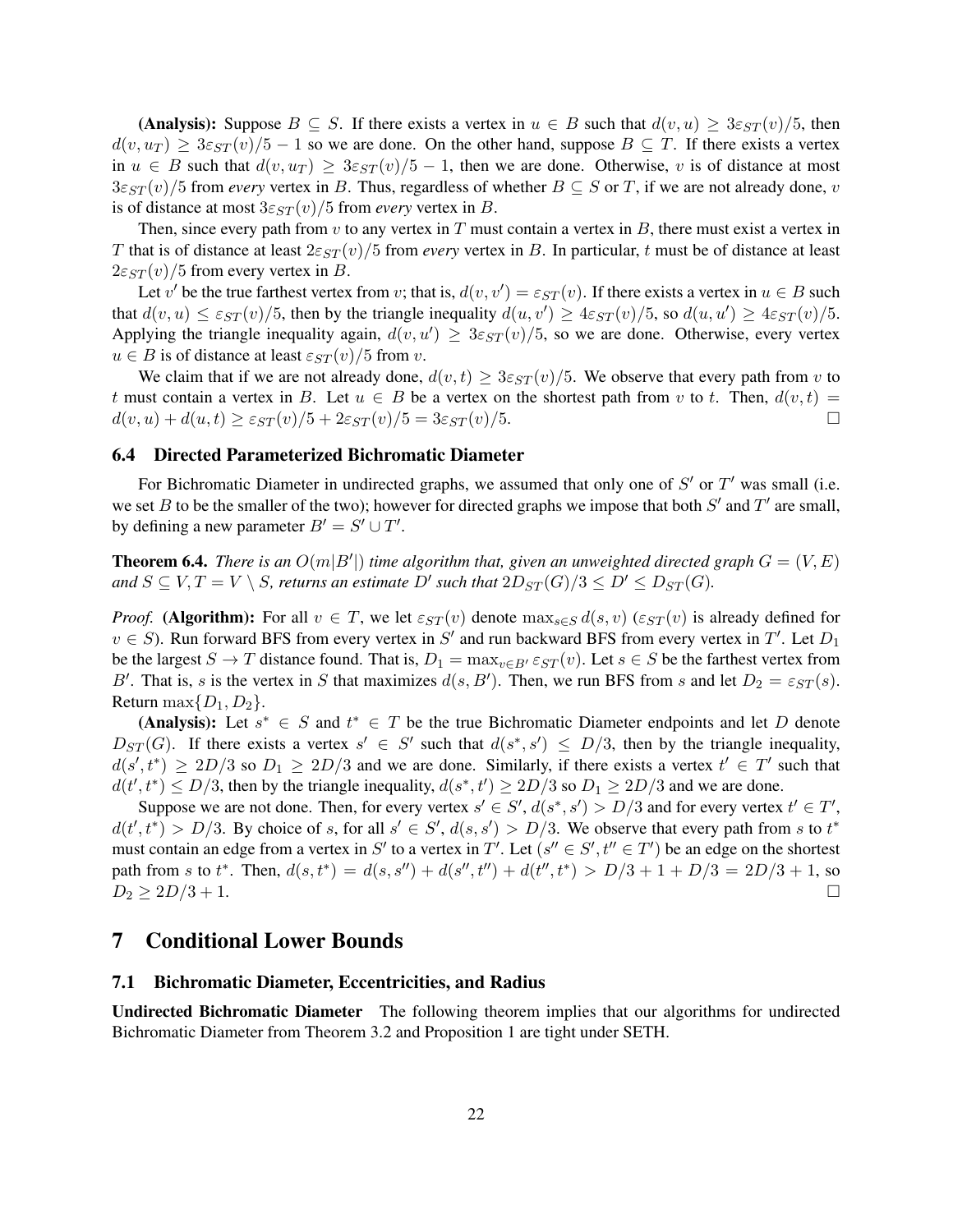**Theorem 7.1.** *Under SETH, for every*  $k \geq 2$ , every algorithm that can distinguish between Bichromatic *Diameter*  $2k - 1$  *and*  $4k - 3$  *in undirected unweighted graphs requires*  $m^{1+1/(k-1)-o(1)}$  *time.* 

In particular setting  $k = 2$  and 3 in Theorem 7.1 implies that our  $m^{3/2}$  time 5/3-approximation algorithm from Theorem 3.2 is tight in approximation factor and runtime, respectively. Furthermore, setting  $k$ to be arbitrarily large implies that our  $O(m)$  time almost 2-approximation algorithm from Proposition 1 is tight under SETH.

Theorem 7.1 follows from the following lemma.

**Lemma 7.1.** Let  $k \geq 2$  be any integer. Given a k-OV instance, we can in  $O(kn^{k-1}d^{k-1})$  time construct an *unweighted, undirected graph with O* $(kn^{k-1}+kn^{k-2}d^{k-1})$  *vertices and O* $(kn^{k-1}d^{k-1})$  *edges that satisfies the following two properties.*

- *1.* If the k-OV instance has no solution, then for all pairs of vertices  $u \in S$  and  $v \in T$  we have  $d(u, v) \leq 2k - 1.$
- *2.* If the k-OV instance has a solution, then there exists a pair of vertices  $u \in S$  and  $v \in T$  such that  $d(u, v) \geq 4k - 3.$

*Proof.*

Construction of the graph. We begin with the k-OV-graph from Theorem 2.1. Additionally, we add  $k - 1$ new layers of vertices  $L_{k+1}, \ldots, L_{2k-1}$ , where each new layer contains  $n^{k-1}$  vertices and is connected to the previous layer by a matching. That is, each new layer contains one vertex for every tuple  $(a_1, \ldots, a_{k-1})$ where  $a_i \in W_i$  for all i, and each  $(a_1, \ldots, a_{k-1}) \in L_j$  is connected to its counterpart  $(a_1, \ldots, a_{k-1}) \in L_{j-1}$ by an edge, for all  $j$ .

We let  $S = L_0$  and we let T contain the rest of the vertices in the graph.

#### Correctness of the construction.

*Case 1: The k-OV instance has no solution.* By property 3 of Theorem 2.1 for all  $u \in S$  and  $v \in L_k$ ,  $d(u, v) = k$ . Then, since  $L_k, \ldots, L_{2k-1}$  form a series of matchings, for all  $u \in S$  and  $v \in L_{k+1} \cup$  $\cdots \cup L_{2k-1}$ ,  $d(u, v) \leq 2k - 1$ . Furthermore, property 5 of Theorem 2.1 implies that for all  $u \in S$  and  $v \in L_1 \cup \cdots \cup L_{k-1}$ ,  $d(u, v) \leq 2k - 1$ . Thus, we have shown that for all  $u \in S$  and  $v \in T$  we have  $d(u, v) \leq 2k - 1.$ 

*Case 2: The k-OV instance has a solution.* Let  $(a_0, a_1, \ldots, a_{k-1})$  be a solution to the k-OV instance where  $a_i \in W_i$  for all i. We claim that  $d((a_0, \ldots, a_{k-2}) \in S, (a_1, \ldots, a_{k-1}) \in L_{2k-1}) \ge 4k-3$ . Since  $L_k, \ldots, L_{2k-1}$  form a series of matchings, every path from  $(a_0, \ldots, a_{k-2}) \in S$  to  $(a_1, \ldots, a_{k-1}) \in S$  $L_{2k-1}$  contains the vertex  $(a_1, \ldots, a_{k-1}) \in L_k$ . By property 4 of Theorem 2.1,  $d((a_0, \ldots, a_{k-2}) \in L_k)$  $S,(a_1,\ldots,a_{k-1})\in L_k) \geq 3k-2$ . Thus,  $d((a_0,\ldots,a_{k-2})\in S,(a_1,\ldots,a_{k-1})\in L_{2k-1})\geq 4k-3$ .  $\Box$ 

Undirected Bichromatic Eccentricities The following proposition implies that our algorithms for undirected Bichromatic Eccentricities from Theorem 3.7 and Proposition 2 are tight under SETH.

**Proposition 6.** *Under SETH, for every*  $k \geq 2$ , every algorithm that can distinguish between Bichromatic *Eccentricities* k and  $3k - 2$  *in undirected unweighted graphs requires*  $m^{1+1/(k-1)-o(1)}$  *time.* 

In particular setting  $k = 2$  and 3 in Theorem 6 implies that our  $m^{3/2}$  time 2-approximation algorithm from Theorem 3.7 is tight under SETH in approximation factor and runtime, respectively. Furthermore, setting k to be arbitrarily large implies that our  $O(m)$  time almost 3-approximation algorithm from Proposition 2 is tight under SETH.

Proposition 6 follows from the following lemma.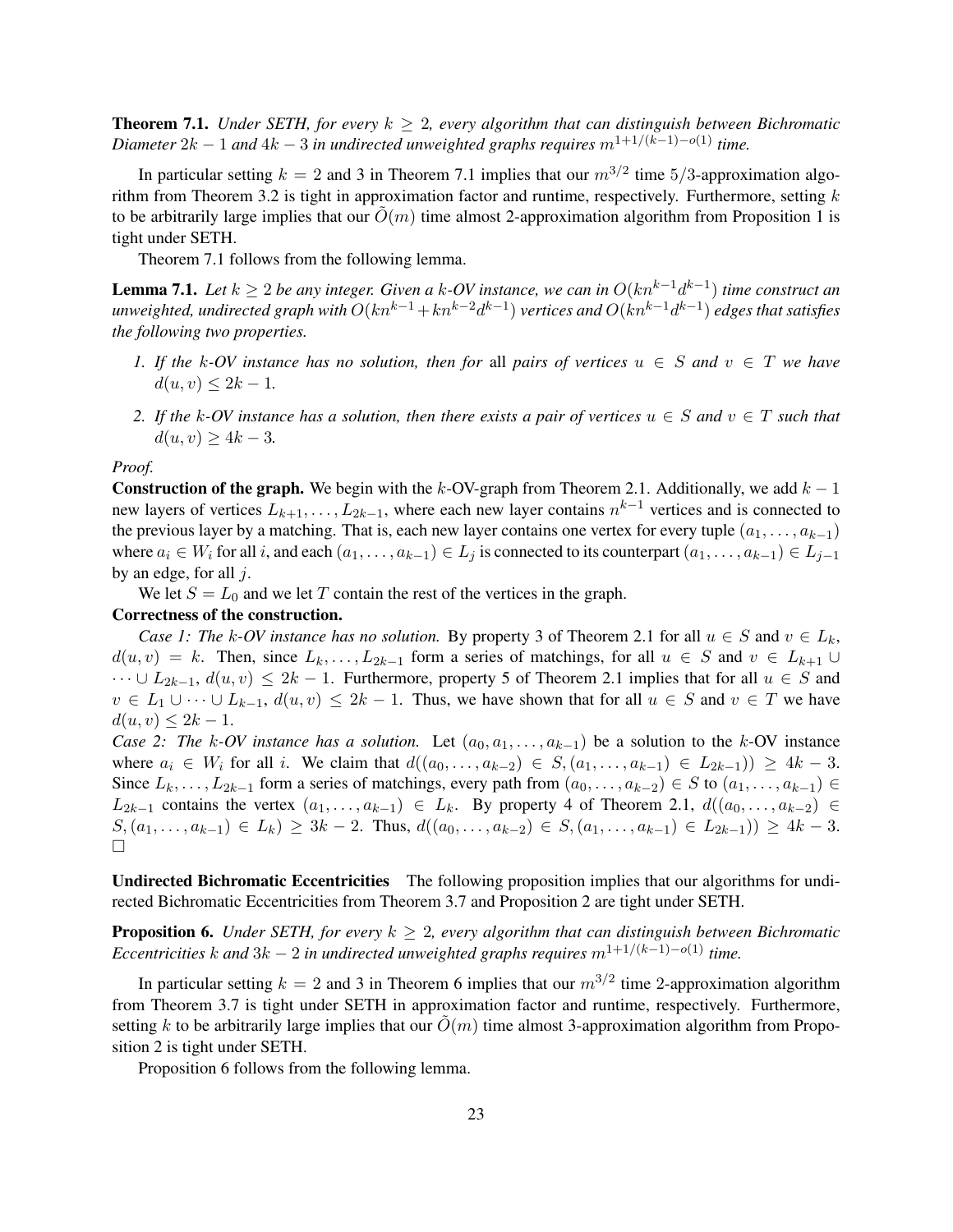**Lemma 7.2.** Let  $k \geq 2$  be any integer. Given a k-OV instance, we can in  $O(kn^{k-1}d^{k-1})$  time construct an *unweighted, undirected graph with O* $(kn^{k-1}+kn^{k-2}d^{k-1})$  *vertices and O* $(kn^{k-1}d^{k-1})$  *edges that satisfies the following two properties. Let*  $S_0$  *be a particular subset of*  $S$ *.* 

- *1. If the* k-OV instance has no solution, then for all vertices  $v \in S_0$  we have  $\varepsilon_{ST}(v) \leq k$ *.*
- *2. If the* k-OV instance has a solution, then there exists a vertex  $v \in S_0$  such that  $\varepsilon_{ST}(v) \geq 3k 2$ .

*Proof.* We begin with the k-OV-graph from Theorem 2.1. Let  $T = L_k$  and let S contain the rest of the vertices in the graph. Let  $S_0 = L_0$ .

If the k-OV instance has no solution then by property 3 of Theorem 2.1 for all  $u \in L_0$  and  $v \in T$ ,  $d(u, v) = k$ . Thus, for all  $u \in L_0$ ,  $\varepsilon_{ST}(u) = k$ .

Suppose the k-OV instance has a solution  $(a_0, \ldots, a_{k-1})$ . Then by property 4 of Theorem 2.1,  $d((a_0, \ldots, a_{k-2}) \in$  $L_0$ ,  $(a_1, \ldots, a_{k-1}) \in T$   $\geq 3k - 2$ , so  $\varepsilon_{ST}(a_0, \ldots, a_{k-2}) \geq 3k - 2$ .

**Undirected Bichromatic Radius** The following theorem implies that our  $\tilde{O}(m^{3/2})$  time  $5/3$ -approximation algorithm for undirected Bichromatic Radius from Theorem 3.5 is tight in approximation factor under the HS hypothesis.

**Theorem 7.2.** *Under the HS hypothesis, any algorithm for Bichromatic Radius that achieves a*  $(5/3 - \delta)$ *approximation factor for* δ > 0 *in* m*-edge undirected unweighted graphs requires* m2−o(1) *time.*

*Proof.* Given an instance  $U, V \subseteq \{0, 1\}^d$  of OV, let  $G(U, V)$  be its OV-graph. Create G' which has the same vertex set as  $G(U, V)$  except instead of having a vertex for every  $v \in V$  it has two copies  $v_1 \in V_1$  and  $v_2 \in V_2$ .

The edges for G' are: for  $u \in U, c \in C$ , we add  $(u, c)$  as an edge iff  $u[c] = 1$ . For  $v \in V, c \in C$ , we add  $(c, v_1)$  as an edge iff  $v[c] = 1$ . For each  $v \in V$  we add an edge  $(v_1, v_2)$ . Set  $S = U$  and  $T = V_1 \cup V_2 \cup C$ . The number of edges in the graph is  $O(nd)$ .

Suppose that there is no HS solution, then for all  $u \in U$  there is some  $v \in V$  so that  $u \cdot v = 0$  and hence  $d(u, v_2) \ge 5$ . If there is an HS solution  $u \in U$ , then for all  $t \in T$ ,  $d(u, t) \le 3$ .

**Directed Bichromatic Diameter** The following theorem implies that our  $m^{3/2}$  2-approximation algorithm for directed Bichromatic Diameter from Theorem 3.8 has a tight approximation factor under SETH.

**Theorem 7.3.** *Under SETH, any algorithm for directed Bichromatic Diameter that achieves a*  $(2 - \delta)$ *approximation factor for*  $\delta > 0$  *in m-edge graphs requires*  $m^{2-o(1)}$  *time.* 

*Proof.* We will show that under SETH, for any positive integer  $\ell$ , distinguishing between Bichromatic Diameter  $\ell + 1$  and  $2\ell + 1$  requires  $m^{2-o(1)}$  time.

Given an instance  $U, V \subseteq \{0, 1\}^d$  of OV, let  $G(U, V)$  be its OV-graph. Create  $G'$  which has the same vertex set as  $G(U, V)$  except instead of having one vertex for every  $v \in V$  it has  $\ell$  copies  $v_i \in V_i$  for  $1 \leq i \leq \ell$ . It also has  $\ell - 2$  additional vertices:  $P = \{p_1, p_2, \ldots, p_{\ell-2}\}.$ 

The edges of G' are: for  $u \in U, c \in C$ , we add  $(u, c)$  as an edge iff  $u[c] = 1$ , and for  $c \in C, v \in V$ , we add  $(c, v_1)$  as an edge iff  $v[c] = 1$ . We add a matching going from  $V_i$  to  $V_{i+1}$  where edges join the nodes which are copies of each other. For each  $c \in C$ , we add an edge  $(c, p_1)$ . We add a path from  $p_1$  to  $p_{\ell-2}$ . For each  $u \in U$ , we add an edge  $(p_{\ell-2}, u)$ . Set  $S = U, T = C \cup P \cup V_1 \cup V_2 \dots V_{\ell}$ . The number of edges in the graph is  $O(nd)$ .

Consider any  $u \in U$ . By construction,  $d(u, z) \leq \ell + 1$  for  $z \in C \cup P$ . Suppose that there is no OV solution, then for all  $u \in U, v \in V, u \cdot v \neq 0$  and hence  $d(u, v_i) \leq \ell + 1$ . If there is an OV solution  $u \in U, v \in V$ , then,  $d(u, v_{\ell}) \geq 2\ell + 1$  as the only path is through P.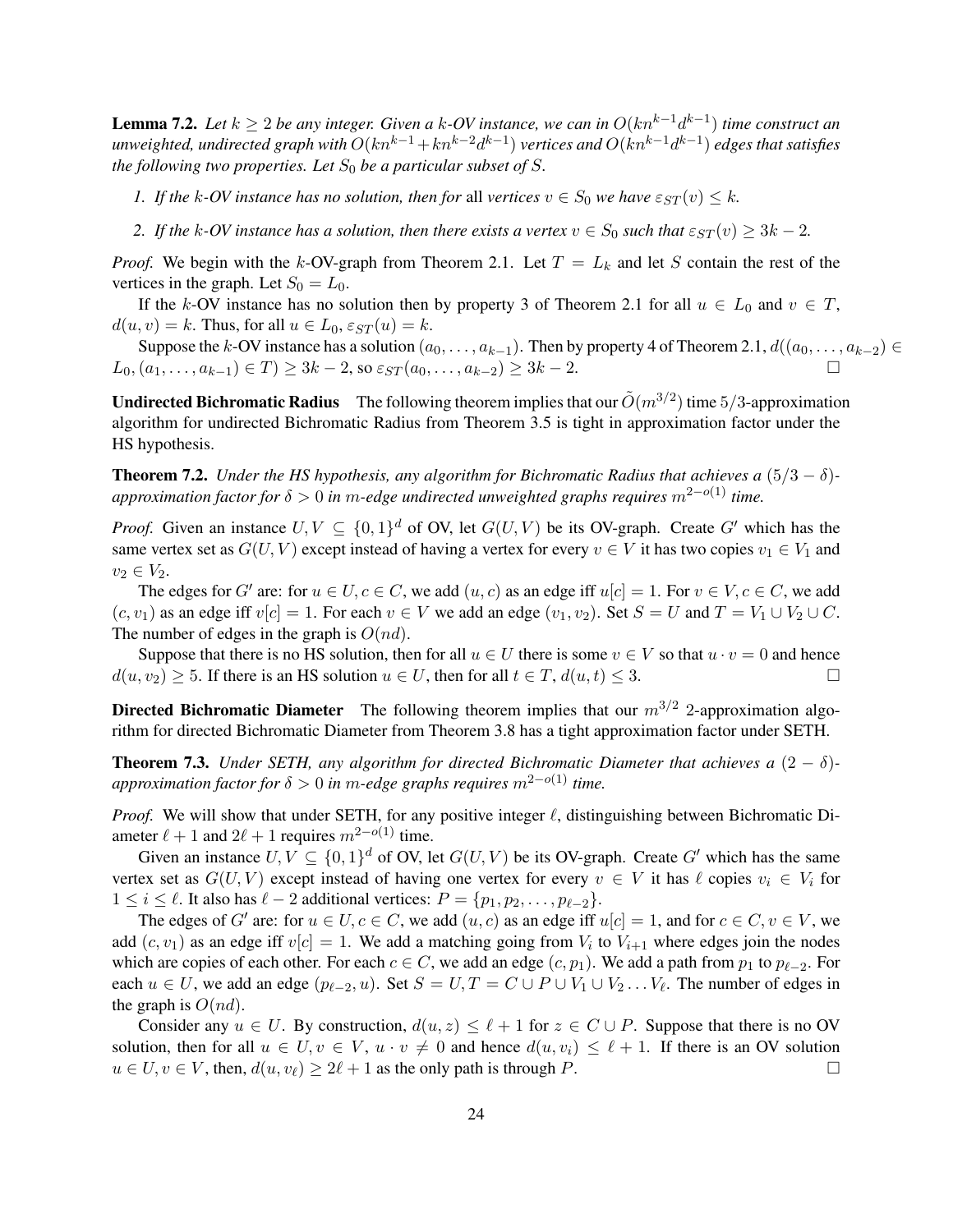# Directed Bichromatic Eccentricities

Proposition 7. *Under SETH, any algorithm for Bichromatic Eccentricities that achieves a finite approximation factor in* m*-edge directed graphs requires* m2−o(1) *time.*

*Proof.* Given an instance  $U, V \subseteq \{0, 1\}^d$  of OV, let  $G(U, V)$  be its OV-graph. Now, direct the edges from U to C and from C to V and set  $S = U \cup C$ ,  $T = V$ . Notice this is an instance of Bichromatic Eccentricities.

Now, for every  $u \in U$ ,  $v \in V$ , if  $u \cdot v \neq 0$ ,  $d(u, v) = 2$  and if  $u \cdot v = 0$ ,  $d(u, v) = \infty$  as there is no path from u to v. Thus, if there is an OV pair, then the ST-Eccentricity for every  $u \in U \subseteq S$  is  $\infty$ , and otherwise it is 2. Any finite approximation to the ST-Eccentricities can distinguish between  $\infty$  and 2, and thus can solve OV. (Notice, we do not even need the Eccentricities of nodes in C.) Thus, there can be no  $m^{2-\epsilon}$  time algorithm for  $\varepsilon > 0$  that achieves a finite approximation factor if SETH holds.

### Directed Bichromatic Radius

Proposition 8. *Under the HS hypothesis, any algorithm for Bichromatic Radius that achieves a finite approximation factor in* m*-edge directed graphs requires* m2−o(1) *time.*

*Proof.* The proof is similar to that for Bichromatic Eccentricities. Given an instance  $U, V \subseteq \{0, 1\}^d$  of HS, let  $G(U, V)$  be its OV-graph. Now, direct the edges from U to C and from C to V, and add an extra node z so that for every  $u \in U$  there is a directed edge  $(u, z)$ . Set  $S = U \cup C$ ,  $T = V \cup \{z\}$ .

First, if the  $ST$ -Radius is finite, the  $ST$ -center (the node achieving the Radius) must be in U, since no node in C can reach z, by construction. The distance  $d(u, z)$  is 1 for all  $u \in U$ . For every  $u \in U, v \in V$ , if  $u \cdot v \neq 0$ ,  $d(u, v) = 2$  and if  $u \cdot v = 0$ ,  $d(u, v) = \infty$  as there is no path from u to v. Thus, if there is a HS solution, then the ST-Radius is 2, and otherwise it is  $\infty$ . Any finite approximation to the ST-Radius can distinguish between  $\infty$  and 2, and thus can solve HS. Thus, there can be no  $m^{2-\epsilon}$  time algorithm for  $\varepsilon > 0$ that achieves a finite approximation factor if the HS hypothesis holds.  $\square$ 

### 7.2 ST-Diameter, Eccentricities, and Radius

Undirected ST-Diameter and Eccentricities For undirected graphs, Backurs et al. [4] give a timeaccuracy trade-off lower bound for ST-Diameter that immediately extends to ST-Eccentricities (since any Eccentricities algorithm gives a Diameter algorithm with the same running time and accuracy by taking the maximum of Eccentricities).

The following theorem shows that our algorithms for ST-Eccentricities from Theorem 4.2 and Proposition 3 are tight under SETH.

**Theorem 7.4** ([4]). *Under SETH, for every*  $k \geq 2$ , every algorithm for ST-Diameter (and thus ST-*Eccentricities) that achieves a*  $((4k-3)/(2k-1)-\delta)$ -approximation for  $\delta > 0$  in undirected unweighted *graphs requires*  $m^{1+1/(k-1)-o(1)}$  *time.* 

In particular, setting  $k = 2$  and 3 in Theorem 7.4 shows that our  $m^{3/2}$  time 2-approximation algorithm for ST-Eccentricities from Theorem 4.2 is tight under SETH, in terms of both approximation factor and runtime. Furthermore, setting k to be arbitrarily large implies that our  $O(m)$  time 3-approximation algorithm for ST-Eccentricities from Proposition 3 is tight under SETH.

**Undirected** ST-Radius The following proposition shows that our  $\tilde{O}(m^{3/2})$  time 2-approximation algorithm for undirected ST-Radius from Theorem 4.5 has a tight approximation factor under the HS hypothesis.

Proposition 9. *Under the HS hypothesis, any algorithm for* ST*-Radius that achieves a* (2−δ)*-approximation for*  $\delta > 0$  *in* m-edge undirected graphs requires  $m^{2-o(1)}$  time.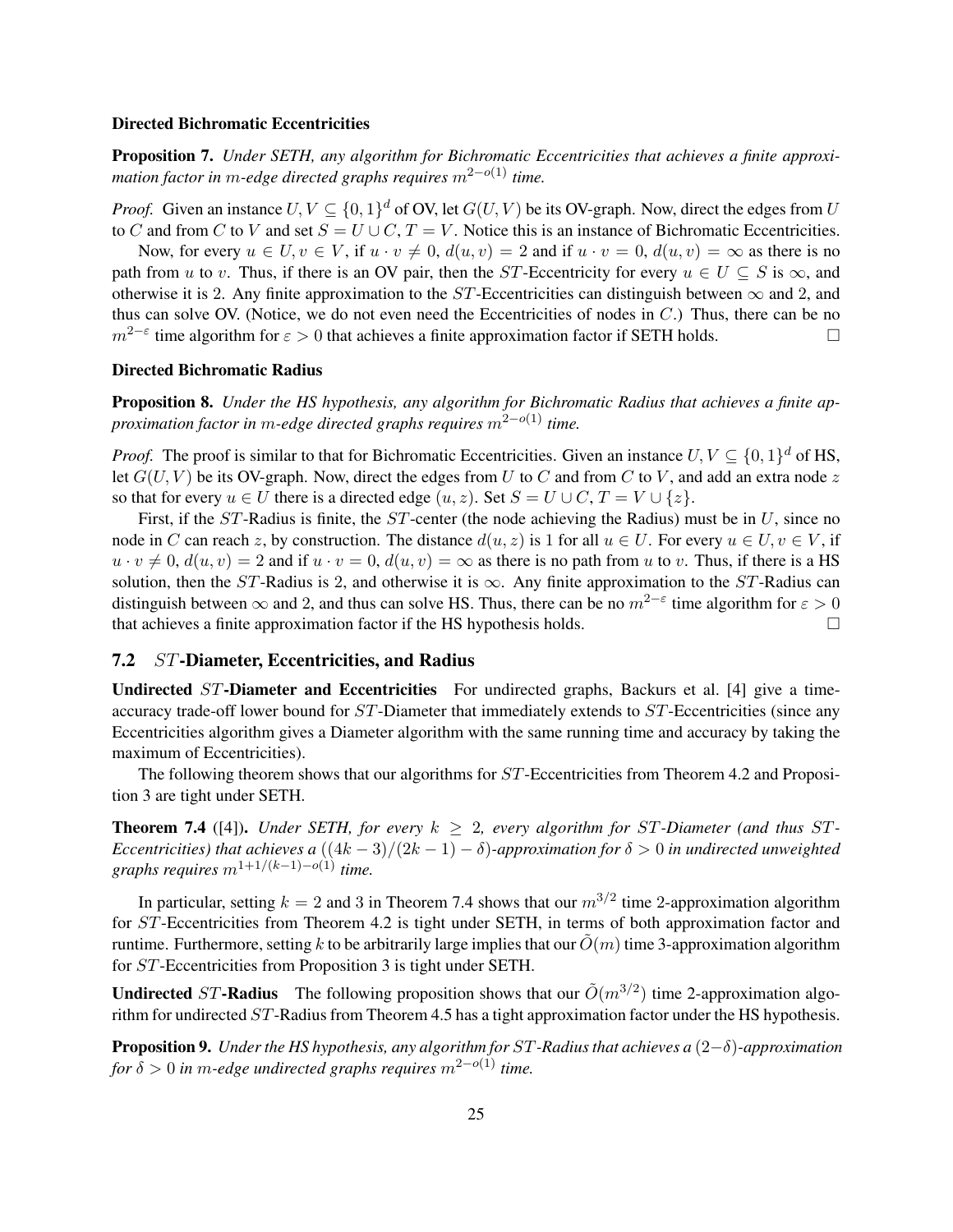*Proof.* Given an instance  $U, V \in \{0, 1\}^d$  of HS, let G be the OV-graph defined on this instance. Let  $S = U$ and  $T = V$ . Suppose that there is a node  $u \in U$  which is not orthogonal to any node in V. Then for each  $v \in V$ ,  $d(u, v) = 2$  by using the coordinate node on which both u and v are 1. So in this case the ST-Radius is 2. Suppose on the other hand that no such node in U exists, so that for each node  $u \in U$ , there is a node  $v \in V$  such that  $u \cdot v = 0$ . Then  $d(u, v) \ge 4$ . Since  $S = U$ , the ST-Radius is at least 4 in this case.

So any  $(2 - \delta)$ -approximation algorithm can distinguish between ST-Radius 2 and 4, and thus solve HS. Therefore, there can be no  $m^{2-\epsilon}$  time algorithm for  $\epsilon > 0$  that achieves a  $(2-\delta)$ -approximation factor if HS hypothesis holds.  $\square$ 

### Directed ST-Diameter

Proposition 10. *Under SETH, any algorithm for* ST*-Diameter that achieves a finite approximation factor in* m*-edge directed graphs requires* m2−o(1) *time.*

*Proof.* Given an instance  $U, V \subseteq \{0, 1\}^d$  of OV, let  $G(U, V)$  be its OV-graph. Now, direct the edges from U to C and from C to V and set  $S = U, T = V$ .

Now, for every  $u \in U$ ,  $v \in V$ , if  $u \cdot v \neq 0$ ,  $d(u, v) = 2$  and if  $u \cdot v = 0$ ,  $d(u, v) = \infty$  as there is no path from u to v. Thus, if there is an OV pair, then the  $ST$ -Diameter is  $\infty$ , and otherwise it is 2. Any finite approximation to the ST-Diameter can distinguish between  $\infty$  and 2, and thus can solve OV. Thus, there can be no  $m^{2-\epsilon}$  time algorithm for  $\epsilon > 0$  that achieves a finite approximation factor if SETH holds.  $\square$ 

Directed ST-Eccentricities and Radius Propositions 7 and 8 immediately carry over to Directed ST-Eccentricities and ST-Radius since the Bichromatic version is a special case of the ST version. We state the results here for convenience.

Proposition 11. *Under SETH, any algorithm for* ST*-Eccentricities that achieves a finite approximation factor in* m*-edge directed graphs requires* m2−o(1) *time.*

Proposition 12. *Under the HS hypothesis, any algorithm for* ST*-Radius that achieves a finite approximation factor in* m*-edge directed graphs requires* m2−o(1) *time.*

#### 7.3 Subset Diameter, Eccentricities, and Radius

**Subset Diameter and Eccentricities** The following proposition implies that our  $O(m)$  time 2-approximation algorithm for Subset Diameter from Proposition 4 is tight under SETH, and that our near-linear time almost 2-approximation algorithm for Subset Eccentricities from Theorem 5.1 is essentially tight under SETH.

Proposition 13. *Under SETH, any algorithm for Subset Diameter (and thus Subset Eccentricities) that achieves a*  $(2 - \delta)$ -approximation factor for  $\delta > 0$  in m-edge directed graphs requires  $m^{2-o(1)}$  time.

*Proof.* Given an instance  $U, V \in \{0, 1\}^d$  of OV, we begin with the OV-graph defined on this instance. We add a vertex u adjacent to every vertex in U and a vertex v adjacent to every vertex in V. Let  $S = U \cup V$ .

If there is no OV solution, every pair of vertices  $s \in U$ ,  $s' \in V$   $d(s, s') = 2$ . Also, every pair of vertices  $s, s' \in U$  or  $s, s' \in V$  has  $d(s, s') = 2$  due to the addition of the vertices u and v.

On the other hand, if there is an OV solution, in the original OV-graph there exists  $s \in U$ ,  $s' \in V$  such that  $d(s, s') = 4$ . We note that the addition of the vertices u and v does not change this fact.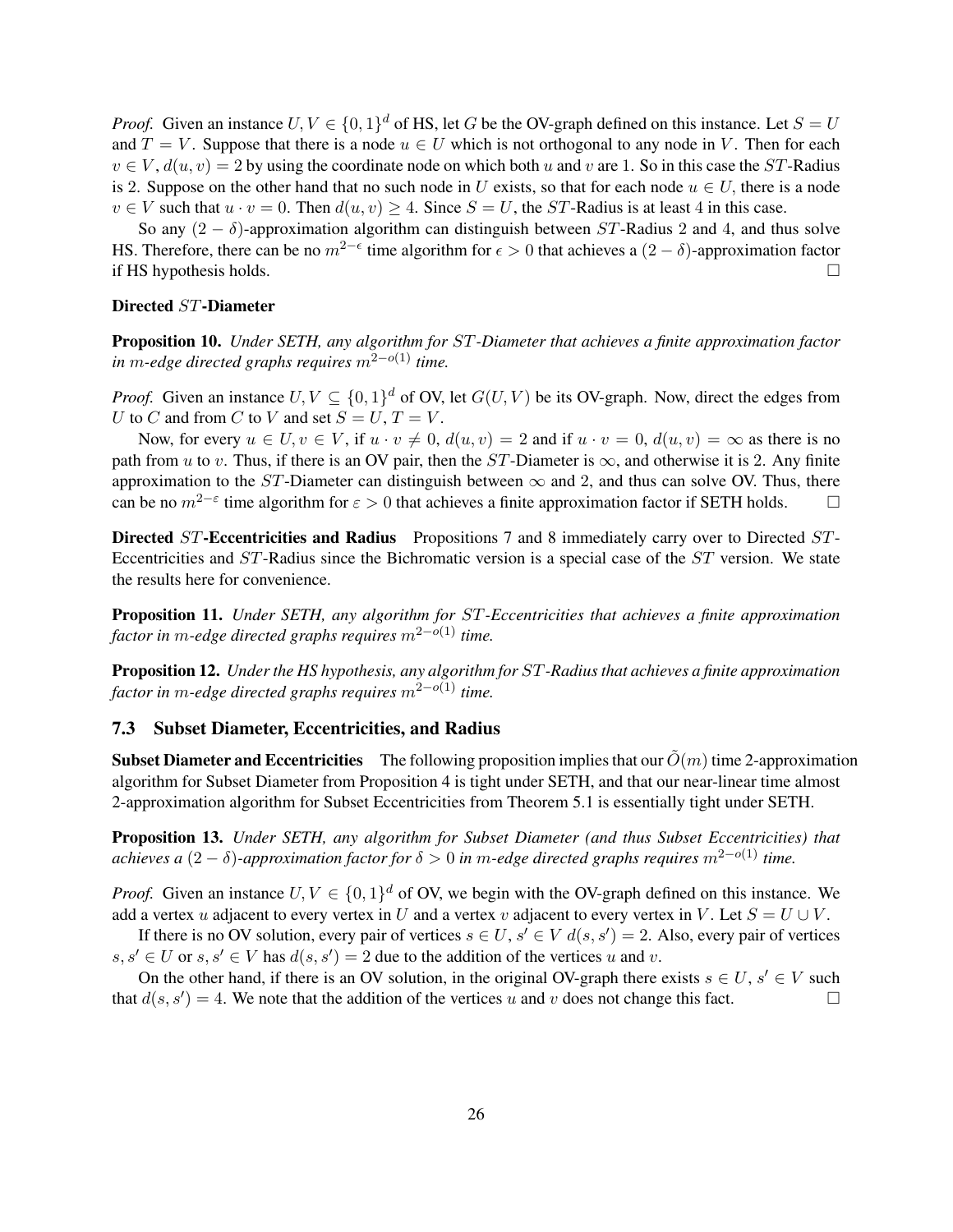**Subset Radius** The following proposition implies that our  $\tilde{O}(m)$  time 2-approximation algorithm for Subset Radius from Proposition 5 is tight under the HS hypothesis.

**Proposition 14.** *Under the HS hypothesis, any algorithm for Subset Radius that achieves a*  $(2 - \delta)$ *approximation factor for*  $\delta > 0$  *in m-edge undirected graphs requires*  $m^{2-o(1)}$  *time.* 

*Proof.* Given an instance  $U, V \in \{0, 1\}^d$  of HS, we begin with the OV-graph  $U \cup C \cup V$  defined on this instance. Then we add a vertex  $u$  adjacent to every vertex in  $U$  and a vertex  $v$  adjacent to  $u$ . Let  $S = U \cup V \cup \{v\}.$ 

If there is no HS solution, then in the original OV-graph, for all  $s \in U$ , there exists some  $s' \in V$  such that  $d(s, s') \geq 4$ . We note that the addition of the vertices u and v does not change this fact. Furthermore, for all vertices  $s \in V$ ,  $d(v, s) = 4$ . Thus, the Subset Radius is at least 4.

On the other hand, if there is a HS solution, then there exists a vertex  $s \in U$  such that for all vertices  $s' \in V$ ,  $d(s, s') = 2$ . Also,  $d(s, v) = 2$ . Thus, the Subset Radius is 2.

# 7.4 Parameterized Bichromatic Diameter, Eccentricities, and Radius

In this section we show that modifications of our lower bound constructions show that our algorithms parameterized by the boundary size  $|B|$  for Bichromatic Diameter, Eccentricities, and Radius are conditionally tight. Recall that for undirected graphs,  $S'$  is the set of vertices in S that have a neighbor in T,  $T'$  is the set of vertices in T that have a neighbor in S, and B is whichever of  $S'$  or  $T'$  is smaller in size. Since these our parameterized algorithms for undirected graphs have additive error, instead of showing that e.g. distinguishing between values 2 and 3 is hard, we will give results of the form "for all  $\ell$ , distinguishing between e.g.  $2\ell$  and  $3\ell$  is hard". This proves that even algorithms with constant additive error cannot achieve a better multiplicative approximation factor than e.g. 3/2.

Undirected Parameterized Bichromatic Diameter The following theorem implies that the multiplicative factor in our  $\tilde{O}(m|B|)$  time almost 3/2-approximation algorithm for undirected Bichromatic Diameter from Theorem 6.1 is tight under SETH for  $|B| = \omega(\log n)$ .

**Theorem 7.5.** For any integer  $\ell > 0$ , under SETH any algorithm for Bichromatic Diameter in undirected *unweighted graphs that distinguishes between Bichromatic Diameter* 4 $\ell$  *and* 6 $\ell$  *requires*  $m^{2-o(1)}$  *time, even for graphs with*  $|B| = d = \tilde{O}(1)$ *.* 

# *Proof.*

**Construction** Given an instance  $U, V \in \{0, 1\}^d$  of OV, we begin with the OV-graph U, C, V defined on this instance. We add a new set  $U'$  of n vertices, one vertex for each vector in  $U$ , and connect each vertex in U to its corresponding vertex in U' to form a matching. Symmetrically, we add a new set  $V'$  of  $n$ vertices, one vertex for each vector in  $V$ , and connect each vertex in  $V$  to its corresponding vertex in  $V'$  to form a matching. Then we subdivide each of the edges in the graph into a path of length  $\ell$ . Let T contain  $C \cup V \cup V'$  as well as the vertices on the subdivision paths from C to V and from V to V'. Let S be the remaining vertices, that is, S contains  $U, U'$ , the vertices that subdivide the edges between U and U', and the vertices that subdivide the edges between  $U$  and  $C$ .

**Analysis** We note that  $T' = C$  and  $|C| = d$  so  $|B| = d = \tilde{O}(1)$ .

If the OV instance has no solution then for every pair of vertices  $u \in U$ ,  $v \in V$ ,  $d(u, v) = 2\ell$ . Every vertex in S is at most distance  $\ell$  from some vertex in U and every vertex in T is at most distance  $\ell$  from some vertex in  $V$  so the Bichromatic Diameter is at most  $4\ell$ .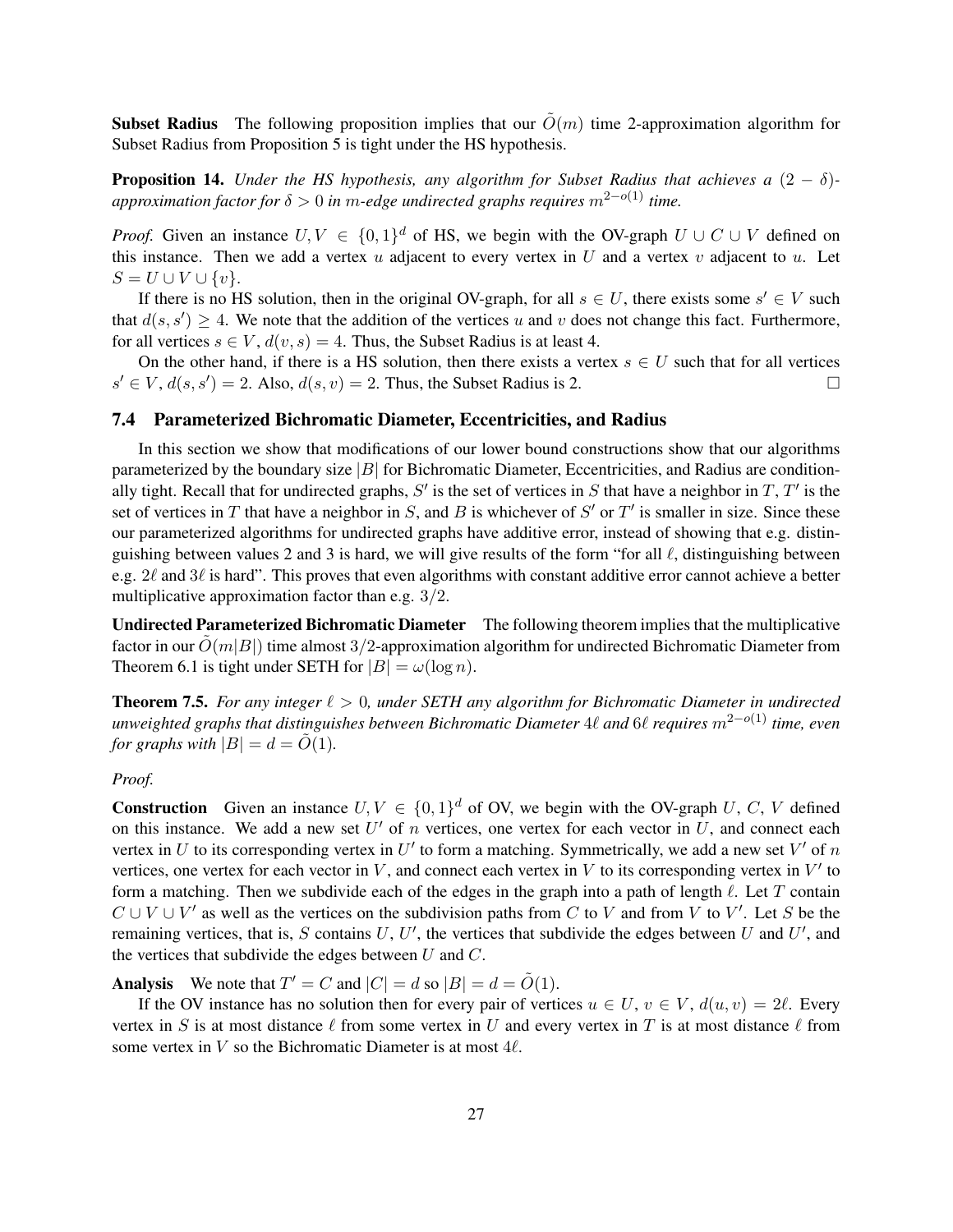Suppose the OV instance has a solution  $u \in U$ ,  $v \in V$ . We know that  $d(u, v) \ge 4\ell$ . Let u' be the vertex in  $U'$  that is matched to u and let  $v'$  be the vertex in  $V'$  that is matched to v. We claim that  $d(u', v') \ge 6\ell$ . Since  $U, U'$  and  $V, V'$  form matchings the only paths between u' and v' contain u and v. Thus,  $d(u', v') = d(u', u) + d(u, v) + d(v, v')$  $)\geq 6\ell.$ 

Undirected Parameterized Bichromatic Eccentricities The following proposition implies that the multiplicative factor in our  $\tilde{O}(m|B|)$  time almost 5/3-approximation algorithm for undirected Bichromatic Eccentricities from Theorem 6.3 is tight under SETH for  $|B| = \omega(\log n)$ .

**Proposition 15.** For any integer  $\ell > 0$ , under SETH any algorithm for Bichromatic Eccentricities in undi*rected unweighted graphs that distinguishes for all vertices v between*  $\varepsilon_{ST}(v) = 3\ell$  *and*  $\varepsilon_{ST}(v) = 5\ell$ *requires*  $m^{2-o(1)}$  *time, even for graphs with*  $|B| = d = \tilde{O}(1)$ *.* 

### *Proof.*

**Construction** Given an instance  $U, V \in \{0, 1\}^d$  of OV, we begin with the OV-graph U, C, V defined on this instance. We add a new set  $V'$  of n vertices, one vertex for each vector in  $V$ , and connect each vertex in V to its corresponding vertex in  $V'$  to form a matching. Then we subdivide each of the edges in the graph into a path of length  $\ell$ . Let S contain U, C, and the vertices that subdivide the edges between U and C. Let T contain the remaining vertices.

**Analysis** We note that  $S' = C$  and  $|C| = d$  so  $|B| = d = \tilde{O}(1)$ .

If there is no OV solution, then for all pairs of vertices  $u \in U$ ,  $v \in V$ ,  $d(u, v) = 2\ell$ . Every vertex in T is of distance at most  $\ell$  from some vertex in T so for all vertices  $u \in U$ ,  $\varepsilon_{ST}(u) \leq 3\ell$ .

If there is an OV solution  $u \in U$ ,  $v \in V$ ,  $d(u, v) \ge 4\ell$ . Let  $v' \in V'$  be the vertex matching to v. Then,  $d(u, v') \ge 5\ell$  so  $\varepsilon_{ST}(v) \ge 5\ell$ .

Undirected Parameterized Bichromatic Radius The following theorem implies that the multiplicative factor in our  $O(m|B|)$  time almost 3/2-approximation algorithm for undirected Bichromatic Radius from Theorem 6.2 is tight under the HS hypothesis for  $|B| = \omega(\log n)$ .

**Theorem 7.6.** For any integer  $\ell > 0$ , under the HS hypothesis any algorithm for Bichromatic Radius in *undirected unweighted graphs that distinguishes between Bichromatic Radius* 4 $\ell$  *and* 6 $\ell$  *requires*  $m^{2-o(1)}$ *time, even for graphs with*  $|B| = d = O(1)$ *.* 

# *Proof.*

**Construction** Given an instance  $U, V \in \{0, 1\}^d$  of HS, we begin with two copies of the construction from Theorem 7.5,  $U'_1$ ,  $U_1$ ,  $C_1$ ,  $V_1$ ,  $V'_1$ , and  $U'_2$ ,  $U_2$ ,  $C_2$ ,  $V_2$ ,  $V'_2$ . We then merge each vertex in  $U'_1$  with its corresponding vertex in  $U'_2$ .

Analysis We note that  $T' = C_1 \cup C_2$  and  $|C_1| = |C_2| = d$  so  $|B| = 2d = \tilde{O}(1)$ .

It will be convenient to imagine that the graph is layered from left to right as  $V'_2$ ,  $V_2$ ,  $C_2$ ,  $U_2$ ,  $U'_1$ ,  $U_1$ ,  $C_1, V_1, V'_1.$ 

If there is no HS solution, then for all  $u_1 \in U_1$ , there exists some  $v_1 \in V_1$  such that  $d(u_1, v_1) \ge 4\ell$  and for all  $u_2 \in U_2$ , there exists some  $v_2 \in V_2$  such that  $d(u_2, v_2) \ge 4\ell$ . Let u be any vertex in S that lies in  $U'_1$ or to the right of  $U'_1$ . Since any path u to a vertex in  $V'_2$  contains a vertex in  $U_2$ , there exists  $v \in V'_2$  such that  $d(u, v) \ge 6\ell$ . Symmetrically, if u is a vertex in S that lies to the left of  $U'_1$ , there exists  $v \in V'_1$  such that  $d(u, v) \ge 6\ell$ . Thus, the Bichromatic Radius is at least 6 $\ell$ .

On the other hand, if there is a HS solution, then there exists a vertex  $u \in U_1$  such that for all vertices  $v \in V_1$ ,  $d(u, v) = 2\ell$ . Let u' be the vertex in  $U'_1$  matched to u and let u'' be the vertex in  $U_2$  matched to u'.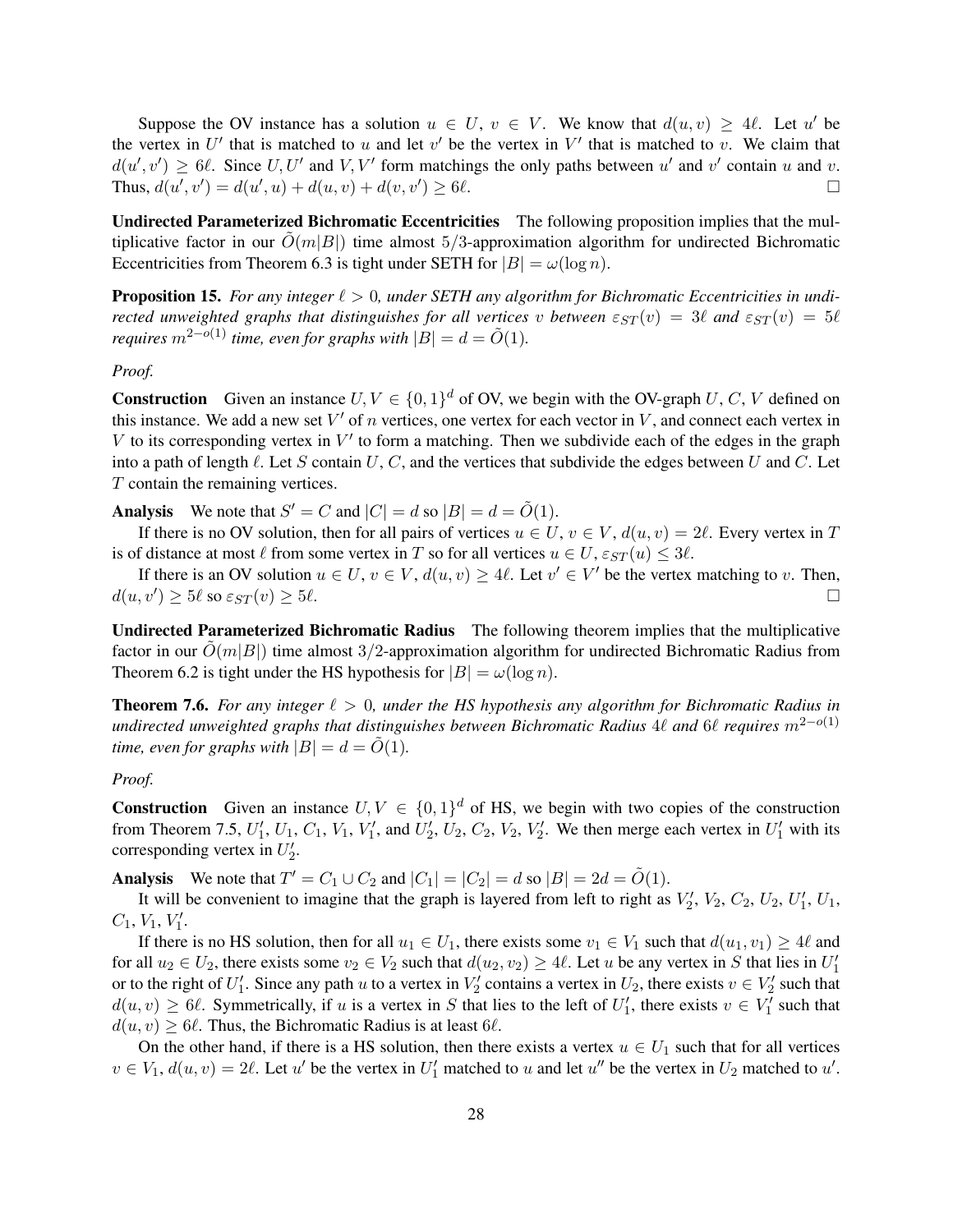Then, for all vertices  $v \in V_2$ ,  $d(u'', v) = 2\ell$ . Thus, for all vertices  $v \in V_1 \cup V_2$ ,  $d(u', v) = 3\ell$ , so for all vertices  $v \in T$ ,  $d(u', v) \leq 4\ell$ . Thus, the Bichromatic Radius is at most  $4\ell$ .

Directed Parameterized Bichromatic Diameter Recall that for directed graphs,  $S'$  is the set of vertices in S with an outgoing edge to a vertex in T,  $T'$  is the set of vertices in T with an incoming edge from a vertex in S, and  $B' = S' \cup T'$ . We will show that the construction from Theorem 7.5 can be made to have small  $B'$  (i.e. small  $S'$  and  $T'$ ), with a slight additive cost to the Diameter values. The construction will remain undirected.

The following proposition implies that the multiplicative factor in our  $\tilde{O}(m|B'|)$  time almost 3/2approximation algorithm for Directed Bichromatic Diameter from Theorem 6.4 is tight under SETH for  $|B'| = \omega(\log n).$ 

**Proposition 16.** For any integer  $\ell > 0$ , under SETH any algorithm for Bichromatic Diameter in directed *unweighted graphs that distinguishes between Bichromatic Diameter*  $4\ell + 1$  *and*  $6\ell + 1$  *requires*  $m^{2-o(1)}$ *time, even for graphs with*  $|B| = d = \tilde{O}(1)$ *.* 

# *Proof.*

**Construction** We begin with the construction from Theorem 7.5. We replace each vertex  $c \in C$  by a pair of vertices  $c_1$ ,  $c_2$  and let  $(c_1, c_2)$  be an edge. Let  $C_1$  and  $C_2$  be the set of all  $c_1$ 's and  $c_2$ 's respectively. That is,  $C_1$  and  $C_2$  form a matching. For every edge originally between  $u \in U$  and  $c \in C$ , we replace it with the undirected edge  $(u, c_1)$  and for every edge originally between  $c \in C$  and  $v \in V$ , we replace it with the undirected edge  $(c_2, v)$ .

**Analysis** The correctness follows from the analysis of Theorem 7.5. Here, we get  $4\ell+1$  and  $6\ell+1$  instead of 4 $\ell$  and 6 $\ell$  due to the addition of the matching between  $C_1$  and  $C_2$ .

Acknowledgements The authors would like to thank Arturs Backurs for discussions during the early stages of this work.

# References

- [1] Amir Abboud, Virginia Vassilevska Williams, and Joshua R. Wang. Approximation and fixed parameter subquadratic algorithms for radius and diameter in sparse graphs. In *Proceedings of the Twenty-Seventh Annual ACM-SIAM Symposium on Discrete Algorithms, SODA 2016, Arlington, VA, USA, January 10-12, 2016*, pages 377–391, 2016.
- [2] Pankaj K. Agarwal, Herbert Edelsbrunner, Otfried Schwarzkopf, and Emo Welzl. Euclidean minimum spanning trees and bichromatic closest pairs. *Discrete Comput. Geom.*, 6(1):407–422, December 1991.
- [3] D. Aingworth, C. Chekuri, P. Indyk, and R. Motwani. Fast estimation of diameter and shortest paths (without matrix multiplication). *SIAM Journal on Computing*, 28(4):1167–1181, 1999.
- [4] Arturs Backurs, Liam Roditty, Gilad Segal, Virginia Vassilevska Williams, and Nicole Wein. Towards tight approximation bounds for graph diameter and eccentricities. In *Proceedings of STOC'18*, page to appear, 2018.
- [5] Massimo Cairo, Roberto Grossi, and Romeo Rizzi. New bounds for approximating extremal distances in undirected graphs. In *Proceedings of the Twenty-Seventh Annual ACM-SIAM Symposium on Discrete Algorithms, SODA 2016, Arlington, VA, USA, January 10-12, 2016*, pages 363–376, 2016.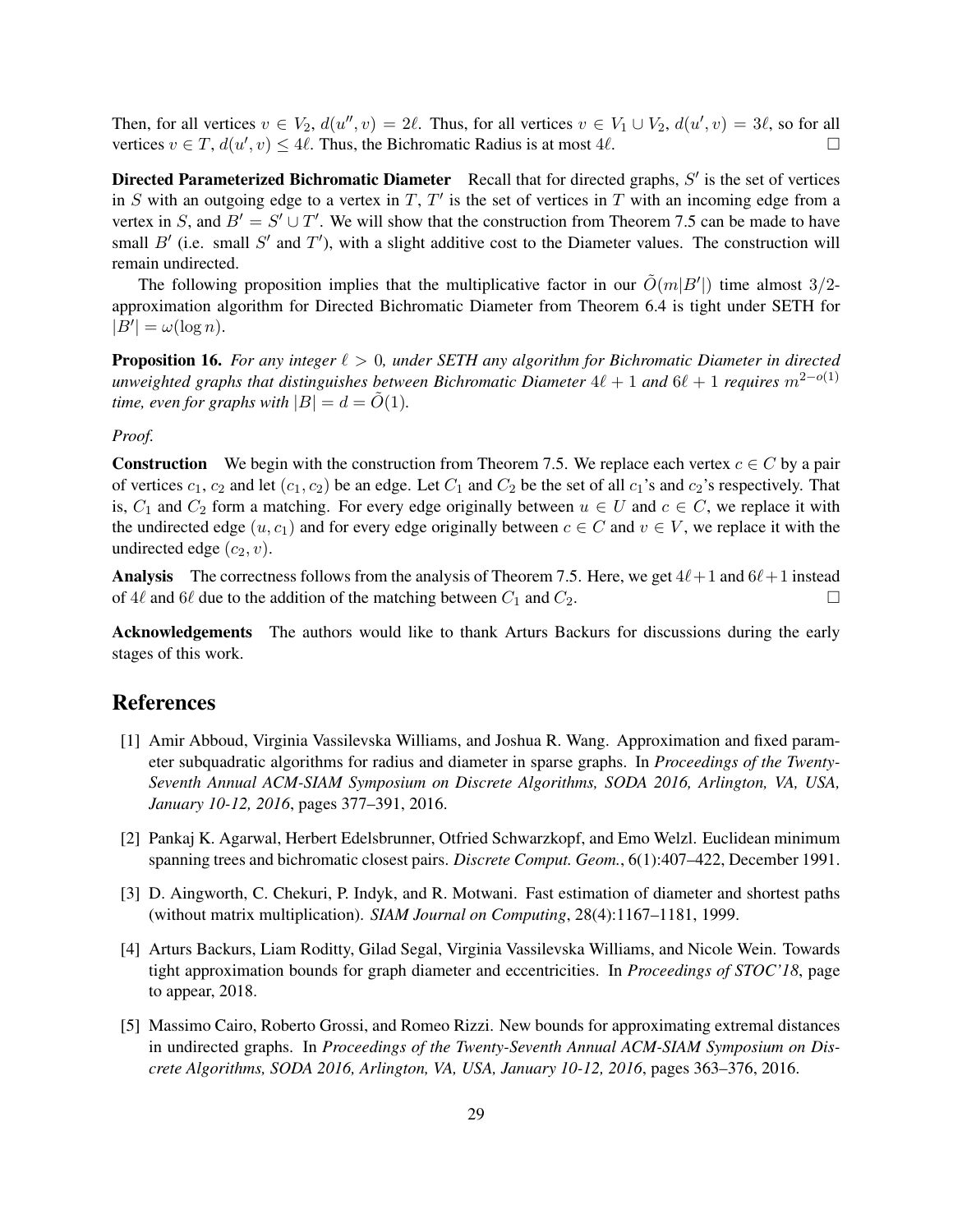- [6] T. M. Chan. More algorithms for all-pairs shortest paths in weighted graphs. In *Proc. STOC*, pages 590–598, 2007.
- [7] Bernard Chazelle, Herbert Edelsbrunner, Leonidas J Guibas, and Micha Sharir. Algorithms for bichromatic line-segment problems and polyhedral terrains. *Algorithmica*, 11(2):116–132, 1994.
- [8] Shiri Chechik, Daniel H. Larkin, Liam Roditty, Grant Schoenebeck, Robert Endre Tarjan, and Virginia Vassilevska Williams. Better approximation algorithms for the graph diameter. In *Proceedings of the Twenty-Fifth Annual ACM-SIAM Symposium on Discrete Algorithms, SODA 2014, Portland, Oregon, USA, January 5-7, 2014*, pages 1041–1052, 2014.
- [9] Don Coppersmith and Michael Elkin. Sparse sourcewise and pairwise distance preservers. *SIAM Journal on Discrete Mathematics*, 20(2):463–501, 2006.
- [10] Pierluigi Crescenzi, Roberto Grossi, Leonardo Lanzi, and Andrea Marino. On computing the diameter of real-world directed (weighted) graphs. In Ralf Klasing, editor, *Experimental Algorithms: 11th International Symposium, SEA 2012, Bordeaux, France, June 7-9, 2012. Proceedings*, pages 99–110, Berlin, Heidelberg, 2012. Springer Berlin Heidelberg.
- [11] Marek Cygan, Fabrizio Grandoni, and Telikepalli Kavitha. On pairwise spanners. *arXiv preprint arXiv:1301.1999*, 2013.
- [12] Adrian Dumitrescu and Sumanta Guha. Extreme distances in multicolored point sets. *J. Graph Algorithms and Applications*, 8(1):27–38, 2004.
- [13] Jiawei Gao, Russell Impagliazzo, Antonina Kolokolova, and R. Ryan Williams. Completeness for first-order properties on sparse structures with algorithmic applications. In *Proceedings of the Twenty-Eighth Annual ACM-SIAM Symposium on Discrete Algorithms, SODA 2017, Barcelona, Spain, Hotel Porta Fira, January 16-19*, pages 2162–2181, 2017.
- [14] R. Impagliazzo and R. Paturi. On the complexity of k-sat. *J. Comput. Syst. Sci.*, 62(2):367–375, 2001.
- [15] Piotr Indyk. A near linear time constant factor approximation for euclidean bichromatic matching (cost). In *SODA*, volume 7, pages 39–42, 2007.
- [16] Naoki Katoh and Kazuo Iwano. Finding k farthest pairs and k closest/farthest bichromatic pairs for points in the plane. In *Proceedings of the Eighth Annual Symposium on Computational Geometry*, SCG '92, pages 320–329, 1992.
- [17] Telikepalli Kavitha. New pairwise spanners. *Theory of Computing Systems*, 61(4):1011–1036, 2017.
- [18] Philip N Klein. A subset spanner for planar graphs, with application to subset tsp. In *Proceedings of the thirty-eighth annual ACM symposium on Theory of computing*, pages 749–756. ACM, 2006.
- [19] Clémence Magnien, Matthieu Latapy, and Michel Habib. Fast computation of empirically tight bounds for the diameter of massive graphs. *J. Exp. Algorithmics*, 13:10:1.10–10:1.9, February 2009.
- [20] David Peleg, Liam Roditty, and Elad Tal. Distributed algorithms for network diameter and girth. In *Automata, Languages, and Programming: 39th International Colloquium, ICALP 2012, Warwick, UK, July 9-13, 2012, Proceedings, Part II*, pages 660–672, 2012.